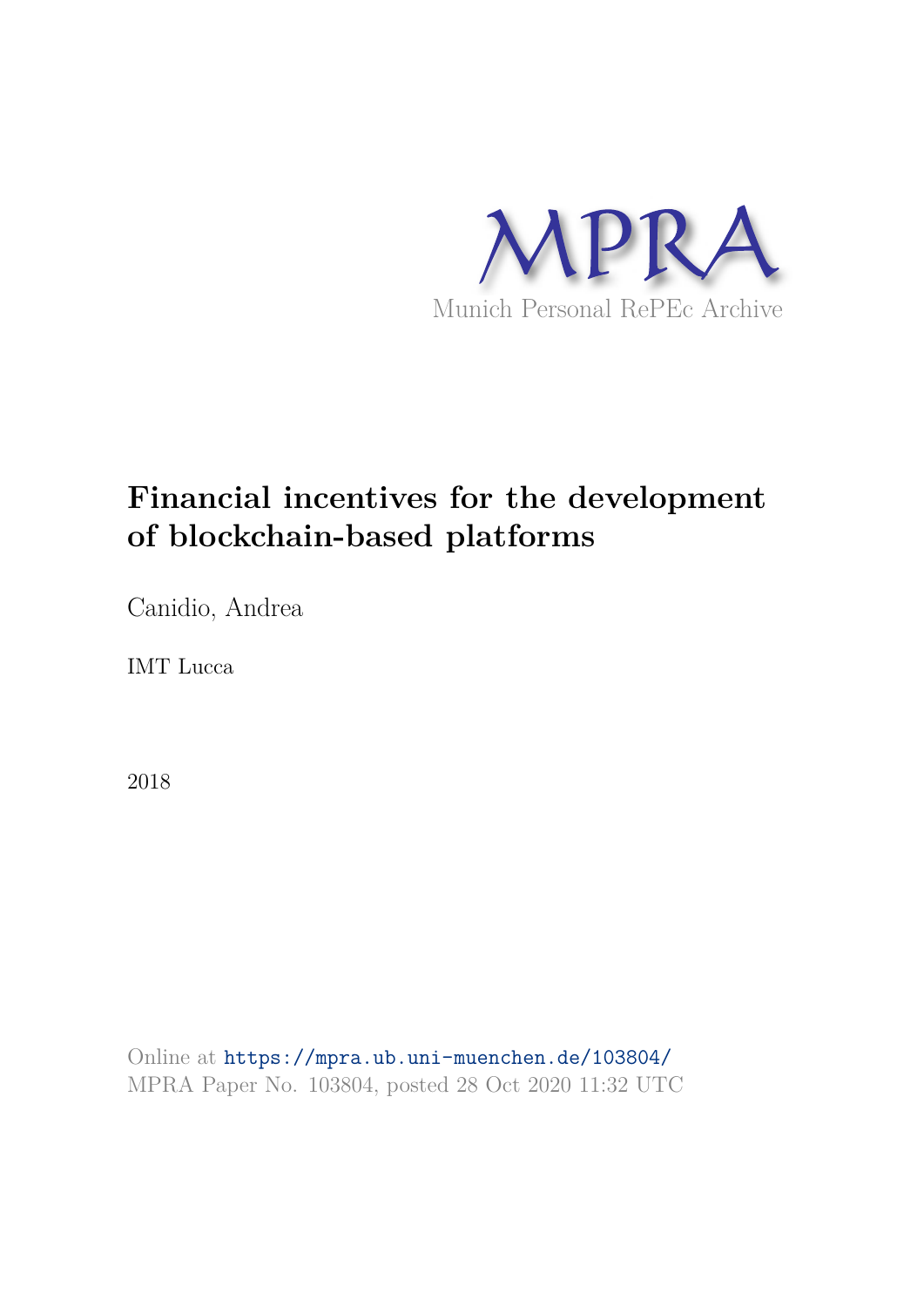# Financial incentives for the development of blockchain-based platforms.<sup>∗</sup>

# Andrea Canidio †

First version, March 20, 2018. This version: October 27, 2020. Please check here for the latest version.

#### Abstract

A developer creates a new blockchain-based decentralized digital platform by investing resources and exerting costly effort. Performing exchanges on the platform is possible only by using a new crypto-token. The initial stock of this token is owned by the developer, who can sells some in an Initial Coin Offering (ICO), and more later on a frictionless financial market. I show that, if the developer raises funds via an ICO, then in every subsequent period with strictly positive probability he may liquidate his tokens and stop the development of the platform. Even if the developer does need to hold an ICO, the equilibrium will nonetheless be inefficient because the developer's payoff depends on the volume of transaction on the decentralized digital platform in each period. Instead, the social value of the platform depends on the present discounted value of the total surplus created. The developer's effort and investment could be above or below their optimal levels, depending on the discount factor and the elasticity of supply/demand of the users of the platform.

#### JEL classification: D25, O31, L17, L26, G23

Keywords: Blockchain, decentralized digital platforms, Initial Coin Offering (ICO), Tokenomics, seigniorage, innovation, incentives, open source.

<sup>∗</sup> I am grateful to Bruno Biais, Ennio Bilancini, Sylvain Chassang, Lin William Cong, Kenneth Corts, Antonio Fatas, Gur Huberman, John Kuong, Jiasun Li, Allistair Milne, Julien Prat, Massimo Riccaboni, Harald Uhlig, the participants of the CoPFiR workshop on FinTech, Bank of Finland/CEPR Conference on Money in the Digital Age, ZEW conference on the Dynamics of Entrepreneurship, Annual Meeting of the Central Bank Research Association, 8th EIEF-Unibo-IGIER Bocconi Workshop on Industrial Organization, second Toronto FinTech Conference, Paris Tokenomics conference, seminar participants at the University of Bolzano for their comments and suggestions. This paper initially circulated under the title "Financial incentives for open source development: the case of Blockchain".

<sup>†</sup> IMT school of advanced studies, Lucca, Italy & INSEAD, Fontainebleau, France. andrea.canidio@imtlucca.it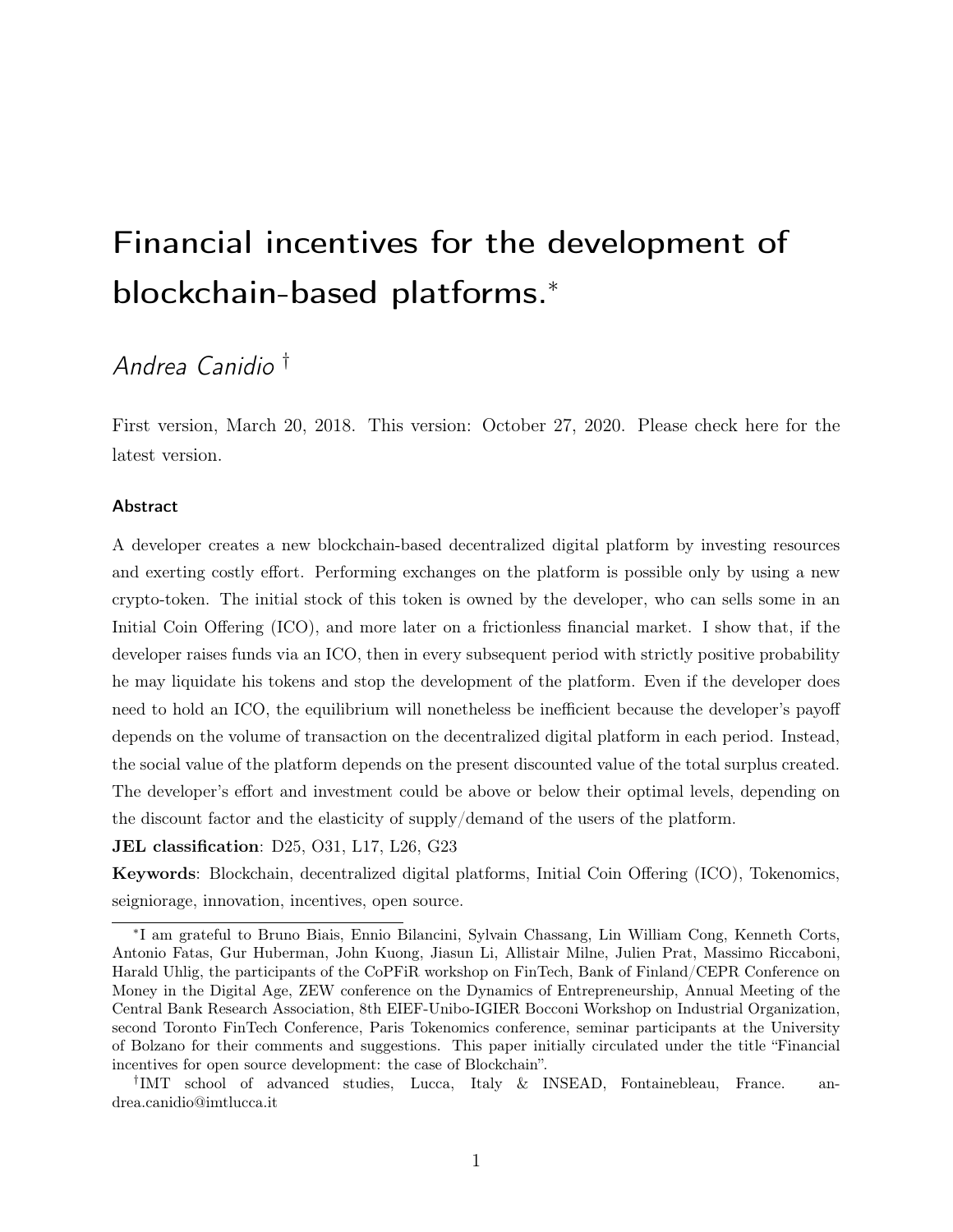# 1 Introduction

The astonishing rise of Initial Coin Offerings (ICOs) brought blockchain-based crypto-tokens to the forefront of the policy, academic, and regulatory debate. In an ICO, a startup (or loose groups of developers) raises capital by selling crypto-tokens to a wide pool of investors. The first notable ICO was that of Ethereum in 2014, raising USD 2.3 million in approximately 12 hours. ICO activity exploded in 2017 and, especially, in 2018, with ICOs raising more that USD 6 billion in a single month (July 2018, from Lyandres, Palazzo, and Rabetti, 2018, see Figure 1).<sup>1</sup> However, these extraordinary events partially obscured a crucial fact: that in the vast majority of cases, teams holding ICOs plan to profit from their work by selling more tokens at a later stage. That is, the sale of tokens constitutes not only an innovative fundraising mechanism, but also a novel way to profit from software development. This novel form of *seigniorage* is the dominant business model in the blockchain sector.<sup>2</sup>

To illustrate how seigniorage can provide incentives for innovation, consider a population of agents who wish to exchange either a good or a service, but are prevented from doing so by the lack of the required infrastructure. If this exchange can occur in electronic form, then the missing infrastructure may be a protocol, that is, the technical specifications governing the communication between machines. Suppose a developer creates the missing protocol and with it a *decentralized digital platform* (i.e., the peer-to-peer network of the users of the protocol). This developer can profit from his innovation by simultaneously creating a token, and by establishing that all exchanges that occur on the decentralized digital platform must use this token. The token is therefore the internal currency of the platform. The developer owns the initial stock of tokens so that, if the decentralized digital platform is successful, there will be a positive demand for tokens, a positive price for tokens and positive profits earned by the developer.

Blockchain enables seigniorage because it allows a developer to commit to a given supply of tokens. This is because the rules determining whether (and how) the supply of tokens increases over time can initially be specified within the protocol (see Section 2.1 for additional

<sup>1</sup> For comparison, in 2016 total Venture Capital investment in Europe was USD 4.7 billion (OECD, 2017). Note that, although far from its 2018 peak, ICOs continue to attract large investments. For example, between January 2020 and September 2020, despite the economic turmoil cause by the pandemic, 7 ICOs were able to raise more that 10M USD each, with one raising more than 100M USD (source: https://icodrops.com.)

<sup>&</sup>lt;sup>2</sup> At the time of writing, among the top-30 tokens by market capitalizion, 23 are associated with projects earning profits via seignorage. These tokens represent approximately 85% of the total crypto-market, with the rest comprised for the most part of stable coins (tokens that are supposed to maintain a stable value relative to a benchmark, for example the US dollar; data from www.coinmarketcap.com).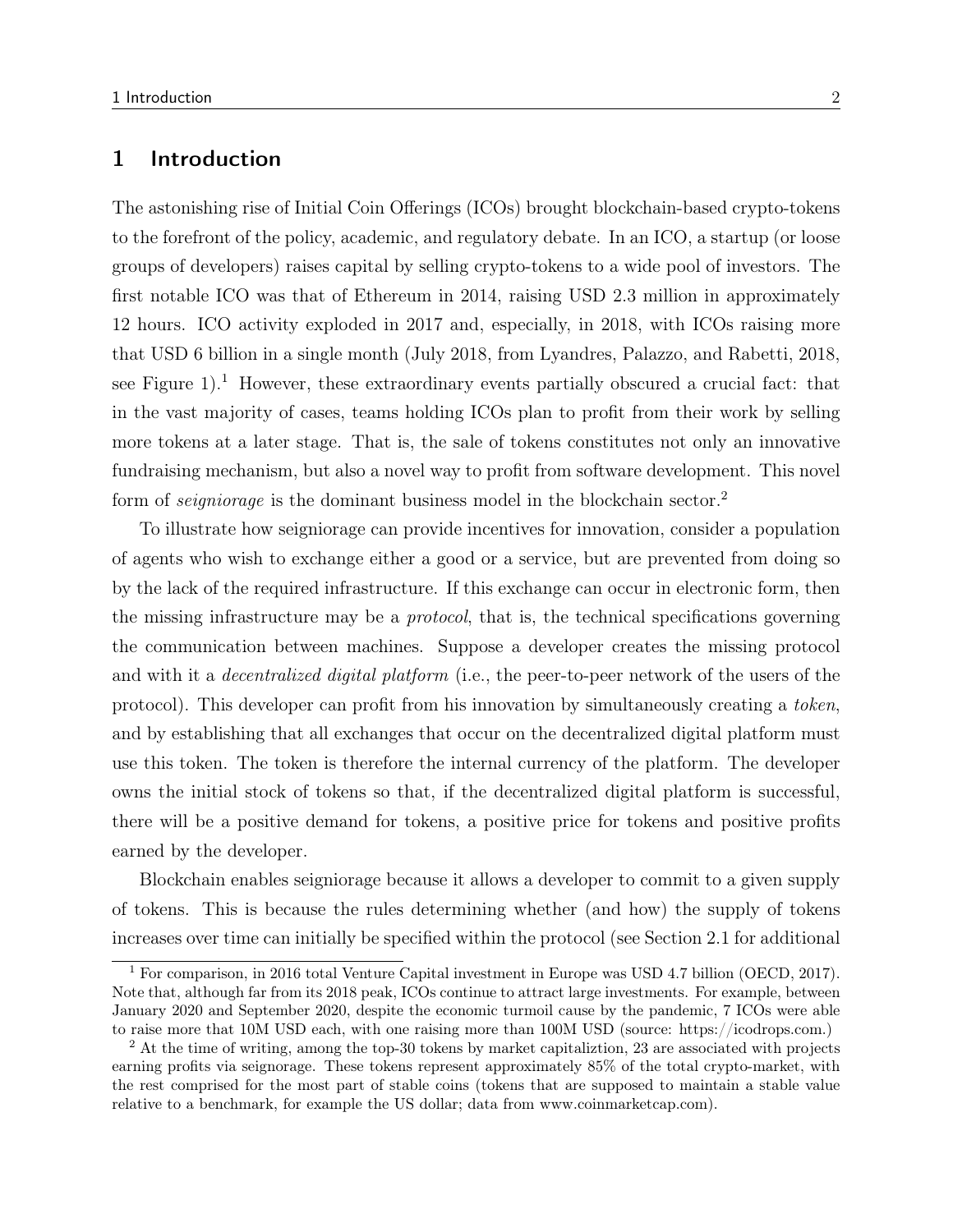

Fig. 1: From Lyandres, Palazzo, and Rabetti (2018) page 35: "This figure reports monthly values of the number of ICOs that are able to raise funds (dashed blue line, left axis) and the total amount raised across all ICOs each month (billions of dollars, right axis). The solid red line excludes the EOS ICO in June 2018, while the dotted red line includes it. Monthly observations go from August 2015 to August 2019. The observations reported for the month of August 2015 group all ICOs up to August 2015.".

details on blockchain). If the protocol is open source—that is, its source code is publicly available—this commitment is credible because anybody can verify the monetary policy specified by the protocol. Of course, this type of commitment could be achieved by other means, for example by complex institutional design (e.g., creating a "central bank") or by building reputation over time. But these alternatives are very expensive and not widely available.<sup>3</sup> Blockchain instead generates commitment by computer code. The downside is, however, that blockchain-based protocols (like all open-source software) must be free to use.<sup>4</sup> Hence, seigniorage is incompatible with traditional pricing.

In this paper I study a developer's incentives to create a decentralized digital platform. I do so by building a model in which a developer can sell tokens both to raise funds and to then profit from his/her work. Crucially, the quality of the decentralized digital platform is

<sup>&</sup>lt;sup>3</sup> As a consequence, the only notable example of non-blockchain electronic currency that is freely exchangeable with dollars is the Linden Dollar (the currency of the game Second Life). Other non-blockchain electronic currencies are those of online games like World of Warcraft. These currencies cannot be freely exchanged with dollars.

<sup>4</sup> This follows from Bertrand competition: if an open-source software is not free, a competitor or a group of users could, at zero cost, launch an exact replica of the same software having lower or zero prices.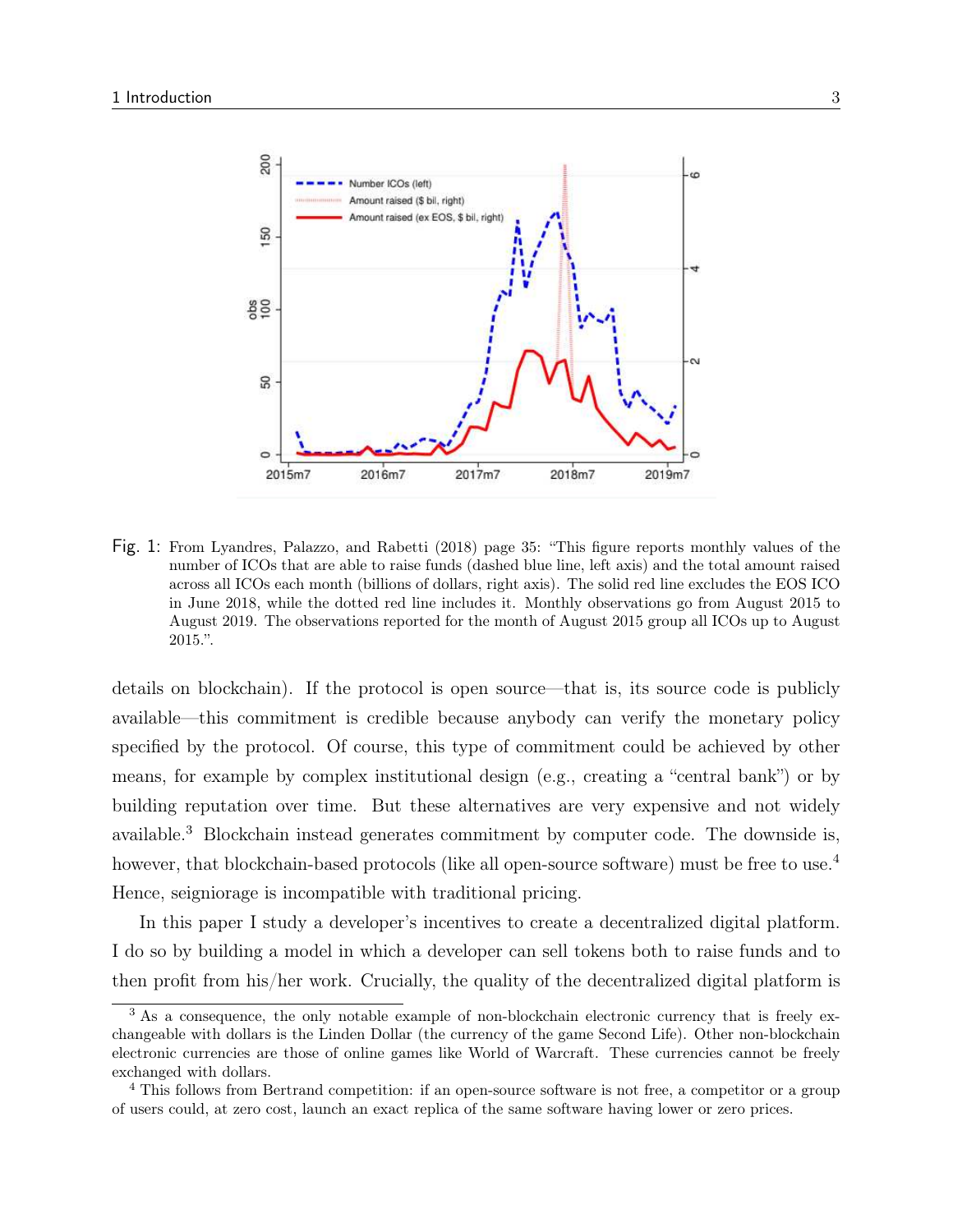endogenous: in every period, the developer exerts effort and invests in the development of the platform, therefore improving its quality. Initially, the developer owns the entire stock of tokens, and can sell some to investors via an Initial Coin Offering (ICO), modeled as an auction. Subsequently, in every period, he can sell (or buy) tokens on a frictionless financial market on which investors are also active.<sup>5</sup> The developer can use the proceedings of the sale of tokens to either invest in the development of the platform or to consume.

The first result is that, if investors are price takers, then in any post-ICO period there is an anti-coordination problem. If investors expect the developer to develop the platform in the future, this expectation should be priced into the token's current price. But if this is the case, then the developer is strictly better off by selling all of his tokens, which allows him to "cash in" on future developments without doing any work. On the other hand, if investors expect no development to occur, the price of the token will be low. The developer should hold onto as many tokens as possible, exert effort and invest in the development of the platform, so to increase the future price of the token. In every post-ICO period, therefore, the equilibrium is in mixed strategy: the price of the token is such that the developer is indifferent between selling all of his tokens (and therefore not developing the platform) or keeping a strictly positive amount of tokens (and therefore continuing the development of the platform). The developer randomizes between these two options, in a way that leaves investors indifferent between purchasing tokens in any given period.

When choosing whether and when to hold an ICO, the developer is therefore facing a tradeoff. If he holds an ICO, in every subsequent period he may sell all of his tokens and not develop the platform. Postponing the ICO, therefore, prevents the creation of a market for tokens and works as a commitment device, because the developer will hold all of his tokens for certain and set the corresponding level of effort and investment. However, if the developer does not sell tokens at ICO, he may lack the funds to invest in the development of the platform. As a consequence, the developer never wants to hold an ICO if his own assets are sufficient to finance the optimum level of investment, but may hold an ICO otherwise.

The model delivers two main insights. The first one is that, as with other forms of external financing, selling some tokens at ICO weakens the developer's future incentives to

<sup>&</sup>lt;sup>5</sup> This feature of the model is justified by the observation that, absent a market for tokens, users could not use the platform. This is one of the distinguishing features of tokens relative to other forms of financing, such as, for example, equity. In a traditional business financed via equity, instead, trading equities can be made more or less liquid for the company founders and managers (for example via provisions in the shareholders agreement), independently from the ability of consumers to use the product.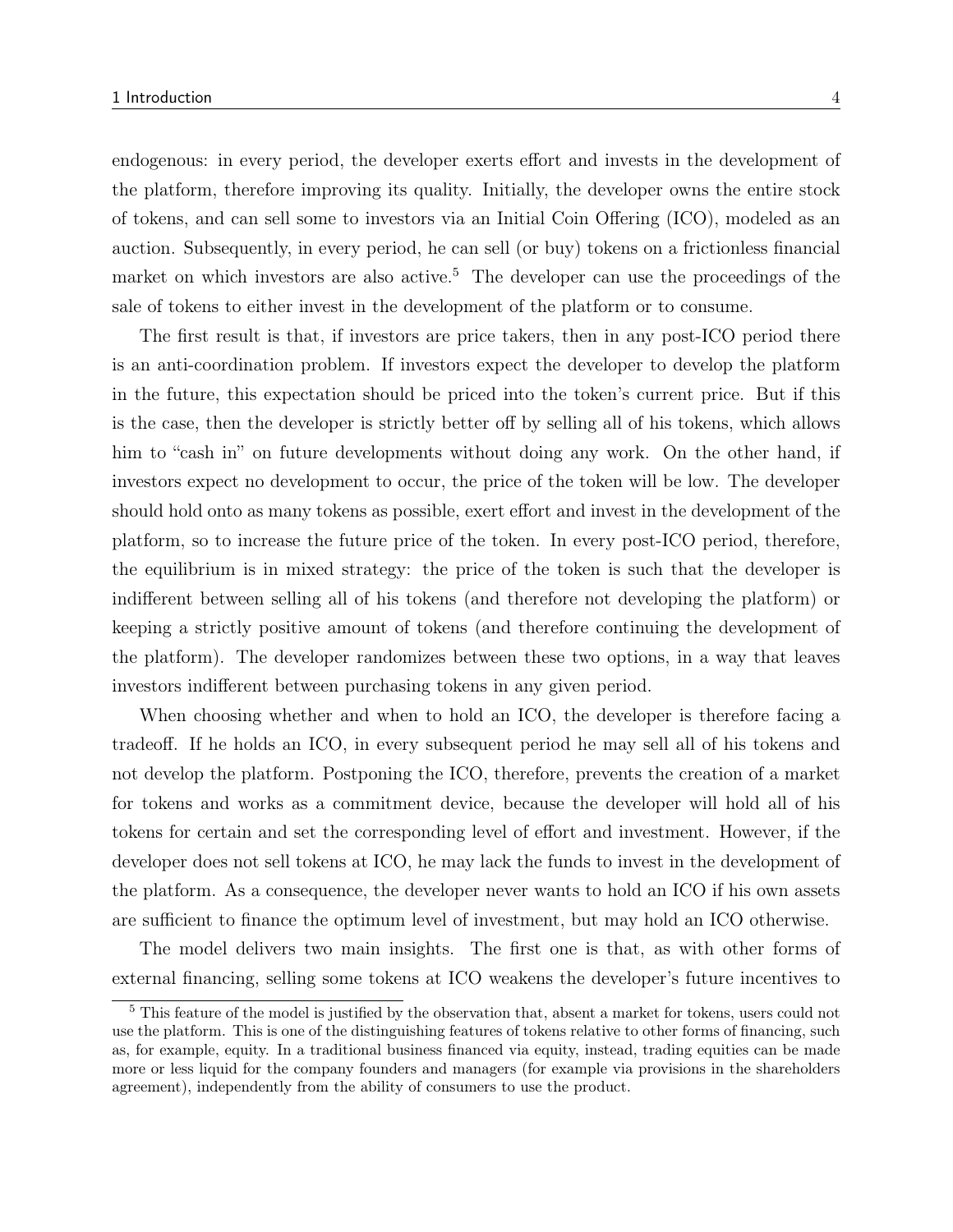develop the platform, and therefore leads to inefficiencies. The interesting part of this result is the specific form of this inefficiency: in every period after the ICO the developer may sell all his tokens and stop the development of the platform. The second insight is more subtle but more interesting. Even assuming that the developer can develop the decentralized digital platform using exclusively his own funds (so that the first source of inefficiency is absent), his level of effort and investment are set so as to maximize the value of his stock of tokens. This value depends on the volume of the transaction occurring on the platform during a given period of time.<sup>6</sup> Instead, in the first best, effort and investment should be set so as to maximize the present discounted value of the surplus generated by the platform.

Interestingly, the level of effort and investment set by the developer may be above or below their first best levels. This depends on the discount factor and on the distribution of the willingness to sell and to buy of the users using the platform to transact with each other. The developer disregards the fact that the platform will be used and generate surplus over multiple periods. Hence, if the discount factor is high (i.e., future payoffs have a large present discounted value) then effort and investment are more likely to be below their first best levels. In addition, when the elasticity of demand and supply on the platform are high, total surplus is low, and with it the social return of effort and investments. In this case, the equilibrium effort and investment are above their optimal level. On the other hand, if these elasticities are high, the equilibrium effort and investment are below their optimal levels.<sup>7</sup>

The model delivers a number of other interesting results. For example, post-ICO there may be multiple equilibria. Because of a cash constraint, the developer cannot invest in the development of the platform more than his assets. It follows that the developer may sell some of his tokens, as a way of accumulating assets to finance the future development of the platform. The number of tokens that the developer needs to sell in order to finance future investments depends on the current price for tokens, therefore generating a coordination problem. If the price is high, the developer needs to sell fewer tokens, and his incentives to invest and develop the software in the future are high. This, in turn, justifies the high price for tokens today. If instead the price today is low, in order to finance future development,

<sup>6</sup> This will result from an application of the equation of exchange, usually employed to link a country's price level, real GDP, money supply and velocity of money.

<sup>7</sup> Interestingly, the elasticity of demand and supply also determine the choice between creating a traditional platform or a decentralized digital platform, which I consider in an extension (Section 6.1). If the developer creates a traditional platform, he will then earn a fraction of the surplus created (could be the totality if he can perfectly price discriminate). If the elasticity of supply/demand are high, total surplus will be low and the developer will prefer to create a decentralized digital platform. This seems to suggest that conditional on creating a decentralized digital platform, effort and investment should be above their efficient levels.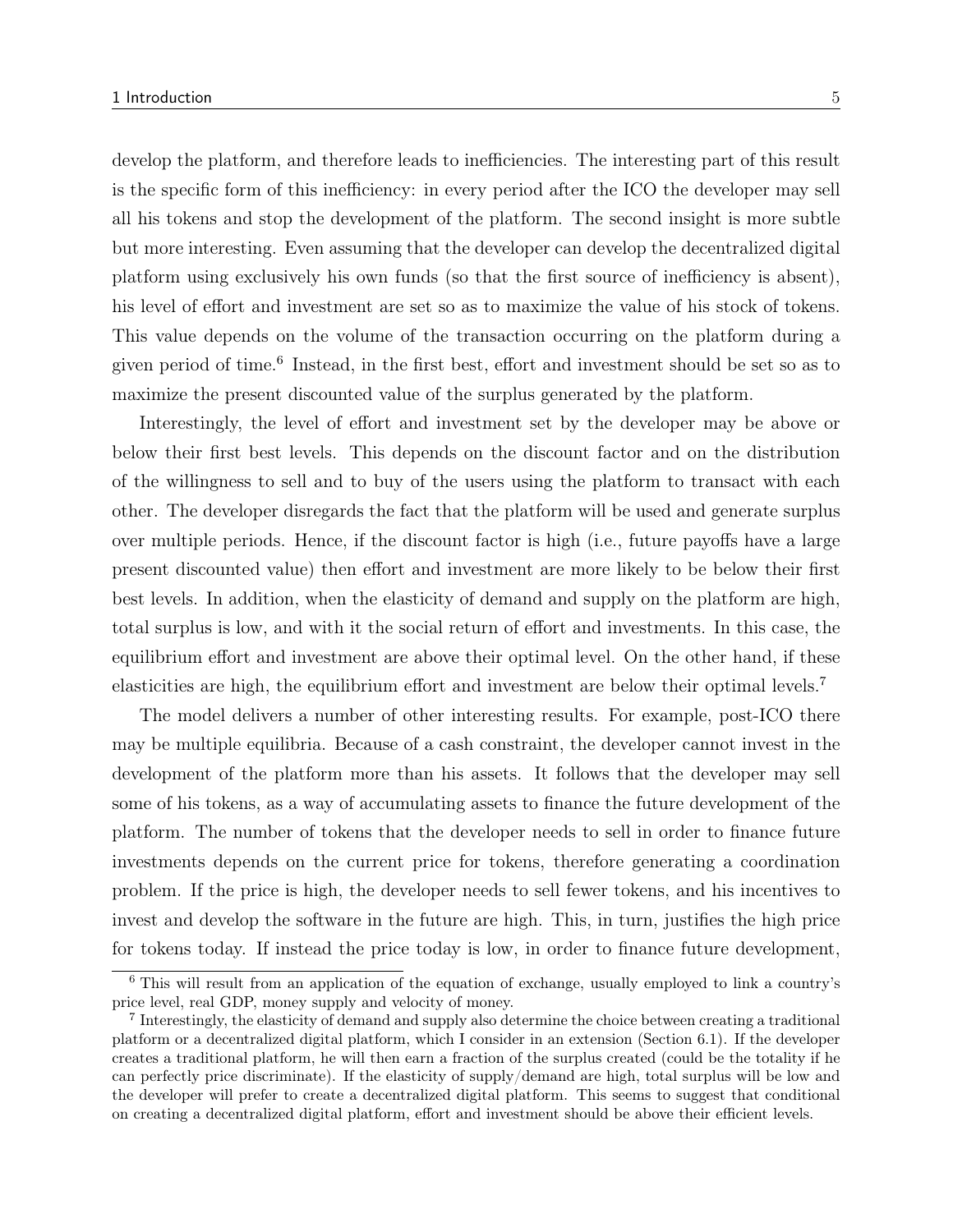the developer needs to sell more tokens. But then his incentives to develop the software will be low, which justifies the fact that the price is low today. Therefore, post-ICO there could be multiple mixed-strategy Nash equilibria.<sup>8</sup>

The remainder of the paper is organized as follows. The next Section provides the reader with the necessary background information on blockchain, ICOs and seigniorage, and also discusses the relevant literature. Section 3 presents a model of seigniorage. Section 4 solves for its equilibrium. Section 5 illustrates the first best of the model and compares it to its equilibrium. Section 6 discusses some extensions to the model, such as the possibility of creating a traditional platform (instead of a decentralized digital platform) and the possibility of raising funds from a Venture Capitalists (instead of via an ICO). Section 7 concludes. Unless otherwise noted, all proofs and mathematical derivations missing from the text are in the Appendix.

# 2 Background and relevant literature

# 2.1 Blockchain-based decentralized digital platforms and seigniorage

In his seminal paper, Nakamoto (2008) introduced two innovations. The first one is Bitcoin, a new digital currency. The second, more important, is the bitcoin protocol, an opensource software allowing a network of anonymous, selfish participant to maintain a record of Bitcoin transactions. Because these transactions are grouped into "blocks" that are then "chained" (i.e., linked) together to form an immutable history, this technology became known as blockchain. Importantly, the bitcoin protocol also regulates the total number of bitcoins in every period, which is set to increase over time at a decreasing rate so to never exceed 21 millions. At the onset of Bitcoin (in early 2009), Nakamoto created and kept to himself approximately 1 million Bitcoin, before ceasing to contribute to the development of the Bitcoin protocol in mid-2010.

Shortly after the introduction of Bitcoin, it became apparent that blockchain can be used to maintain any type of record, not only financial records. It therefore quickly became

<sup>8</sup> Clearly, if there are network effects, then there is an additional coordination problem: for a given sequence of effort and investment by the developer, there could be both a "high adoption" and a "low adoption" equilibrium. The novelty here is that, for a given adoption equilibrium, there are multiple equilibrium sequences of effort and investment arising from a coordination problem between investors and the developer.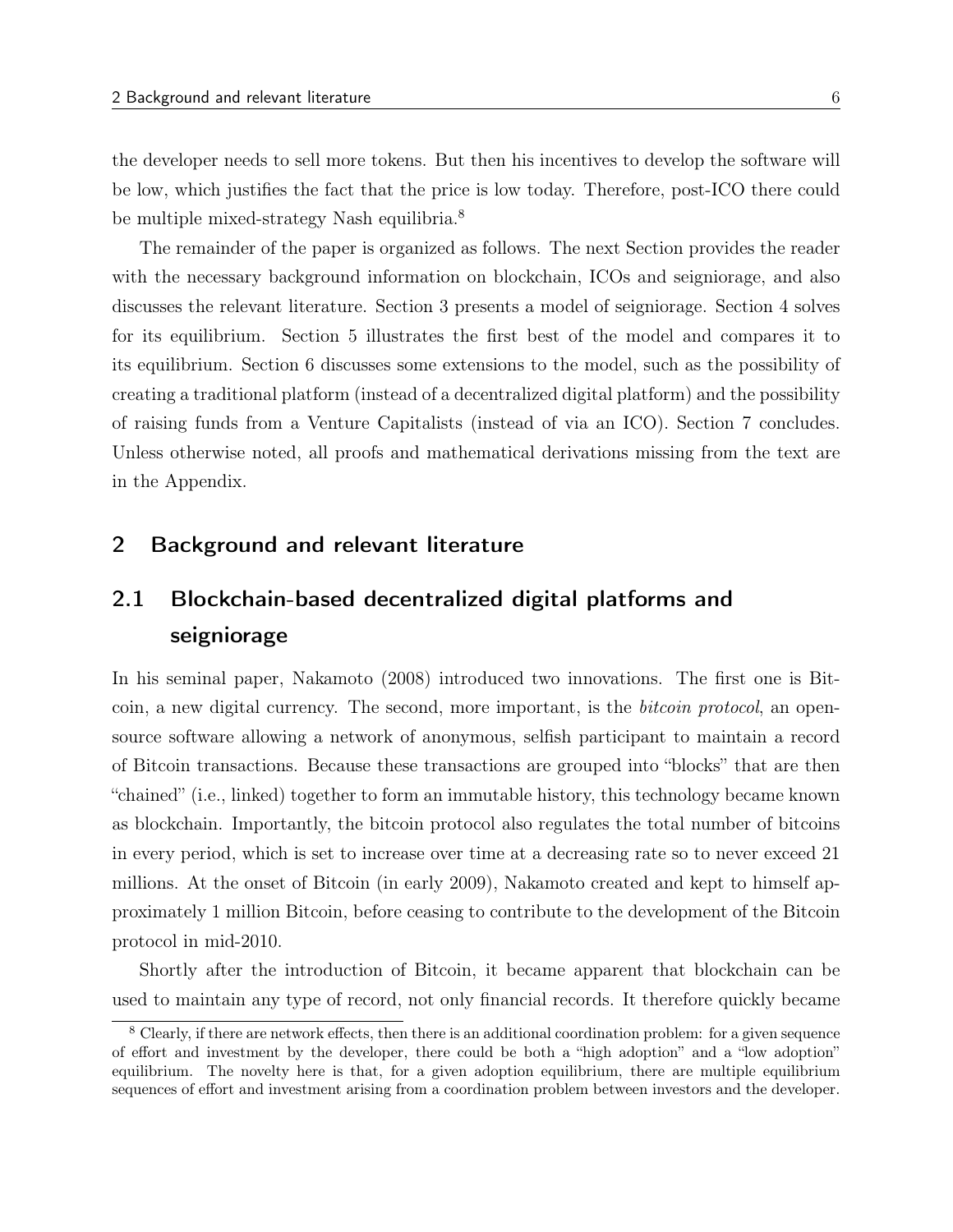the technological foundation of various other decentralized digital platform. In addition to several cryptocurrencies (such as Monero, ZCash, Litecoin), there are now several decentralized computing platforms (see Ethereum, EOS, Cardano, NEO);<sup>9</sup> decentralized platforms for real-time gross settlement (see Ripple, Stellar); decentralized marketplaces for storage and hosting of files (see SIA, Filecoin, Storj), for renting in/out CPU cycles (see Golem), for event or concert tickets (see Aventus), for e-books (see Publica); decentralized prediction markets (see Augur, Gnosis); decentralized financial exchanges (see 0xproject); and many more.

As already discussed, each platform must be used in conjunction with a specific token. In case of decentralized marketplaces, the token is typically the internal currency of the marketplace. Similarly, within decentralized computing platforms (e.g., Ethereum), the protocol native token (e.g., Ether) must be used to pay miners or validators for executing some piece of software (called smart contracts). In the case of cryptocurrencies such as Bitcoin, people who need to exchange Bitcoins reward those who process these transactions (called, again, miners) in two ways. One is direct: the sender can directly pay some Bitcoins to the miner to process his transaction faster. The second is indirect: the network awards miners with new bitcoins for their work. Because of its effect on the price, this increase in the supply of bitcoins amounts to a transfer from the holders of bitcoins to the miners.<sup>10</sup> In other blockchain-based decentralized digital platforms, the use of the token can be the most diverse and the most complex.

If the token is necessary to use a decentralized digital platform, this token has positive value as long as this platform is expected to have some usage in the future. Given this, the developers behind a platform can sell some tokens to investors before completing its development. One way to sell a token is via an ICO, which are typically well advertised. Usually, tokens sold at ICO start trading on specialized financial exchanges shortly after the end of the ICO.<sup>11</sup> Importantly, developers can use these same exchanges to sell additional

 $9 \text{ A decentralized computing platforms can be seen as a virtual machine running over a network rather.}$ than a single server. Developers can then create software (which in this context are smart contracts) that is executed by the network as a whole rather than by a single machine.

<sup>&</sup>lt;sup>10</sup> See also Huberman, Leshno, and Moallemi (2017) and Easley, O'Hara, and Basu (2019).

<sup>&</sup>lt;sup>11</sup> Some ICOs "lock" their tokens for a period raging from few months to 2 years. During this period, investors cannot trade tokens, although the emergence of future markets allowed sophisticated investors to circumvent this limitation. At the expiration of the "lock" period—usually well before the development of the platform is completed—trading tokens on specialized financial exchanges becomes possible. Note that, to the extent that investors value liquidity, "locking" tokens impose a cost on them. It is possible that "locking" tokens for too long may prevent a developer from raising sufficient funds at ICO.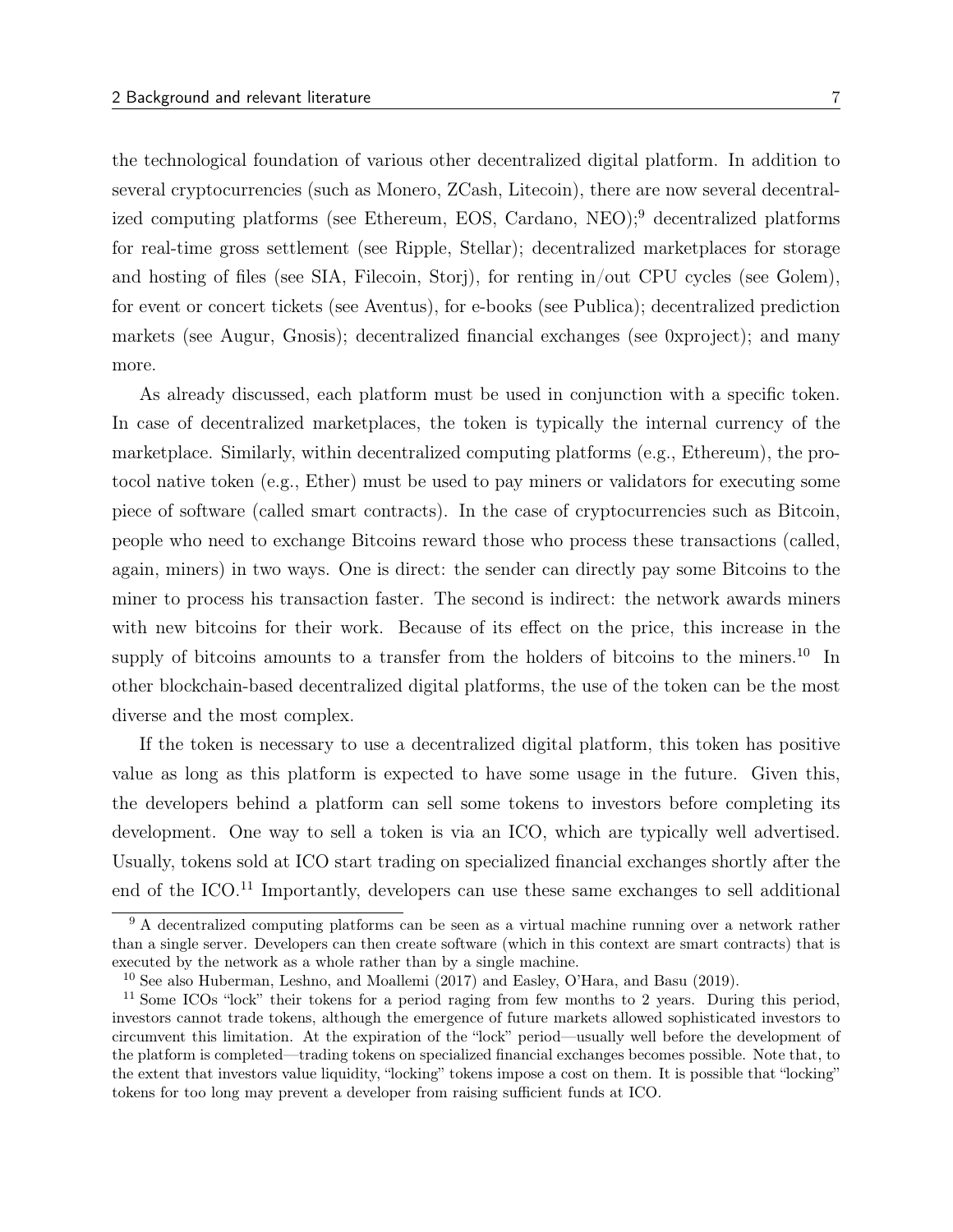tokens after the ICO. With few exceptions, $12$  either token sales on the open market are not disclosed, or they are discussed only within blog posts and informal communication.<sup>13</sup> Despite the difference in visibility between these two ways of selling tokens Howell, Niessner, and Yermack (2019) and Amsden and Schweizer (2018) show that projects that go through an ICO sell only about half of their tokens at ICO, with the rest being kept by the founding team. This indicates that projects that go through an ICO expect to sell as many tokens at ICO as on the market post-ICO.

# 2.2 Relevant literature

This paper is closely related to corporate finance literature studying "large shareholders". In particular DeMarzo and Urošević (2006) consider a large shareholder who can exert effort to improve the performance of a firm, and is active on the market together with a mass of small investors. They find that, in equilibrium, the large shareholder will inefficiently liquidate his holdings (either immediately or slowly over time). Also, they show that the large shareholder may benefit from committing to a holding schedule. This is similar to what happens in my model, in which, in equilibrium, the developer liquidates all tokens with positive probability and, anticipating this, he may postpone the ICO. There are, however, a number of differences between the problem studied here and that in DeMarzo and Urošević (2006). The most prominent is that, here, the developer may sell tokens to raise funds to invest in the development of the platform, in which case selling tokens increases the value of the platform and its associated token. In DeMarzo and Urošević (2006), there is no such investment and therefore selling shares always decreases the "large shareholders" effort and the share price.<sup>14</sup>

We contribute to the literature on blockchain-based decentralized digital platforms by studying the incentives faced by the creators of such platforms. We do so by assuming that tokens are both a mean to raise funds and a mean to earn a profit, and that the quality of

<sup>12</sup> For example, Ripple announces in advance a schedule for selling parts of its XRP stock, see https: //ripple.com/insights/q1-2018-xrp-markets-report/ (accessed on July 24, 2020).

<sup>&</sup>lt;sup>13</sup> For example, see this blog post by the Ethereum foundation https://blog.ethereum.org/2016/01/07/ 2394/ (accessed on July 24, 2020).

<sup>&</sup>lt;sup>14</sup> Also, from the modeling viewpoint, DeMarzo and Urošević (2006) assume symmetric information between the large shareholder and investors, and hence abstract away from the most obvious sources of inefficiencies. Here I make the same assumption. However, DeMarzo and Urošević (2006) assume that, in each period, first the large shareholder chooses his shareholding, then investors set their demand/supply. They then consider arbitrarily small periods, i.e., a continuous-time model. Here instead the developer and investors set their demand/supply for tokens simultaneous, but the timing is discrete.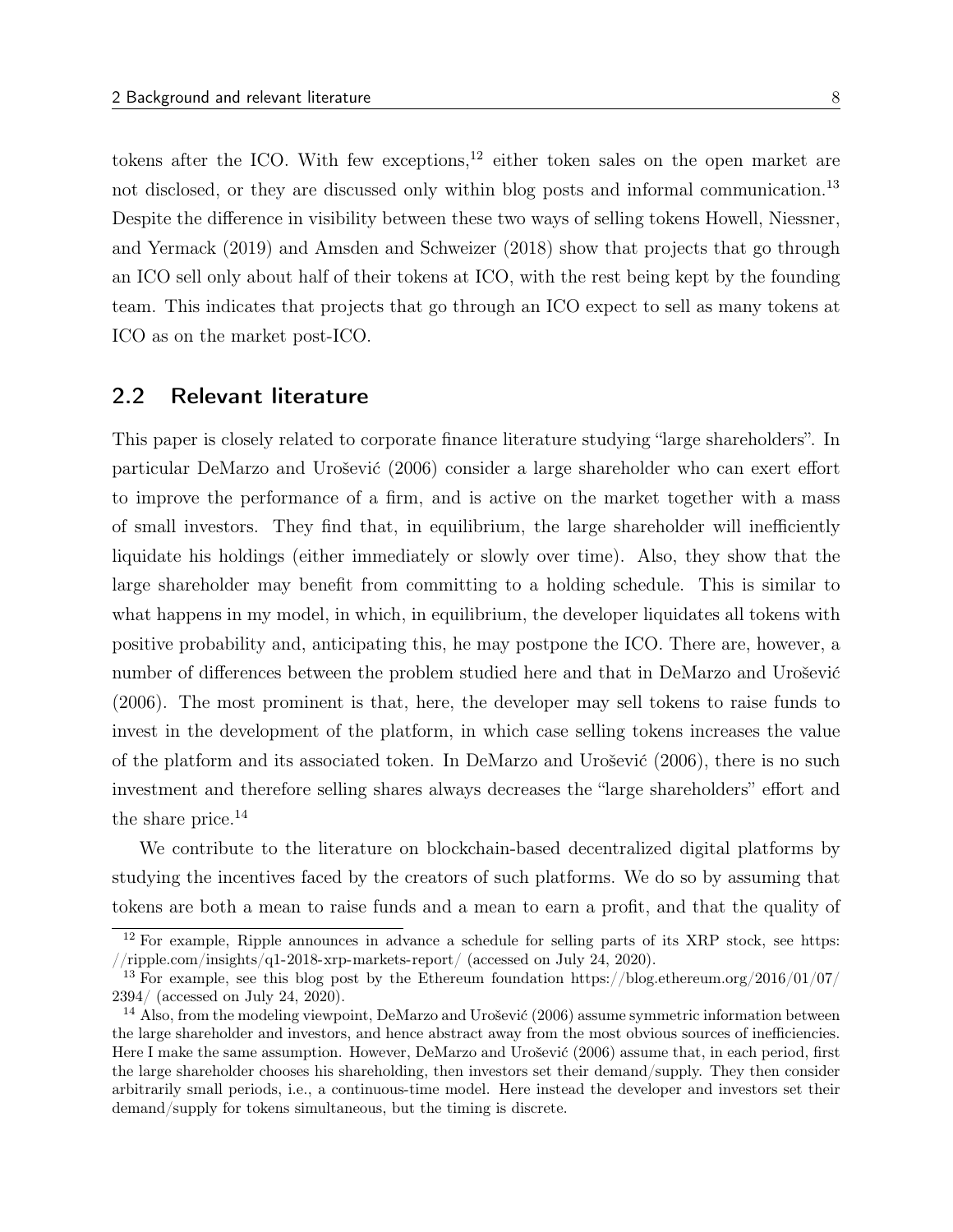the platform depends on the developer's effort and investment.

With this respect, the most closely related papers are Cong, Li, and Wang (2019) and Goldstein, Gupta, and Sverchkov (2019). Cong, Li, and Wang (2019) build a model in which the owner of a decentralized digital platform continuously creates new tokens which can be either sold (and the proceedings consumed) or used to pay workers who will improve the value of the platform. In their model, the optimal monetary policy may require the owner to buy back tokens, which can be done by raising costly external financing. The main result is that, to avoid incurring such cost, the platform owner will create fewer tokens than optimal. In Goldstein, Gupta, and Sverchkov (2019) an entrepreneur chooses whether to create a decentralized digital platform or a traditional platform. If the entrepreneur creates a decentralized digital platform he will hold an ICO and then sell additional tokens over time. In this case, Goldstein et al. (2019) find that the entrepreneur optimally releases tokens over time rather than all at once. Their main result is that creating a decentralized digital platform allows the entrepreneur to commit to decentralization and competitive pricing rather than monopoly pricing. Hence, if the distortion introduced by monopoly pricing (in terms of reduction of equilibrium quantity exchanged) is large, the entrepreneur will prefer to create a decentralized digital platform.

In contrast to both Cong et al. (2019) and Goldstein et al. (2019), I find that the developer (also the entrepreneur and the platform owner) may sell too many tokens (that is, all of them) on the market. The reason for this difference is that, in the model presented here, the developer chooses not only how many tokens to sell, but also how much effort to exert in the development the decentralized digital platform<sup>15</sup> I also consider the choice between creating a traditional platform (and hence charge monopoly pricing) and a decentralized digital platform (Section 6.1). I find results that are in line with Goldstein et al. (2019), but with some important differences. In particular, I provide conditions under which a nondistortionary monopolist (i.e., a monopolist who can perfectly price discriminate) may prefer to create a decentralized digital platforms. Hence, market distortions only partially explain the choice between a traditional and a decentralized platform.

The rest of the literature studying blockchain tokens has focused on the ICO. This literature can be divided into two parts. Most closely related are papers studying the role of tokens in decentralized digital platforms. Sockin and Xiong (2018), Cong, Li, and Wang

<sup>15</sup> Both Goldstein et al. (2019) and Cong et al. (2019) abstract away from such effort. Note also how the results in DeMarzo and Urošević (2006) (discussed earlier) also suggest that when a large "insider" can both exert effort and trade on the market, in equilibrium he will sell too many tokens than optimal.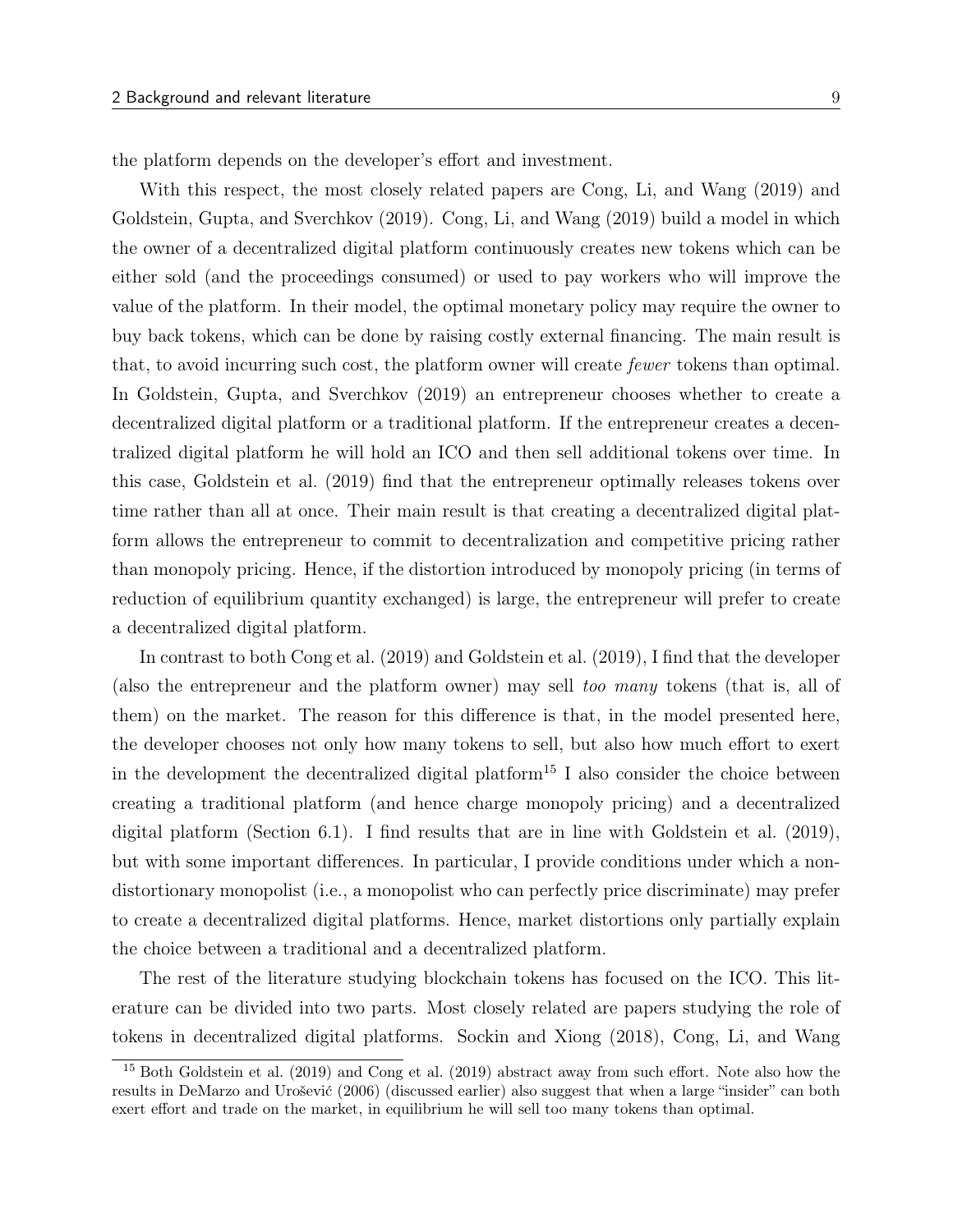(forthcoming), Bakos and Halaburda (2018), and Li and Mann (2018) argue that because of network externalities there could be coordination failures in the adoption of a decentralized digital platform. They study the role of tokens and they way they are sold in achieving the high-adoption equilibrium. A second strand of literature has studied ICOs held by startups that are not building decentralized digital platforms and may even completely unrelated to blockchain. In this case, a token may represent a voucher and therefore give the right to acquire a good or a service from the issuer, or may represent a claim on a business revenues, or a combination of both. This use of blockchain-based tokens is studied in Catalini and Gans (2018), Chod and Lyandres (forthcoming), Garratt and van Oordt (2019), Malinova and Park (2018).

There is a growing literature building economic models to study how blockchain works (see, for example Catalini and Gans, 2016; Huberman, Leshno, and Moallemi, 2017; Dimitri, 2017; Prat and Walter, 2018; Ma, Gans, and Tourky, 2018; Budish, 2018). Within this literature, closely related is Biais, Bisiere, Bouvard, and Casamatta (2019), in which the price of a token and incentives of Bitcoin miners are determined in the equilibrium of a gametheoretic model. Also in my paper, prices and incentives are determined in equilibrium, but the interest is in the incentives to develop the decentralized digital platform rather than processing transactions. The portion of the model that determines the equilibrium price of the token borrows heavily from Athey, Parashkevov, Sarukkai, and Xia (2017), who propose an equilibrium model of the price of Bitcoin. The novelty with respect to their paper is that, here, the demand for tokens is a function of the developer's effort and investment, while the "quality" of the Bitcoin protocol is taken as given in their model (but is unknown and therefore discovered over time).

Gans and Halaburda (2015) study platform-based digital currencies, such as Facebook credits and Amazon coins. These currencies share some similarities with the tokens discussed in the Introduction, because they can be used to perform exchanges on a specific platform. They are, however, controlled by their respective platforms, which decide on their supply and the extent to which they can be traded or exchanged. This may explain why, despite some initial concerns,  $^{16}$  these currencies have neither gained wide adoption, nor generated significant profits for the platform issuing them.

<sup>16</sup> See, for example "Could Facebook Credits ever compete with dollars and euros?" by Matthew Yglesias on Slate, February 29, 2012 (available at https://slate.com/business/2012/02/ facebook-credits-how-the-social-networks-currency-could-compete-with-dollars-and-euros.html, accessed on July 24, 2020).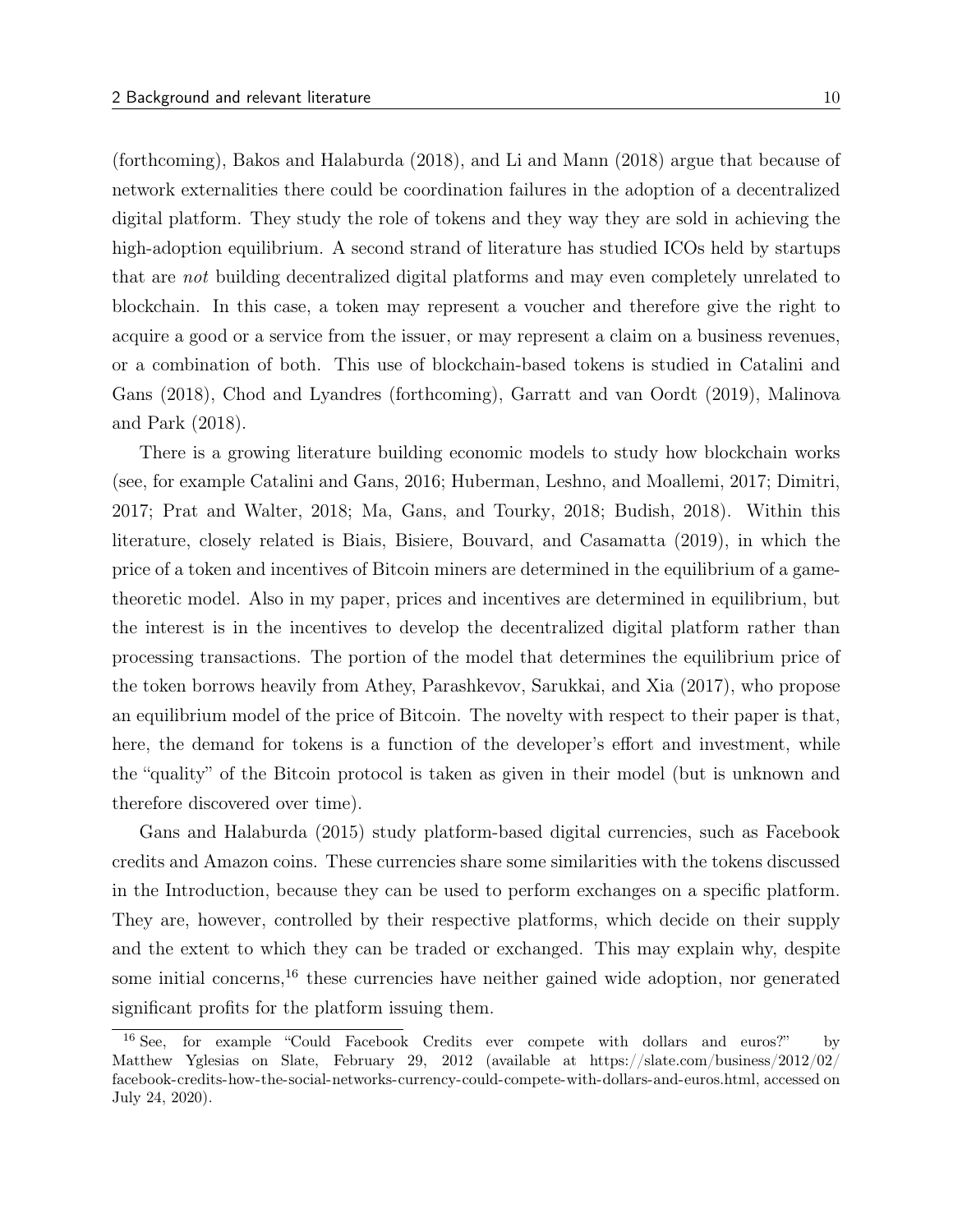Finally, this paper contributes to the literature on innovation and incentives, in particular to the literature studying the motivation behind contributions to open-source software (see the seminal paper by Lerner and Tirole, 2002). In this respect, I show that open source with its organizational structure and ethos—can coexist with strong financial incentives. Of course, an open question not addressed here is whether or not financial rewards will crowd out other motives (see, for example, Benabou and Tirole, 2003); that is, whether the open source ethos will be compromised by the introduction of strong financial incentives.

#### 3 The model

The economy is composed of a developer, a large mass of risk-neutral price-taking investors and a large mass of users. At the beginning of every period  $1 \leq t \leq T$ , the developer exerts effort  $e_t$  and invests  $i_t$  into the development of a blockchain-based decentralized digital platform. The development of the protocol lasts T periods, after which the developer exits the game and users start using the decentralized digital platform. The decentralized digital platform can be used indefinitely. At the beginning of the game, the developer establishes that all transactions on the decentralized digital platform must be conducted using a specific token, with total supply  $M$ , fully owned by the developer. There is a common time-discount factor  $\beta \in (0,1)$ 

In period  $t_o \leq T$ , the developer sells some tokens to investors via an auction. This stage is the ICO (Initial Coin Offering) stage, and its date  $t<sub>o</sub>$  is chosen by the developer. In each period after the ICO, but before the developer exits the game (that is, in every  $t \in \{t_o+1, ..., T\}$ , first the developer exerts effort and invests, then a frictionless market for tokens opens. In every period after the developer exits (that is, in every  $t > T$ ), first the market for tokens opens and then users use the platform. See Figure 2 for a graphical representation of the timeline.

Investors and the developer can also hold a risk-free asset yielding a per-period gross return  $R \geq 1$ . For ease of derivations, I assume that  $R = \frac{1}{\beta}$  $\frac{1}{\beta}$ .<sup>17</sup>

<sup>&</sup>lt;sup>17</sup> Hence, R is the steady-state rate of return of the Ramsey-Cass-Koopmans growth model (with no population growth or exogenous productivity growth). As we will see, this assumption is not essential for the results but simplifies their derivation. Furthermore, although the model is solved in partial equilibrium (i.e., for given R), it is useful to discuss the general equilibrium consequences of the creation of the platform (see the Conclusion).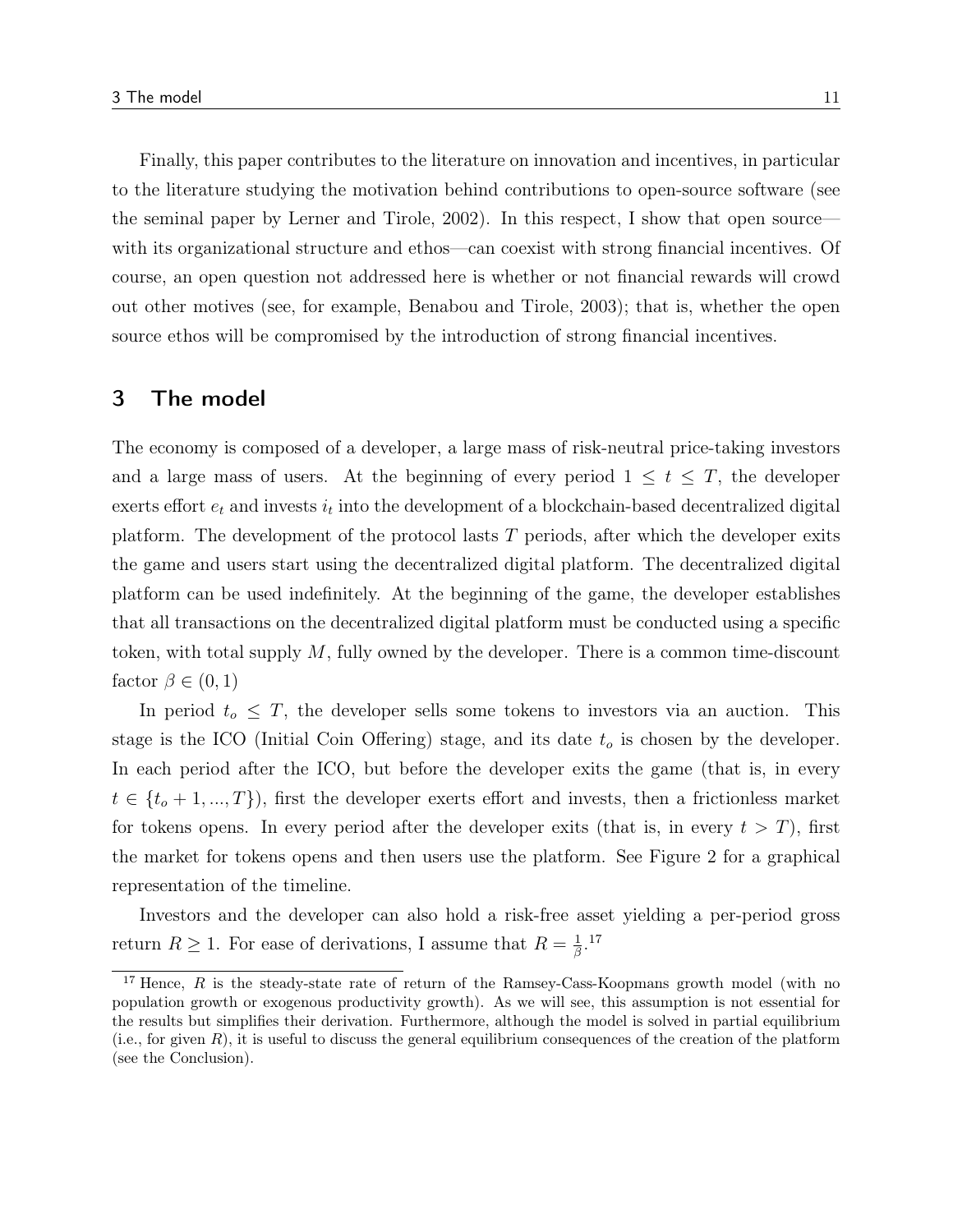

Fig. 2: Timeline

Investors. Investors are risk-neutral profit-maximizing speculators with no cash constraints. They can purchase tokens in every period and sell them during any subsequent period. Importantly, when buying or selling tokens on the market, they are price takers: their net demand for tokens in period  $t$  depends on the sequence of token prices from period  $t$  onward, which they take as given.

Call  $p_t$  the price of tokens in period t, which could be determined on the market or in an ICO. Investors are indifferent between purchasing any amount of tokens in period t whenever they expect the token to yield the risk-free return, that is whenever  $p_t = \max_{s>t} \left\{ E\left[\frac{p_s}{R^{s-t}}\right] \right\}$ . If instead  $p_t > \max_{s>t} \left\{ E\left[\frac{p_s}{R^{s-t}}\right] \right\}$ , then the investors' demand for token in period t is zero. Finally, if  $p_t < \max_{s>t} \{E[\frac{p_s}{R^{s-t}}]\}\$ , then the investors' demand for tokens in period t is not defined.

**The developer.** Call  $Q_t \in [0, M]$  the stock of tokens held by the developer at the beginning of period  $t$ . Recursively define

$$
A_t \equiv (A_{t-1} - i_{t-1} + p_{t-1}(Q_{t-1} - Q_t)) R
$$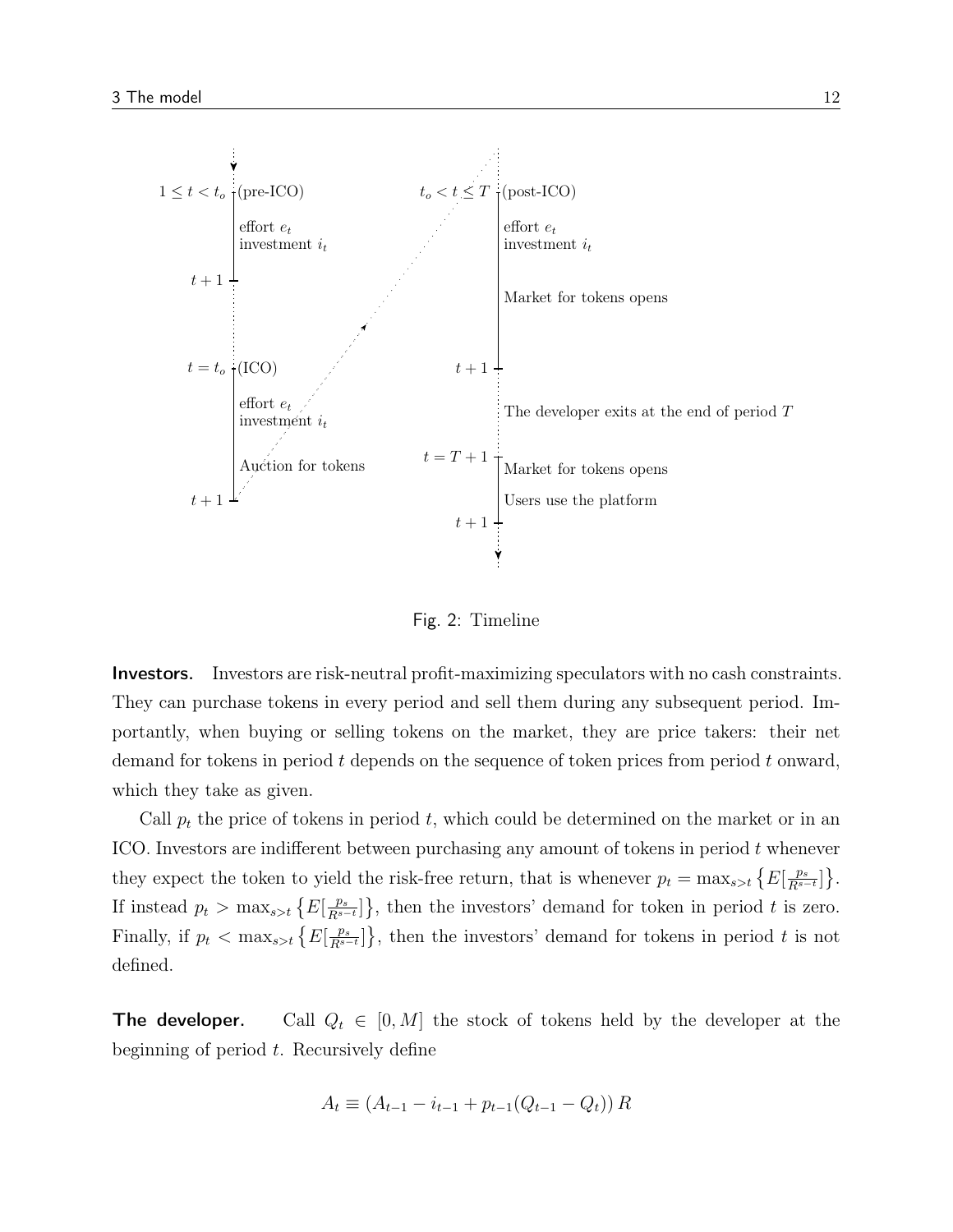the total resources available to the developer at the beginning of period  $t$ , where  $A_1$  is the developer's initial assets and the rest are resources earned from the sale of tokens in previous periods, net of the investments made. Note that if  $p_{t-1}(Q_{t-1} - Q_t) > 0$  then this term represents the resources spent by the developer to purchase his own token on the market in period  $t-1$ . If instead  $p_{t-1}(Q_{t-1}-Q_t) < 0$  then this term represents the resources earned by selling additional tokens on the market in period 1. At the end of each period, the available assets are invested at the risk-free rate.

The developer faces a per-period cash constraint establishing that the amount spent by the developer (either as investment or to purchase tokens on the market) cannot exceed his assets:

$$
p_t \max \{ Q_{t+1} - Q_t, 0 \} + i_t \le A_t.
$$
 (1)

Because the developer cannot sell tokens before holding an ICO, there is also a feasibility constraint

$$
Q_t \equiv M \text{ for all } t \leq t_o.
$$

In every period, the developer maximizes his assets at the end of period  $T$  (when he exits the game) minus the disutility of effort. His problem can be rewritten in recursive form as, for  $t < T$ :

$$
U_t(Q_t, A_t) \equiv
$$
\n
$$
\begin{cases}\n\max_{Q_t, e_t, i_t} \left\{ -\frac{1}{2} e_t^2 + \beta U_{t+1}(Q_{t+1}, (A_t + (Q_t - Q_{t+1}) \cdot p_t - i_t)R) + \lambda_t (A_t - i_t - p_t \max \{ Q_{t+1} - Q_t, 0 \}) \right\} \\
\text{if } t \ge t_o\n\end{cases}
$$
\n
$$
\text{max}_{e_t, i_t} \left\{ -\frac{1}{2} e_t^2 + \beta U_{t+1}(M, (A_t - i_t)R) \right\}, \text{ otherwise}
$$

where  $\lambda_t$  is the Lagrange multiplier associated with the period-t cash constraint. Because in period  $T$  the developer sells all his tokens for sure (either on the market or in an ICO) his period-T problem is:

$$
U_T(Q_T, A_T) \equiv \max_{e_T, i_T} \left\{ A_T + Q_T \cdot p_T - i_T - \frac{1}{2} e_T^2 + \lambda_T (A_T - i_T) \right\},\,
$$

Finally, at the beginning of every period, if no ICO was held, the developer will decide whether to hold one. The sequence of effort, investments and  $Q_t$  are assumed observable by investors and users.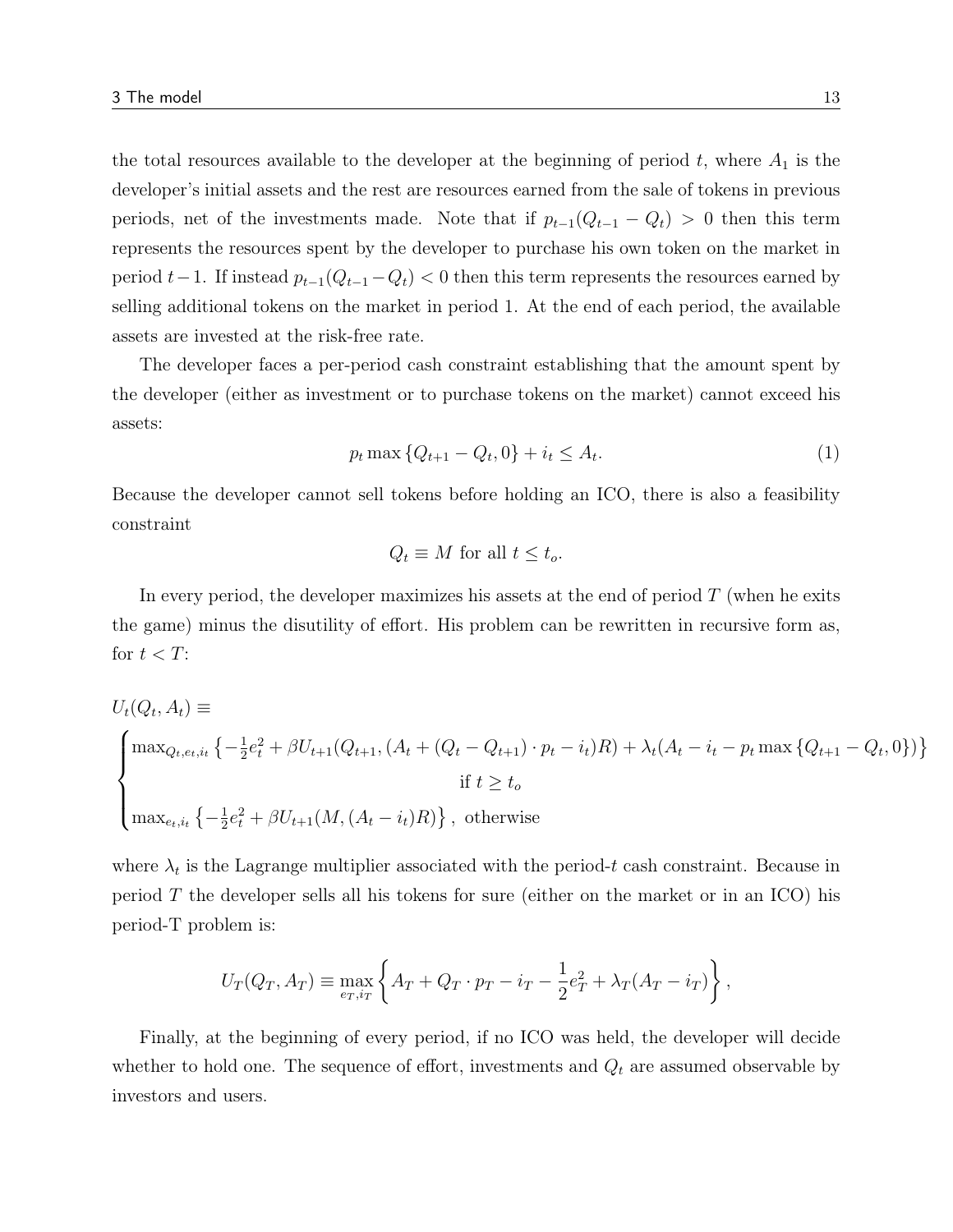**Users.** In period T the development of the protocol stops, and users start using the decentralized digital platform. Call q the price of the good (or service) exchanged on the platform, expressed in fiat currency (for example USD). For ease of derivation, I introduce the following functional forms for the supply and the demand on the platforms:

Assumption 1. The per-period demand and supply functions on the decentralized digital platform are, respectively:

$$
\tilde{D}(q) \sum_{t=1}^{T} \tau(e_t, i_t) \qquad \qquad \tilde{S}(q) \sum_{t=1}^{T} \tau(e_t, i_t).
$$

 $\tilde{S}(q)$  is strictly increasing,  $\tilde{D}(q)$  is strictly decreasing,  $\tau(.,.)$  is increasing in both arguments, concave in  $e_t$ , with  $\lim_{i\to\infty} \left\{ \frac{\partial \tau(e_t,i_t)}{\partial i_t} \right\}$  $\left\{\frac{(e_t, i_t)}{\partial i_t}\right\} = 0$  for all  $e_t$ , and with  $\tau(0, 0) = 0$ .

Hence, effort and investments increase both supply and demand proportionally and by the same factor. The equilibrium price on the platform  $q^*$ , implicitly defined as

$$
\tilde{D}(q^*) = \tilde{S}(q^*),
$$

is independent of the sequence of effort and investment. The elasticity of demand and supply are independent of the developer's effort and investment. Effort and investment however determine the volume of exchanges occurring at price  $q^*$ . For ease of notation, I define

$$
f(e_t, i_t) \equiv \tau(e_t, i_t) \tilde{D}(q^*) q^*,
$$

so that the total value (in US dollars) of all exchanges occurring on the decentralized digital platform during a given period is

$$
V_T \equiv \sum_{s=1}^T \tau(e_t, i_t) \tilde{D}(q^*) q^* = \sum_{s=1}^T f(e_s, i_s).
$$
 (2)

I call the above quantity the value of the decentralized digital platform.

Assumption 1 is meant to capture in a parsimonious way the fact that the developer's effort and investment generates an improvement of the protocol (i.e., lower transaction costs, more ease of use, increased security, and reliability), which in turns induces more users to use the platform to perform more/larger transactions. Being parsimonious, however, it also abstracts away from important elements. For example, because of network externalities, it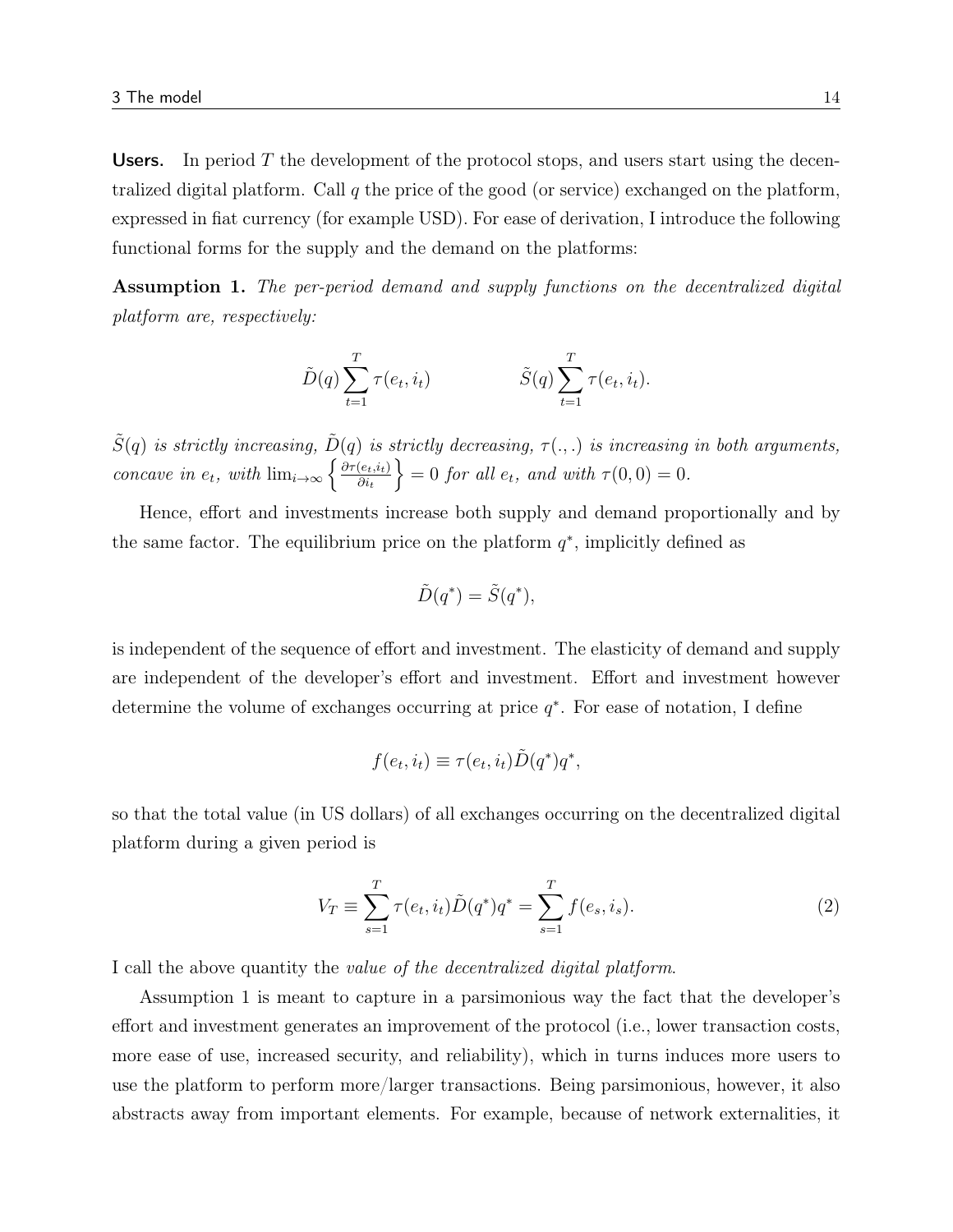is possible that for a given sequence of effort and investment there is both a "high adoption" equilibrium (in which the value of the decentralized digital platform is high) and a "low adoption" equilibrium (in which the value of the decentralized digital platform is low). With a minimal loss of generality, the reader can interpret  $V_T$  as the value of the decentralized digital platform in one of these equilibria, the one that the developer expects to emerge.<sup>18</sup>

Finally, each user can access the market for tokens only once in every period.<sup>19</sup> This implies that, in every  $t > T$ , those who use the protocol to purchase goods and services have a demand for tokens in period t equal to  $\frac{V_T}{p_t}$ , while those who use the protocol to sell goods or services have a supply of tokens in period  $t+1$  equal, again, to  $\frac{V_T}{p_t}$ .

# 4 Solution

### 4.1 Periods  $t \geq T$

I start by solving for the price of tokens from period T onward. The fact that no development is possible after period 2 implies that the price of tokens must be constant from period T onward. Investors are therefore unwilling to hold tokens, and the entire stock of tokens M is used by users to transact on the platform. Because in period  $t \geq T$ , the demand of tokens by users is  $\frac{V_T}{p_t}$ , the equilibrium price of tokens must be:

$$
p_T = \frac{V_T}{M}.\tag{3}
$$

Because the supply of tokens in all following period is again  $M$ , and the demand is again  $\frac{V_T}{2}$  $\frac{\partial \mathcal{L}_T}{\partial t}$ , the above is the price of tokens in every period from T onward.

Equation 3 is an adaptation of the equation of exchange, which is usually employed to link a country's price level (here the price of the token relative to "fiat" currency), real GDP (here  $V_T$ ), money supply (here the number of tokens available for transacting on the platform M) and velocity of money (here assumed equal to 1). For our purposes, the important implication is that  $V_T$  — and hence the price at which the developer can sell his token — is

<sup>&</sup>lt;sup>18</sup> The loss of generality is that either the "high" or the "low" adoption equilibrium may not exist for some sequences of effort and investment, generating a discontinuity in the way effort and investment maps into the value of the decentralized digital platform.

<sup>19</sup> That is, the token has velocity 1. Assuming a different, exogenous velocity will introduce an additional parameter without affecting the results. See Prat, Danos, and Marcassa, 2019 for a model in which the velocity of the token in endogenous.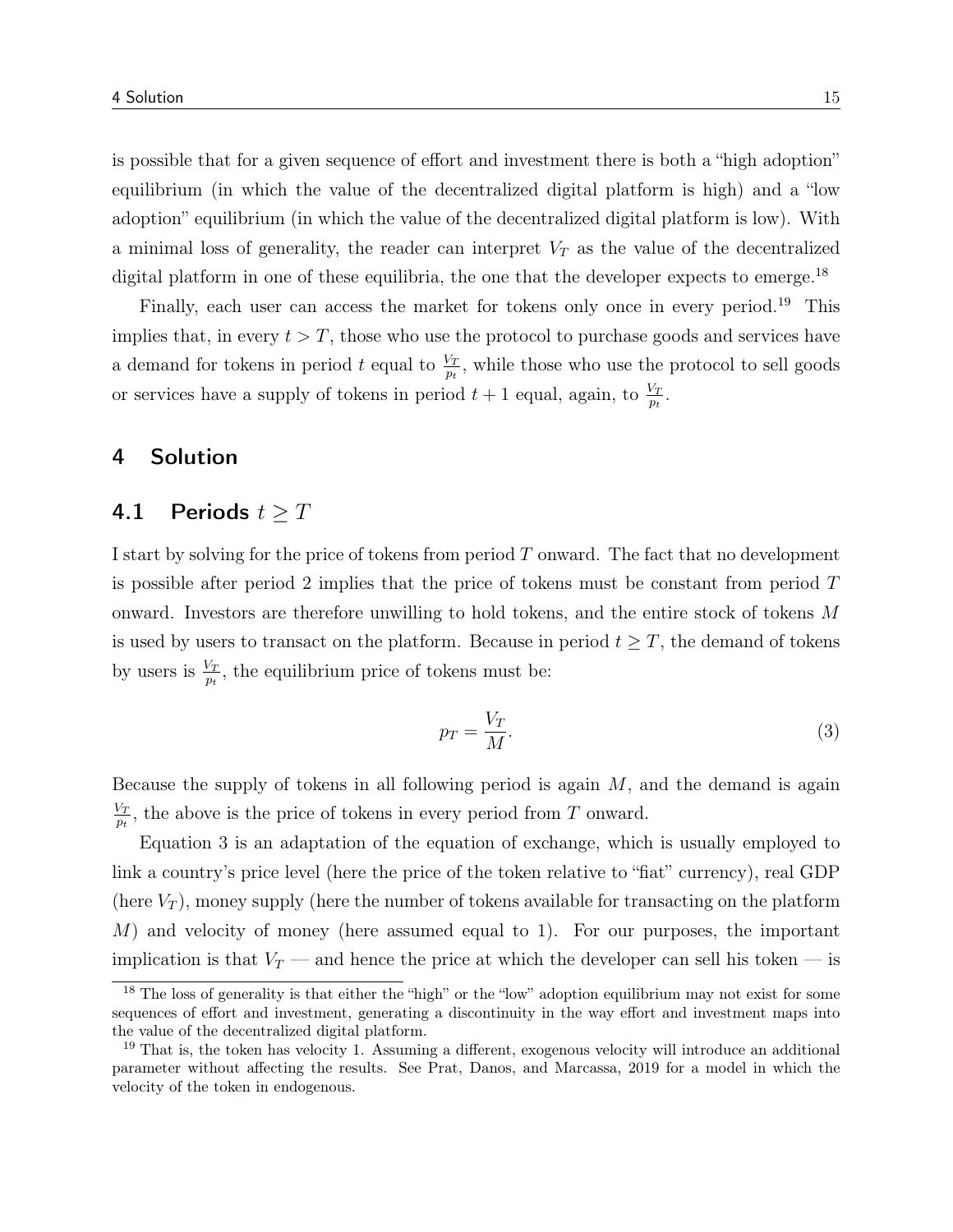strictly increasing in the sequence of effort and investments made by the developer. As we will see, this motivates the developer to exert effort and invest.

# 4.2 The developer's problem

We start by deriving a useful lemma. This lemma is based on the observation that, in equilibrium, between period  $t_0$  and T holding tokens must generate a return equal to the risk-free return R:

**Lemma 1.** In equilibrium, in every period  $t_o \le t \le T$ , the price of tokens is

$$
p_t = \frac{E[p_T]}{R^{T-t}} = \frac{\sum_{s=1}^t f(e_s, i_s) + \sum_{s=t+1}^T E[f(e_s, i_s)]}{M R^{T-t}}
$$
(4)

An important observation is that what is known by investors—and hence is used to compute the expectation about the developer's future effort and investment—depends on whether  $t = t_0$  (i.e., the tokens are sold at ICO) or  $t > t_0$  (i.e., the tokens are sold on the market). The ICO is modeled as an auction, in which the developer announces the supply of tokens and investors submit bids. The developer's announcement is used to compute the future expected effort and investment, and hence determines the token price at ICO. On the market, instead, investors are price takers, which implies that in every  $t > t_0$  their demand for tokens depends exclusively on current and future (expected) prices, and not on the quantity of tokens sold by the developer in period  $t.^{20}$  To say it differently, in period  $t > t<sub>o</sub>$  investors form an expectation with respect to future effort and investment. This expectation is correct in equilibrium (that is, for the equilibrium supply of tokens in period t) but will not react to deviations from the equilibrium. From the developer's view point, therefore, in every period  $t > t_o$ , the equilibrium price for tokens does not depend on the amount of tokens sold in that period. However, as we will see, the supply of tokens in period t determines the developer's effort and investment in period  $t + 1$ . Hence, the amount of tokens sold by the developer in a given period affect the price of tokens in all subsequent periods.

It is useful to solve the developer's problem by considering two cases. The first is the "rich developer" case, in which the developer's initial assets  $A_1$  are sufficient to cover the optimal level of investment in every period. In this case, the cash constraint is never binding and

 $20$  Of course, the equilibrium price will be such that demand equals supply; the point is simply that in a price-taking environment the demand cannot be a function of the supply.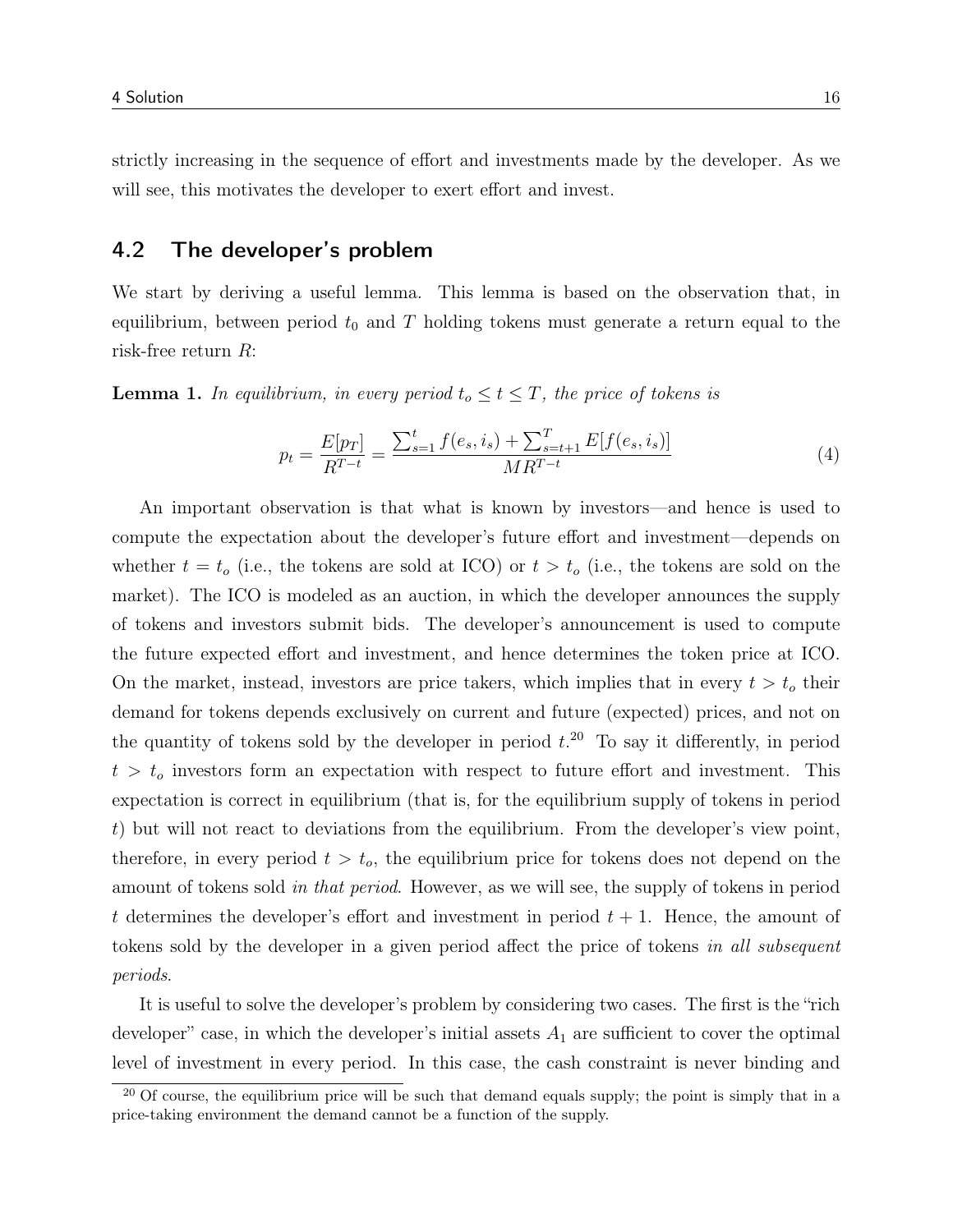can be ignored. The second case is that of a "poor developer", in which the cash constraint is binding for at least one period.

#### 4.2.1 Rich developer

If the cash constraint is never binding, the developer's maximization problem does not depend on the assets available in every period. It is therefore possible to rewrite the objective function as, for  $t \leq T - 1$ :

$$
\tilde{U}_t(Q_t) \equiv \max_{Q_{t+1}, e_t, i_t} \left\{ -\frac{1}{2} e_t^2 + \beta \tilde{U}_{t+1}(Q_{t+1}) \right\},\,
$$

and for  $t = T$ :

$$
\tilde{U}_T(Q_T) \equiv \max_{e_T, i_T} \left\{ \sum_{t=1}^{T-1} \left[ (Q_t - Q_{t+1}) \cdot p_t - i_t \right] R^{T-t} + Q_T \cdot p_T - i_T - \frac{1}{2} e_T^2 \right\}.
$$

Note that  $\sum_{t=t_0}^{T-1} [(Q_t - Q_{t+1}) \cdot p_t - i_t]$  is the cash generated between period 1 and  $T-1$  (net of investment) which is invested in the risk free asset. Because the developer liquidates all his tokens in period T, then  $Q_T \cdot p_T - i_T$  is the cash generated in period T.

Lemma 1 allows to compute optimal effort and optimal investment in any period  $t$ <sup>21</sup>

$$
e^*(Q_t) \equiv \operatorname{argmax}_e \left\{ f(e, i^*(Q_t)) \frac{Q_t}{M} - \frac{1}{2} e^2 \right\}
$$
 (5)

$$
i^*(Q_t) \equiv \operatorname{argmax}_i \left\{ f(e^*(Q_t), i) \frac{Q_t}{M} - i \right\}.
$$
 (6)

Note that, by Lemma 1, effort and investment in period  $t$  increase the price of tokens in every subsequent period, but because the price must increase at rate  $R$ , this effect is stronger in later periods. At the same time, because of discounting, payoffs earned in the distant future are less valuable from today's viewpoint. Because  $\beta R = 1$  the two effects cancel out, so that optimal effort and investment depend exclusively on  $Q_t$  and not on the specific time period  $t.^{22}$ 

<sup>&</sup>lt;sup>21</sup> Under the assumptions made on  $f(.,.)$  optimal effort and investment must exist. However, they may not be unique. In what follows, for ease of exposition, I implicitly assume that they are indeed unique, although no result depends on this assumption.

<sup>&</sup>lt;sup>22</sup> If instead  $\beta R > 1$ , for given token holdings, effort will be high in earlier periods and decrease over time, while if  $\beta R < 1$  effort will be low in earlier periods and increase over time. This effect is purely mechanical,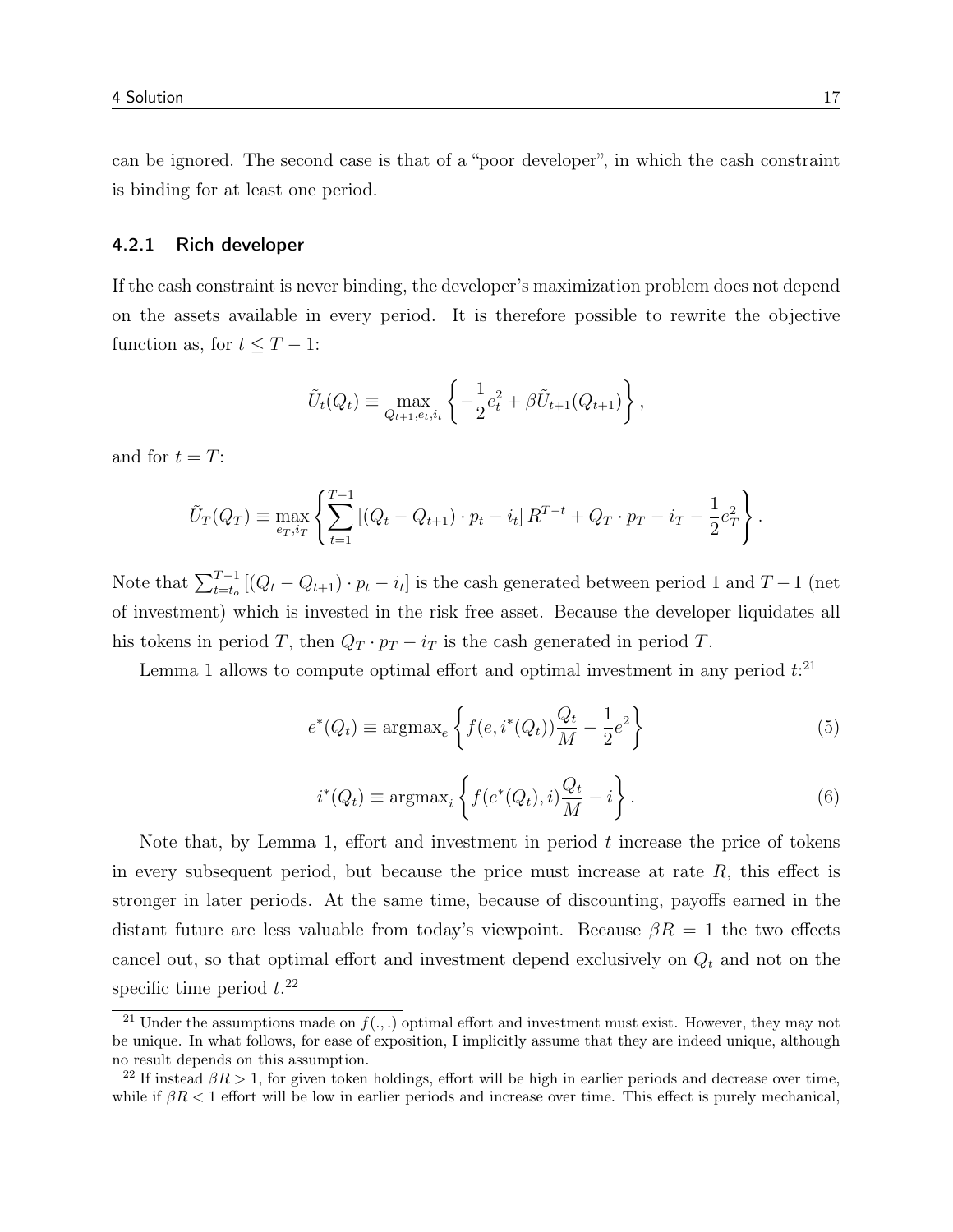Furthermore,  $Q_t$  and  $e_t$  are complements in the developer's objective function. This, by Topkis' theorem, implies that  $e^*(Q_t)$  is an increasing function. Similarly,  $Q_t$  and  $i_t$  are complements in the developer's objective function, which implies that  $i^*(Q_t)$  is an increasing function. At the same time,  $e^*(0) = i^*(0) = 0$ . There are therefore two possible cases. The first one is trivial:  $e^*(Q_t)$  and  $i^*(Q_t)$  are equal to zero for all  $Q_t \leq M$ . The second case is non-trivial: both  $e^*(Q_t)$  and  $i^*(Q_t)$  are increasing in  $Q_t$ , strictly so somewhere. In what follows, I focus exclusively on the non-trivial case.

To solve for the optimal choice of  $Q_{t+1}$ , as a preliminary step I characterize the shape of  $U(Q_t)$ .

**Lemma 2.** For all  $t \in \{t_0, ..., T\}$ 

$$
\frac{\partial^2 \tilde{U}(Q_t)}{\partial Q_t^2} \ge 0,
$$

with strict inequality for some  $Q_t \leq M$ .

Hence, in every period, the developer's utility function is convex in  $Q_t$ , strictly so somewhere. For intuition, note that if the price of tokens is constant in every period, then  $\forall t \in \{t_o, ...T\}, \tilde{U}(Q_t)$  grows linearly in  $Q_t$ . However, we know that as  $Q_t$  increases effort and investment will also increase, and with them the price of tokens. Because effort and investment are chosen optimally,  $\tilde{U}(Q_t)$  must grow faster than linearly in  $Q_t$ .

Consider now the choice of how many tokens to sell on the market. In period  $T$ , quite trivially, the developer will sell all his tokens at price given by (3). Consider therefore a period  $t \in \{t_o + 1, ..., T - 1\}$ . In such period, the developer can sell any amount of tokens at the equilibrium market price  $p_t$ . Hence, the instantaneous opportunity cost of holding (i.e., not selling) tokens is linear. By the above lemma, the continuation value of holding tokens is instead positive and convex (strictly so somewhere). It follows that, in every  $t \in \{t_o + 1, ..., T - 1\}$  the optimal choice of  $Q_{t+1}$  must be a corner solution: either the developer sells all his tokens (i.e.  $Q_{t+1} = 0$ ), or the developer holds on to all his tokens (i.e.  $Q_{t+1} = M$ , or he randomizes between these two options.

Note, however, that if in equilibrium we have  $Q_{t+1} = 0$  with probability 1, then investors should expect no effort nor investment in the following period. This implies that  $p_t$  should be low. But if  $p_t$  is low, then the developer is better off to hold on to his tokens until next period (i.e. choose  $Q_{t+1} = M$ ). If instead in equilibrium we have  $Q_{t+1} = M$  with probability 1, then investors expect high effort and investment in the future. In this case, today's price

which is why I focus on the case  $\beta R = 1$ .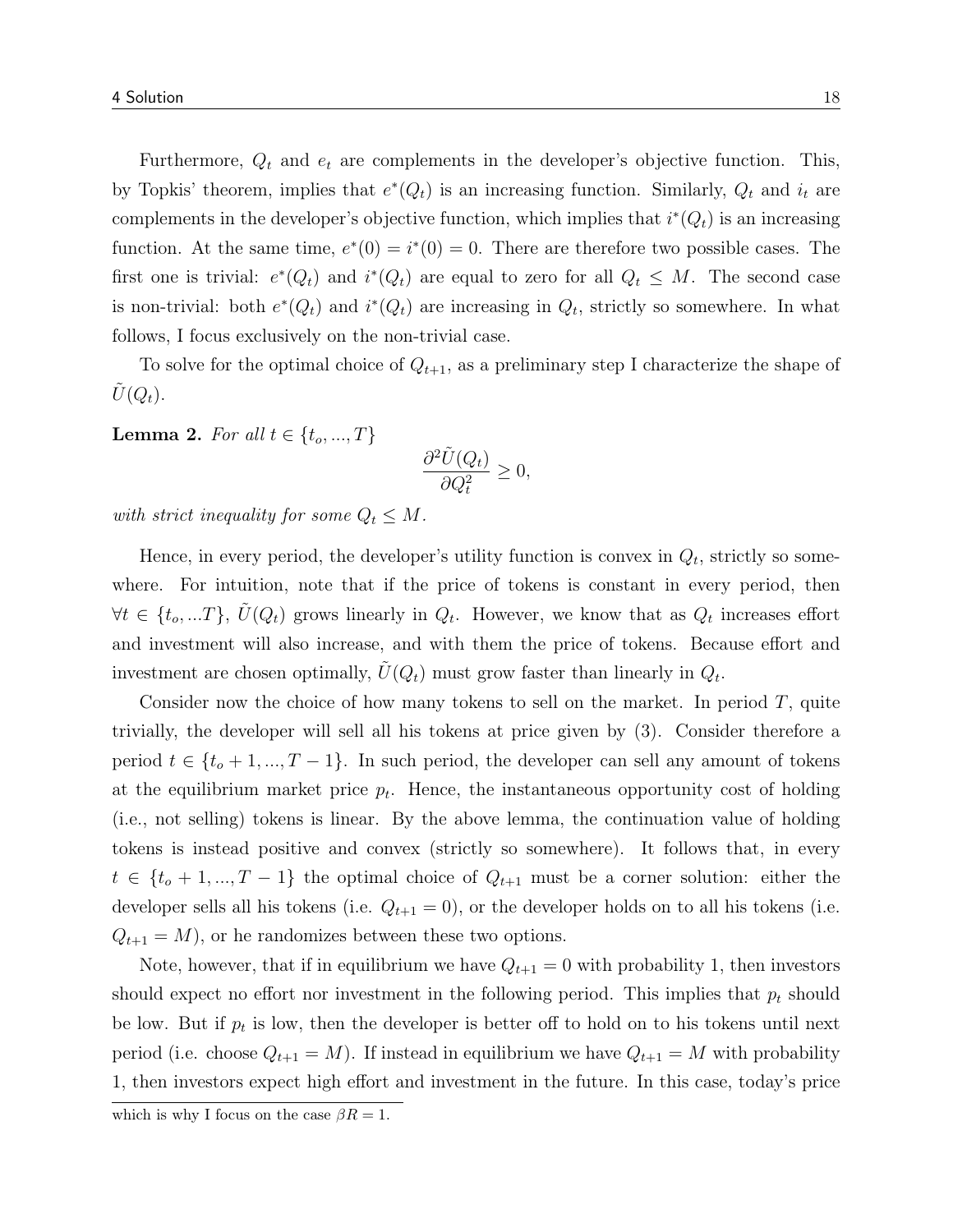for tokens will incorporate this expectation. The developer should sell all his tokens today so to benefit from the expectation of his future effort and investment without actually exerting any effort or making any investment. Thus, we have an anti-coordination problem, which implies that the unique equilibrium is in mixed strategy: the price will be such that the developer is indifferent, and will randomize between  $Q_{t+1} = 0$  and  $Q_{t+1} = M$ , as the next proposition shows.

**Proposition 1** (Equilibrium post-ICO). In every period  $t \in \{t_o+1, ..., T-1\}$  the developer sells all his tokens (so that  $Q_{t+1} = 0$ ) with probability

$$
\alpha = \frac{(e^*(M))^2/2 + i^*(M)}{f(e^*(M), i^*(M))}
$$
\n(7)

and purchases all tokens (so that  $Q_{t+1} = M$ ) with probability  $1 - \alpha$ . The price of tokens as a function of past effort and investment is

$$
p_t = \frac{\sum_{s=1}^t f(e_s, i_s) + (1 - \alpha)(T - t)f(e^*(M), i^*(M))}{R^{T-t}M}.
$$
\n(8)

For intuition, note that  $(e^*(M))^2/2 + i^*(M)$  is the cost generated by holding M tokens in period t, coming from the additional effort and investment that the developer will exert in period  $t+1$ . Instead,  $f(e^*(M), i^*(M))$  is the benefit of holding M tokens in period t, coming from the increase in the value of these tokens due to the developer's effort and investment in period  $t + 1$ .  $\alpha$  is therefore equal to the ratio between cost and benefit of holding M tokens in period T. Because effort and investment are chosen optimally, the benefit should be at least as large as the cost, and therefore  $\alpha \leq 1$ .

Equation (8) can also be interpreted as the law of motion of the price, because it implies that, in every period  $t \leq T$ , the price of token will increase by:

$$
\frac{(e^*(M))^2/2 + i^*(M)}{M \cdot R},
$$

with probability:

$$
1 - \frac{e^*(M))^2/2 + i^*(M)}{f(e^*(M), i^*(M))},
$$

and will decrease by:

$$
\frac{1}{M \cdot R} \left( f(e^*(M), i^*(M)) - (e^*(M))^2 / 2 + i^*(M) \right),
$$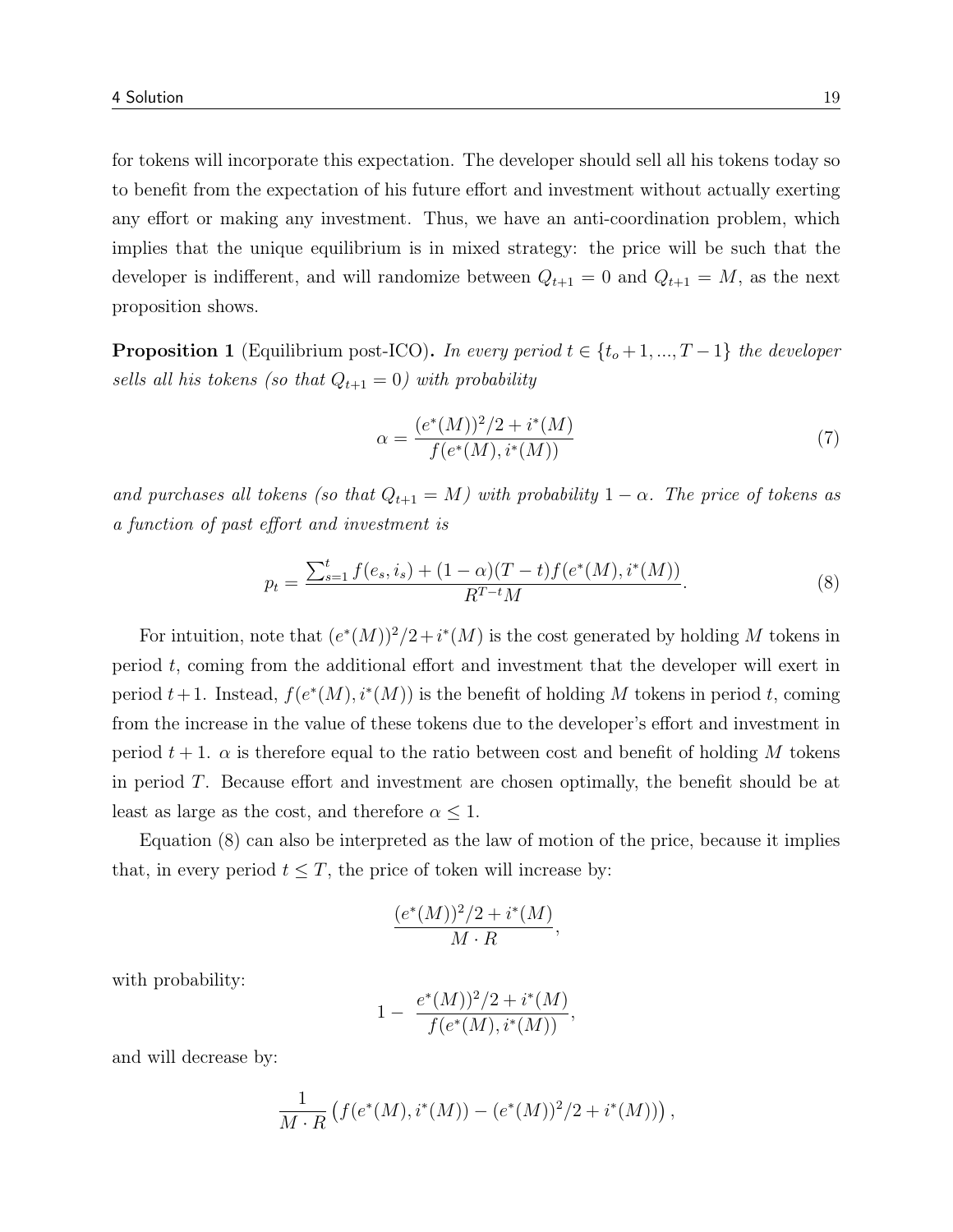otherwise.

Period  $t_o$  (the ICO) is characterized by the fact that tokens are sold via an auction. Again, if  $t_o = T$  then the developer will sell all his tokens at price given by (3). If instead  $t_o < T$ , at ICO (and contrary to all subsequent periods) the price of a token depends on the number of tokens sold, which is  $M - Q_{t_o}$ . The next proposition shows that, if  $t_o < T$ , then the developer chooses not to sell any token at ICO. The intuition is quite straightforward: the more tokens the developer sells at ICO, the lower future effort and investment will be. Because investors must be indifferent between purchasing at ICO or in the subsequent period, this implies that selling tokens at ICO lowers the price of the token at ICO and in all subsequent periods.

**Proposition 2** (Equilibrium at  $t_o$ ). If the ICO occurs before T, then the developer does not sell any tokens at ICO. It follows that  $Q_{t_0+1} = M$  with probability 1. Effort and investment in all  $t \leq t_o + 1$  are  $e^*(M)$  and  $i^*(M)$  with probability 1. If instead the ICO occurs at period T, then the developer sells all of his tokens at ICO.

Period  $t_o + 1$  is therefore the only period in which the market for tokens is open and the developer contributes to the development of the protocol with probability 1.

With respect to the optimal timing of the ICO, the previous proposition shows that optimal effort and investment between period 1 and  $t_o + 1$  are  $e^*(M)$  and  $i^*(M)$ . In all subsequent periods, instead, the existence of the market for tokens creates a commitment problem: the value of the decentralized digital platform is maximized when the developer holds M tokens in every period until T. In equilibrium, instead, from period  $t_o + 2$  onward the developer exerts effort and invests with probability  $1 - \alpha < 1$ . Hence, if the ICO occurs in period  $t_o < T-1$ , then, from period  $t \leq t_o$  viewpoint, the developer's expected payoff is

$$
V_{t-1} + \sum_{s=t}^{t_o+1} \left( f\left(e^*(M), i^*(M)\right) - 1 - \beta^{s-t} \frac{\left(e^*(M)\right)^2}{2}\right) + (1-\alpha) \sum_{s=t_o+2}^T \left( f\left(e^*(M), i^*(M)\right) - 1 - \beta^{s-t} \frac{\left(e^*(M)\right)^2}{2}\right)
$$

If instead the ICO happens in period  $T - 1$  or in period T, the developer's payoff is<sup>23</sup>

$$
V_{t-1} + \sum_{s=t}^{T} \left( f(e^*(M), i^*(M)) - 1 - \beta^{s-t} \frac{(e^*(M))^2}{2} \right)
$$

.

<sup>&</sup>lt;sup>23</sup> Note that if the ICO is held in period  $T-1$ , the developer will auction off 0 tokens, and will sell M tokens on the market in period  $T$ . If instead the ICO is in period  $T$ , the developer will sell all of his tokens via the auction. Holding the ICO in period  $T - 1$  or period T, therefore, achieves the same outcome: the developer does not sell any tokens before period T and sells all of his tokens in period T.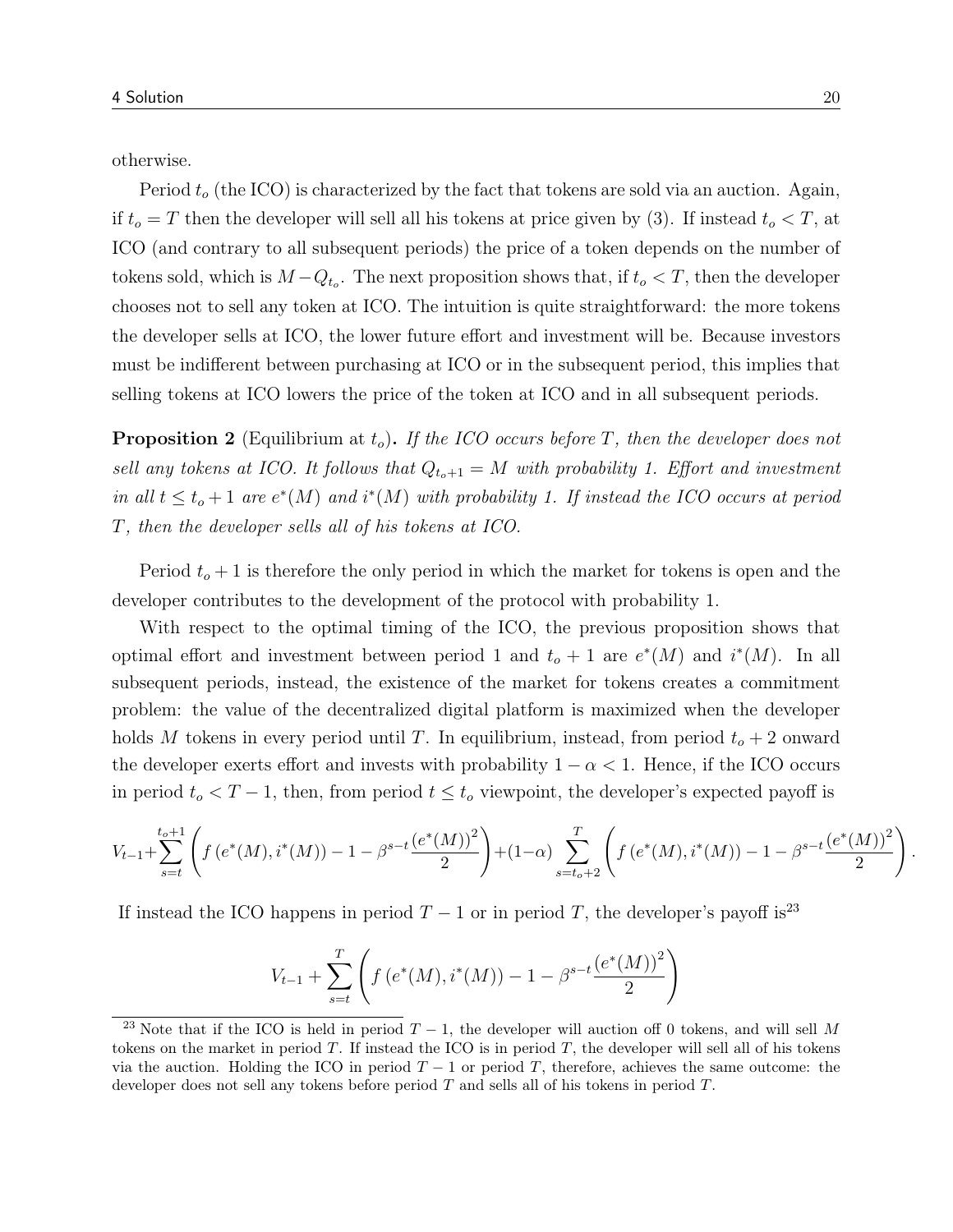Because effort and investment are chosen optimally, it must be that

$$
f(e^*(M), i^*(M)) > \frac{(e^*(M))^2}{2} + 1,
$$

which implies that the developer's payoffs is maximized when the ICO is postponed to either period T or period  $T - 1$ . The following proposition summarizes these observations.

**Proposition 3** (Equilibrium  $t_o$ ). The developer holds the ICO either in period T or in period  $T-1$ .

Proof. In the text.

By postponing the ICO, the developer can commit to set high effort and investment in all future periods. Doing so maximizes the value of the decentralized digital platform and also the value of the developer's stock of tokens. As a consequence, in equilibrium, effort and investment are  $e^*(M)$  and  $i^*(M)$  with probability 1 in every period.

Corollary 1. The cash constraint is never binding (and hence we are in the "rich developer" case) if and only if  $A_1 \geq \sum_{t=1}^T$  $i^*(M)$  $\frac{N(M)}{R^{t-1}}$ .

Proof. Immediate from the above Proposition.

That is, we are in the "rich developer" case whenever the developer does not need to sell tokens to finance the optimal amount of investment for T periods.

A final observation is that neither the developers' utility nor the value of the platform depend on the total stock of tokens  $M$ . From (5) and (6) we know that the equilibrium sequence of effort and investment depends on M exclusively via the share of tokens held by the developer. This share is 1 for  $t \leq t_o$ , and can be either 1 or 0 for  $t_o < t \leq T$  (with the probability of being 1 or 0 given by 7, also independent from  $M$ ). This implies that  $V_T$ and, as a consequence,  $p_t M$  are independent from M. The developer's utility is therefore independent of M.

#### 4.2.2 Poor developer

The rich developer case focuses on one side of seigniorage: the incentives provided to the developer. It shows that the developer will hold the ICO just before exiting the game, as a way to commit to the highest level of effort and investment in every period. There is,

 $\Box$ 

 $\Box$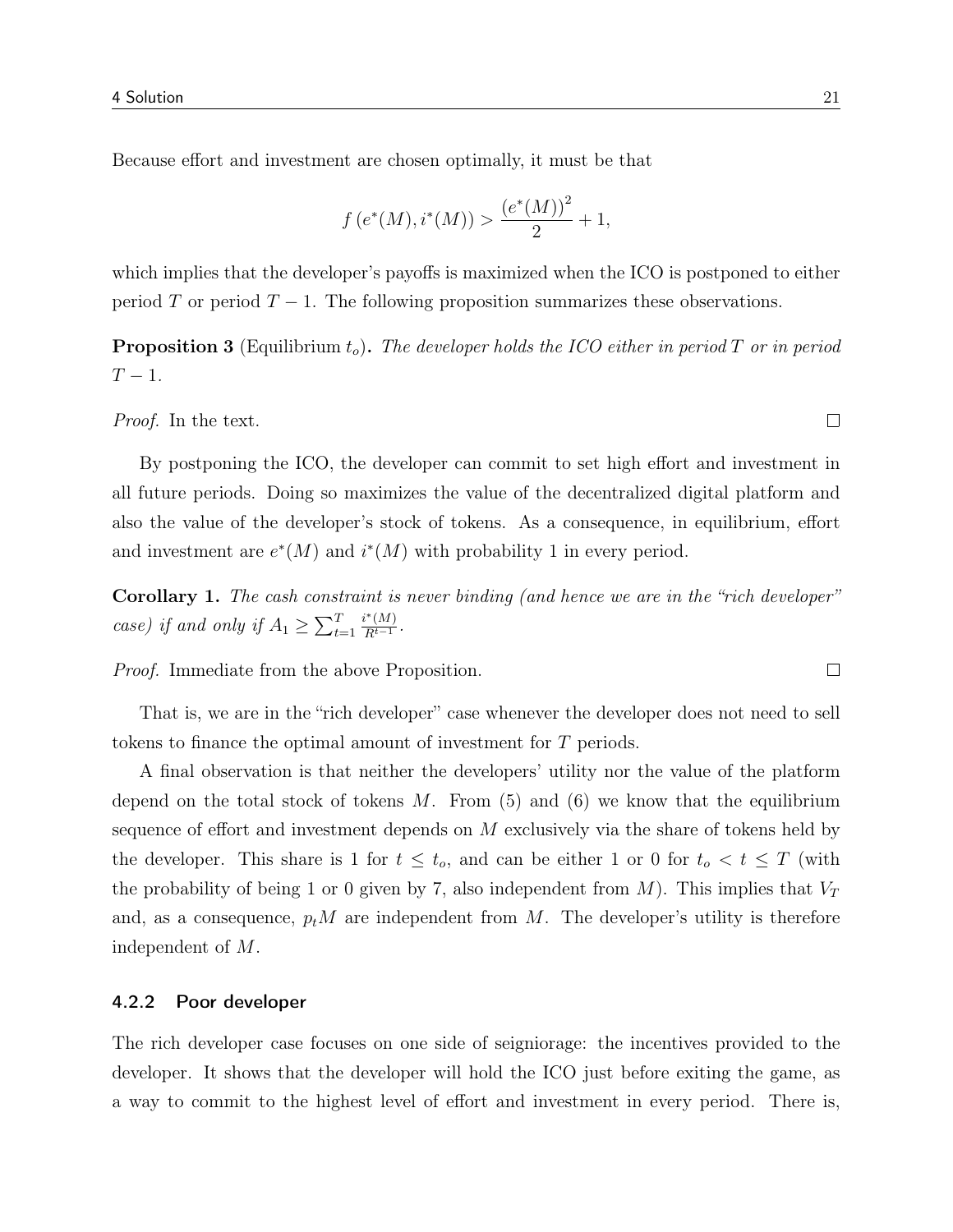however, a second side of seigniorage: the ability to channel funds from investors to the developer, to be then used in the development of the protocol. I now introduce this aspect into the model by assuming that the developer is "poor", in the sense that  $A_1 < \sum_{t=1}^{T}$  $i^*(M)$  $\frac{N(M)}{R^{t-1}}$ : the developer cannot invest efficiently in all periods, and the cash constraint could be binding.

To focus on the role of the cash constraint, I introduce the following functional form:

$$
f(e, i) \equiv e \cdot \mathbb{1}\{i \ge \bar{i}\},\tag{A1}
$$

where  $1\}$  is the indicator function. The choice of optimal investment, therefore, simplifies to the choice between two levels:  $\overline{i}$  and 0. If there is positive investment, then effort increases the value of the decentralized digital platform linearly. I furthermore assume that the fixed cost is not too large:

$$
\bar{i} < \frac{1}{2}.\tag{A2}
$$

As it will become clear later, the above assumption eliminates trivial equilibria in which there is never positive effort nor investment.

The next proposition shows that, also here, in all post-ICO periods (except for  $T$ ) the equilibrium is in mixed strategies.

**Proposition 4** (Equilibrium post-ICO). In every period  $t \in \{t_o+1, ..., T\}$  the developer sets effort and investment equal to

$$
e^*(Q_t, A_t) \equiv \begin{cases} \frac{Q_t}{M} & \text{if } i_t \ge \bar{i} \\ 0 & \text{otherwise} \end{cases}
$$
 (9)

$$
i^*(Q_t, A_t) \equiv \begin{cases} \bar{i} & \text{if } \bar{i} \le \frac{1}{2} \left(\frac{Q_t}{M}\right)^2 \text{ and } \bar{i} \le A_t \\ 0 & \text{otherwise.} \end{cases}
$$
(10)

In period T the developer sells all his tokens with probability 1. In periods  $t \in \{t_o+1, ..., T-1\}$ , instead, there are several possible equilibria:

• There is a "low" equilibrium in which the developer chooses  $Q_{t+1} = 0$ , so that subsequent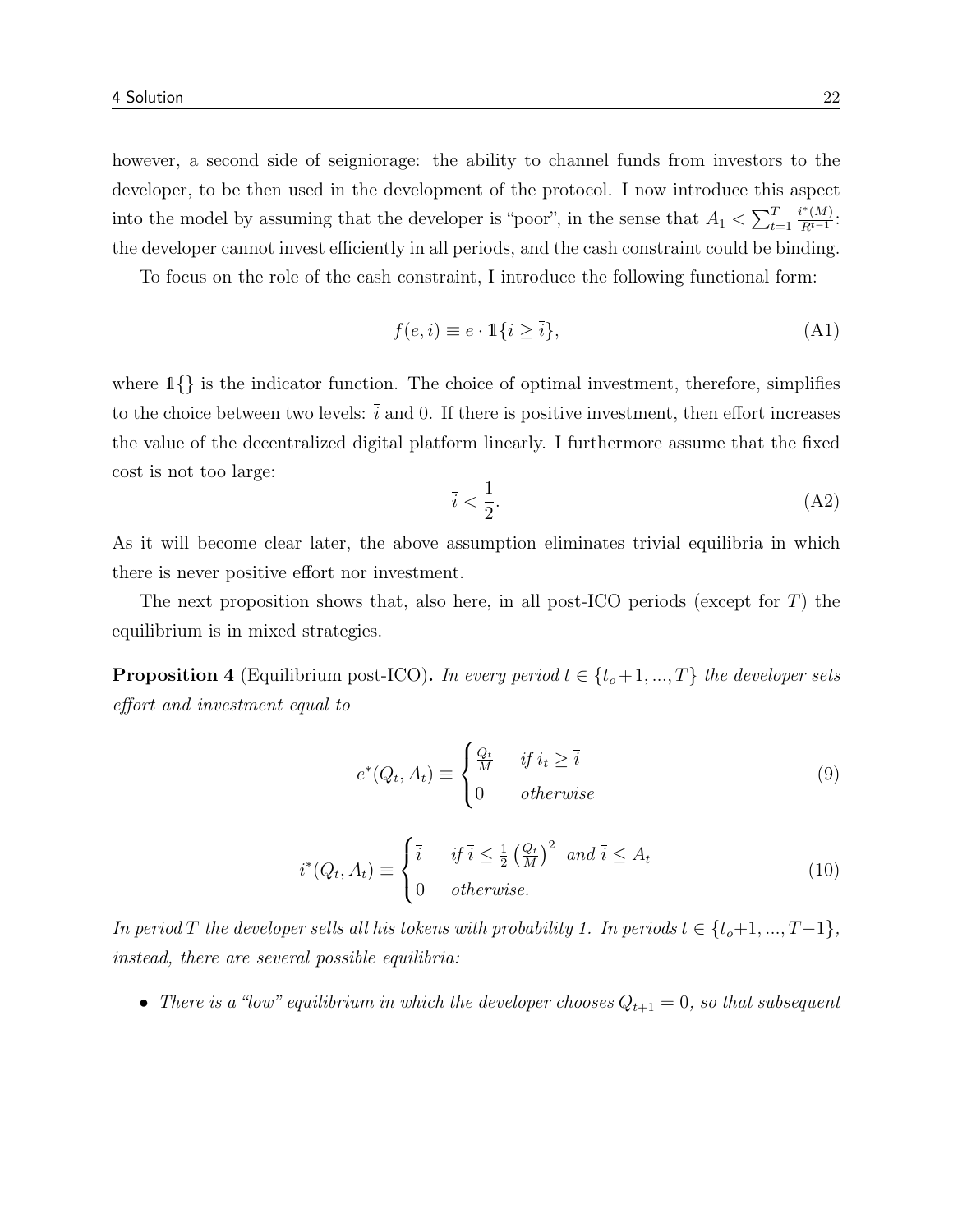effort and investment are zero.<sup>24</sup> Such equilibrium exists if and only if

$$
V_t\left(\frac{Q_t}{M} - \sqrt{2i}\right) < \bar{i} + R(i^*(Q_t, A_t) - A_t).
$$

• There is a "high" equilibrium in which the developer sells all his tokens (so that  $Q_{t+1} =$ 0) with probability  $\alpha$  and holds on to all his tokens (so that  $Q_{t+1} = M$ ) with probability  $1 - \alpha$ , where

$$
\alpha = \frac{1}{2} + \overline{i}.
$$

Such equilibrium exists if and only if

$$
\left(V_t+\frac{1}{2}-\overline{i}\right)\left(1-\frac{Q_t}{M}\right)\leq R(A_t-i^*(Q_t,A_t))-\overline{i}.
$$

• There is a "medium" equilibrium in which the developer chooses  $Q_{t+1} = 0$  with probability  $\alpha$  and  $Q_{t+1} = Q_{t+1}^* < M$  with probability  $1 - \alpha$ , where

$$
\alpha = \frac{1}{2} + \overline{i} \left( \frac{M}{Q_{t+1}^*} \right)^2
$$

.

Such equilibrium exists if and only if  $Q_{t+1}^*$  solution to

$$
Q_{t+1}^* = Q_t - \frac{\overline{i} + R(i^*(Q_t, A_t) - A_t)}{\frac{V_t}{M} + \frac{Q_{t+1}^*}{2M^2} - \frac{\overline{i}}{Q_{t+1}^*}}
$$

lies in  $\left[M\sqrt{2i}, M\right]$ .

An equilibrium always exists. If  $R(A_t - i^*(Q_t, A_t)) \geq \overline{i}$ , the equilibrium is unique, and is either a "high" equilibrium or a "medium" equilibrium. If  $R(A_t - i^*(Q_t, A_t)) < \overline{i}$  instead there can be multiple equilibria: a low equilibrium as well as multiple "medium" equilibra might exist.

Also here, when the market for tokens is open, there is the same anti-coordination problem discussed in the "rich developer" case. If investors expect the developer to hold a sufficient number of tokens for sure, then the current price should reflect future effort and investment.

<sup>&</sup>lt;sup>24</sup> The developer could also set  $Q_{t+1}$  small but not exactly zero. As long as the subsequent effort and investment are zero, this would also be an equilibrium.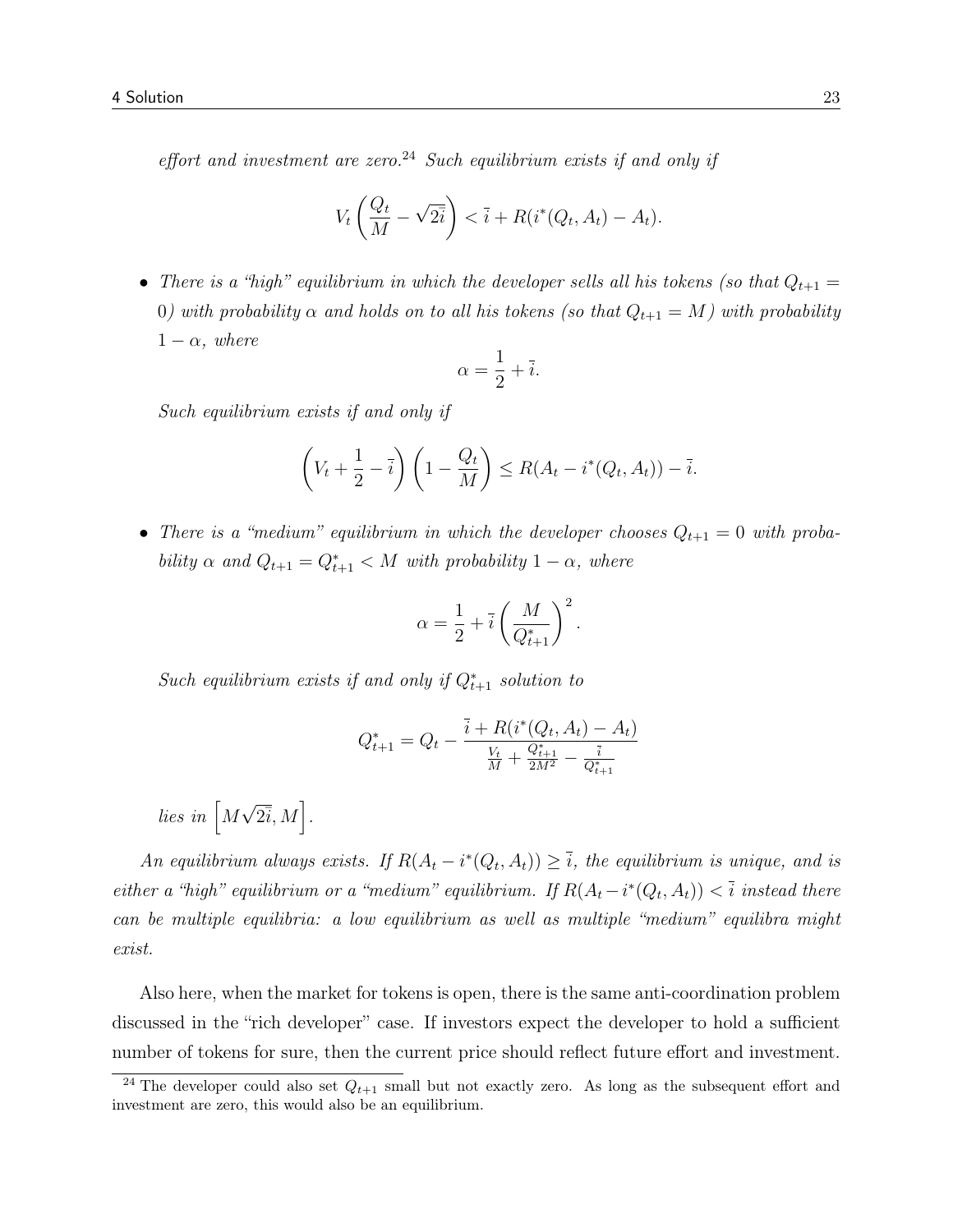But given this the developer should sell all his tokens today. Similarly, if investors expect the developer to sell all his tokens, the price of tokens should be low. But given this, the developer should hold on a positive amount of tokens. Hence, also here, in equilibrium the developer will randomize between selling all tokens and holding the maximum amount of tokens.

Here, however, the maximum amount of tokens the developer can keep may be determined by the cash constraint. If this constraint is binding, then  $Q_{t+1}^* < M$  is the largest token holdings allowing the developer to invest optimally in the following period. Importantly, if  $Q_{t+1}^*$  is too low (more precisely  $Q_{t+1}^* < M\sqrt{2i}$ ) then a developer setting  $Q_{t+1} = Q_{t+1}^*$  will not want to invest in period  $t + 1$  despite being able to do so.

The important observation is that  $Q_{t+1}^*$  may not be uniquely determined, and hence there could be multiple equilibria. When  $R(A_t - i^*(Q_t, A_t)) < \overline{i}$ , after investing optimally in period t, the developer does not have enough funds to invest also in period  $t+1$ . Hence, the developer needs to sell tokens on the market to be able to invest in the following period. In this case, there could be a "low" equilibrium next to multiple "medium" equilibria. This equilibrium multiplicity arises from a coordination problem between the developer and investors. There could be an equilibrium in which investors expect future effort to be high, driving up  $p_t$ . Given this, the developer will be able to finance future investments while simultaneously holding a large fraction of tokens (i.e.,  $Q_{t+1}^*$  is high). As a consequence, future expected effort will be high. Next to this equilibrium, there could be one in which investors expect future effort to be low (or zero), which implies that  $p_t$  is low. In this equilibrium, the developer needs to sell many tokens to finance future investment (i.e.,  $Q_{t+1}^*$  is low), and therefore future expected effort will be low or even zero.

If instead  $R(A_t - i^*(Q_t, A_t)) \geq \overline{i}$ , after investing optimally in period t, the developer has enough funds to invest also in period  $t + 1$ . In this case, the developer may purchase additional tokens on the market. The equilibrium is always unique, and could be either a "high" equilibrium, or a "medium" equilibrium. Finally, note that because of this multiplicity of equilibria, it is not possible to write down the law of motion of the price for tokens. Such law of motion can be specified only by first defining which equilibrium is expected to emerge in every period.

Consider now period  $t_o$  (the ICO).

**Proposition 5.** In every  $t \leq t_o$ , optimal effort and investment are again given by (9) and  $(10).$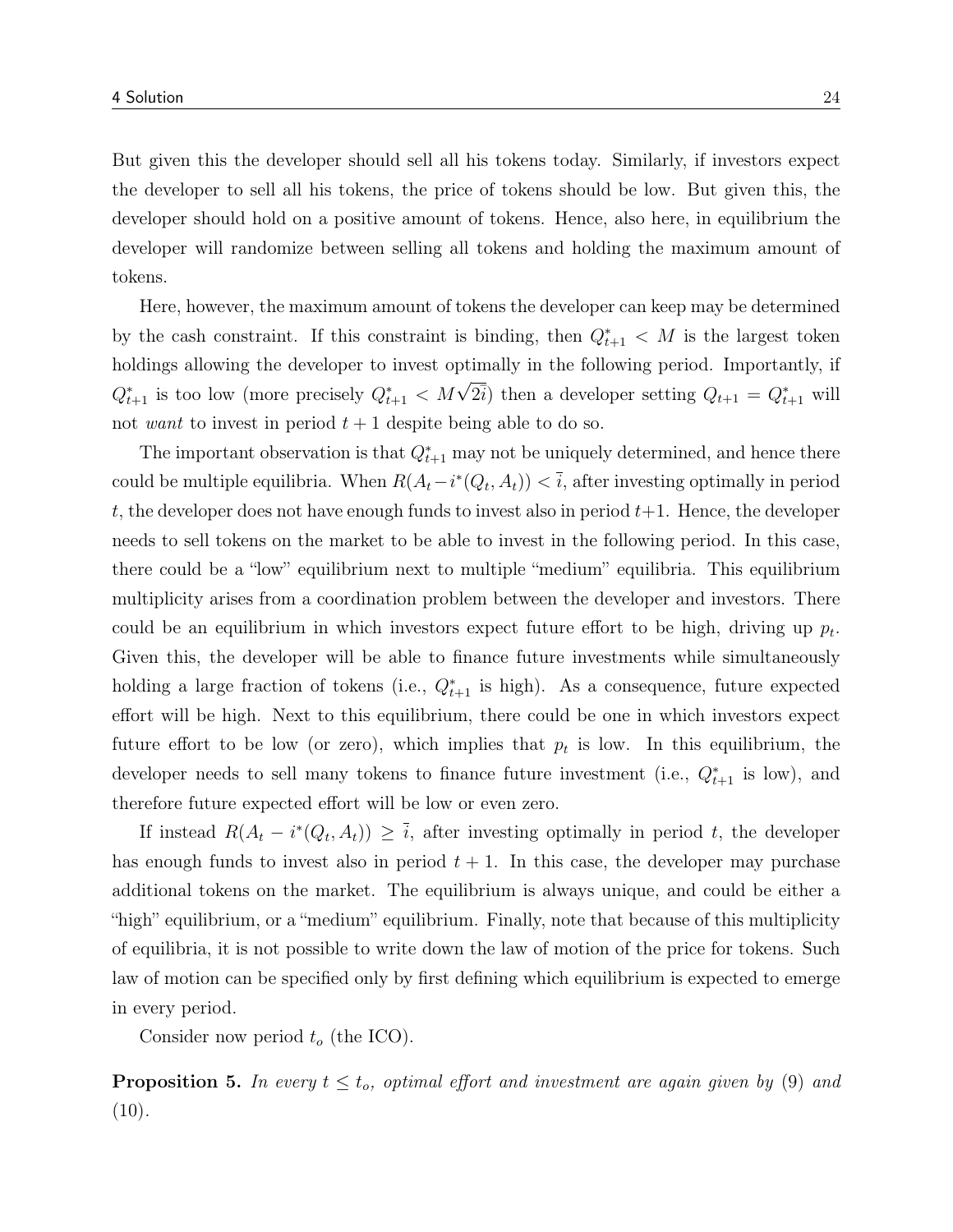If  $t_o = T$ , the developer sell all his tokens at ICO..

If  $t_o < T$  and  $R(A_{t_o} - i^*(Q_{t_o}, A_{t_o})) \geq \overline{i}$ , then the developer does not sell any token at ICO, so that, in equilibrium,  $Q_{t_o+1} = M$ .

If  $t_o < T$  and  $R(A_{t_o} - i^*(Q_{t_o}, A_{t_o})) < \overline{i}$ , then define  $\tilde{Q}$  as the largest solution to

$$
A_{t_o} + \frac{\left(M - \tilde{Q}\right)}{R^{T-t_o}} \cdot \left(\frac{V_{t_o}}{M} + \frac{\tilde{Q}}{M^2}\right) - i^*(Q_{t_o}, A_{t_o}) = \bar{i}R^{-1}.
$$

If  $\tilde{Q} \in \left[ M\sqrt{2\overline{i}}, M \right]$ , then in equilibrium  $Q_{t_0+1} = \tilde{Q}$ . Effort and investment will be strictly positive in period  $t_o+1$ . If instead either  $\tilde{Q}$  does not exist or  $\tilde{Q} < M\sqrt{2\overline{i}}$ , then any  $Q_{t_o+1} \leq M$ is an equilibrium. In this case, there is no effort nor investment in period  $t_o + 1$ .

Remember that, if  $t_0 < T$ , then there is at least one period of development after the ICO. Because effort and investments are increasing in the amount of tokens held by the developer, and the price at ICO is proportional to that in the following period, the price for tokens at ICO is decreasing in the amount of tokens sold at ICO. Hence, the value of the stock of tokens M is decreasing in the amount of tokens sold at ICO.

Hence, similarly to the rich developer case, the developer will want to sell as few tokens as possible at ICO. If  $R(A_{t_o} - i_{t_o}) \geq i$ , then the developer will be able to invest optimally in period  $t_o + 1$  without selling any token at ICO—which is therefore the equilibrium like in the rich developer case. If instead  $R(A_{t_o} - i_{t_o}) < i$ , to invest optimally in the following period, the developer needs to sell some tokens at ICO. But if the amount of tokens to be sold is too large, then in the following period the developer has no incentive to invest. In this case, the only possible equilibrium is one in which there is no investment nor effort following the ICO.

Hence, similarly to the "rich developer" case, also here the equilibrium at ICO is unique and in pure strategy. Also, period  $t_o + 1$  may be the only period in which the market for tokens is open and the developer invests and exerts effort with probability 1. However, here the ICO may be unsuccessful—in the sense that the developer is unable to raise funds. This is more likely to happen when the developer's own funds  $A_{t_o}$  are low, and the cost of investing  $\overline{i}$  is large.

With respect to the timing of the ICO, if the developer has enough resources to invest, then the logic discussed in the "rich developer case" applies here as well: the developer will not hold an ICO so to optimally invest in every period. The developer will hold the ICO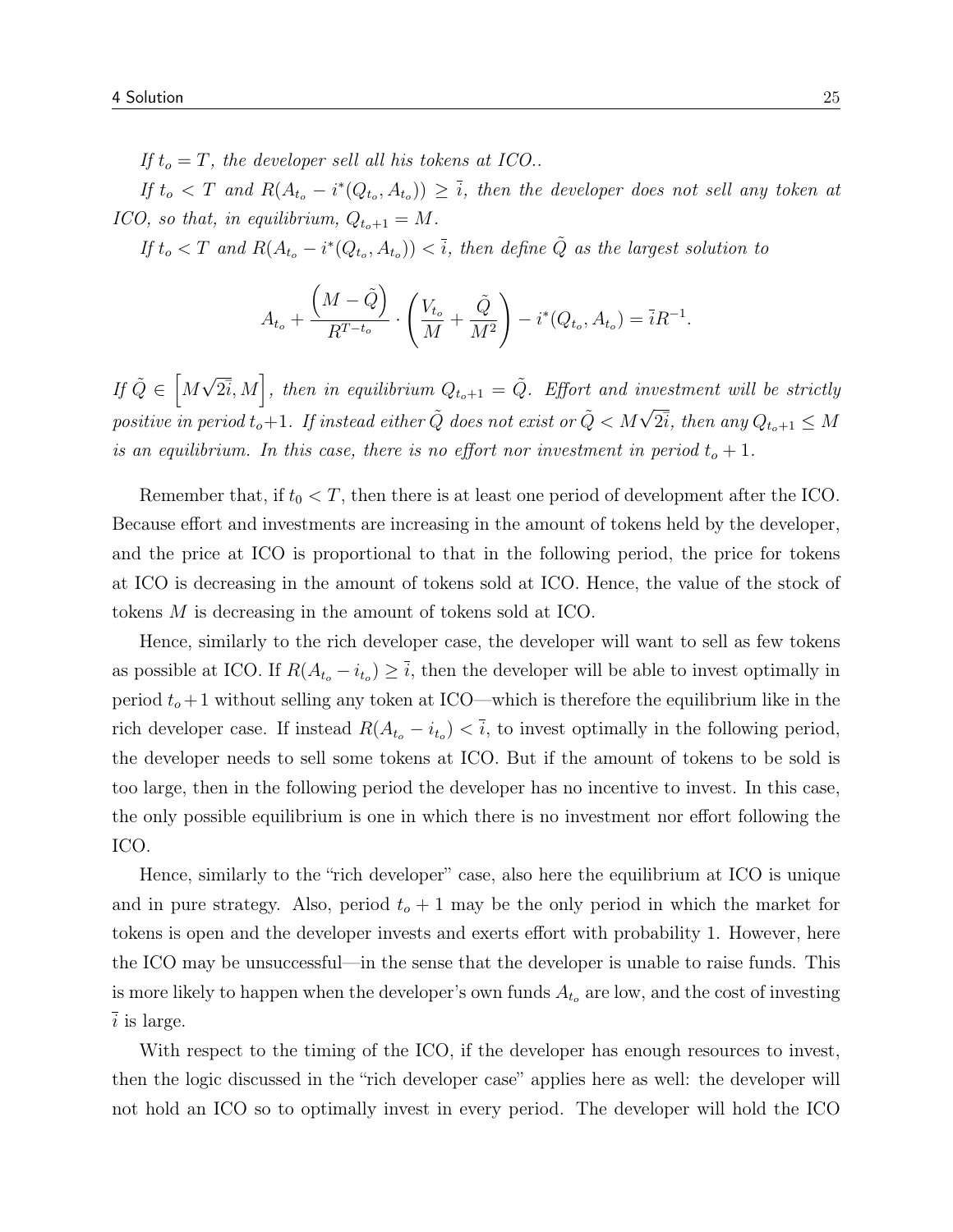as soon as his resources are insufficient to invest, so to continue the development of the platform. I summarize this observation in the following remark.

**Remark 1.** In equilibrium, the developer holds the ICO in period  $t_o = \max\{s | \sum_{t=1}^s s_t\}$  $\frac{\overline{i}}{R^t} \leq$  $A_1$ .

Hence, by Proposition 4, when the market for tokens is open, there can be a "medium" or a "low" equilibrium (or both) but never a "high" equilibrium. This implies that, for  $t \leq t_o$ we have  $Q_t^* = M$ , while for  $t > t_o$  we have  $Q_t^* < M$ .

Finally, also here the equilibrium is independent of  $M$ . The above remark shows that the timing of the ICO does not depend on  $M$ . Similarly (9) and (10) show that optimal effort and investment depend on the share of tokens held by the developer. Furthermore, the share of tokens held by the developer in equilibrium does not depend on  $M$ —see the definition of  $Q_{t+1}^*$  in Proposition 4 and the definition of  $\tilde{Q}$  in Proposition 5. This implies that, in every period t, the value of the platform  $V_t$  as well as the total value of the stock of tokens  $p_t \cdot M$ is independent of M.

## 5 First best

In the first best, effort and investment are set to maximize the present discounted value of the social welfare generated by the platform. Here we consider the social welfare generated by the platform in every period to be sum of producer and consumer surplus, that is:<sup>25</sup>

$$
SUR = \sum_{t=1}^{T} \frac{f(e_t, i_t)}{\tilde{D}(q^*)q^*} \left( \int_{q^*}^{\infty} \tilde{D}(q) dq + \int_0^{q^*} \tilde{S}(q) dq \right).
$$

Social welfare is therefore:

$$
SW \equiv \frac{1}{1 - \beta} SUR
$$

There are a number of differences between the first best and the equilibrium. To start, the developer may be poor, in which case he may liquidate all his tokens and as a consequence exert no effort nor invest—which is inefficient. But even assuming that the developer is rich, a second source of inefficiency emerges. In the first best, the platform generates a benefit for its users in every period, and the social welfare is the present discounted value of this benefit.

<sup>&</sup>lt;sup>25</sup> This is the case if users' utilities are quasilinear and the marketplace created by the decentralized digital platform is perfectly competitive.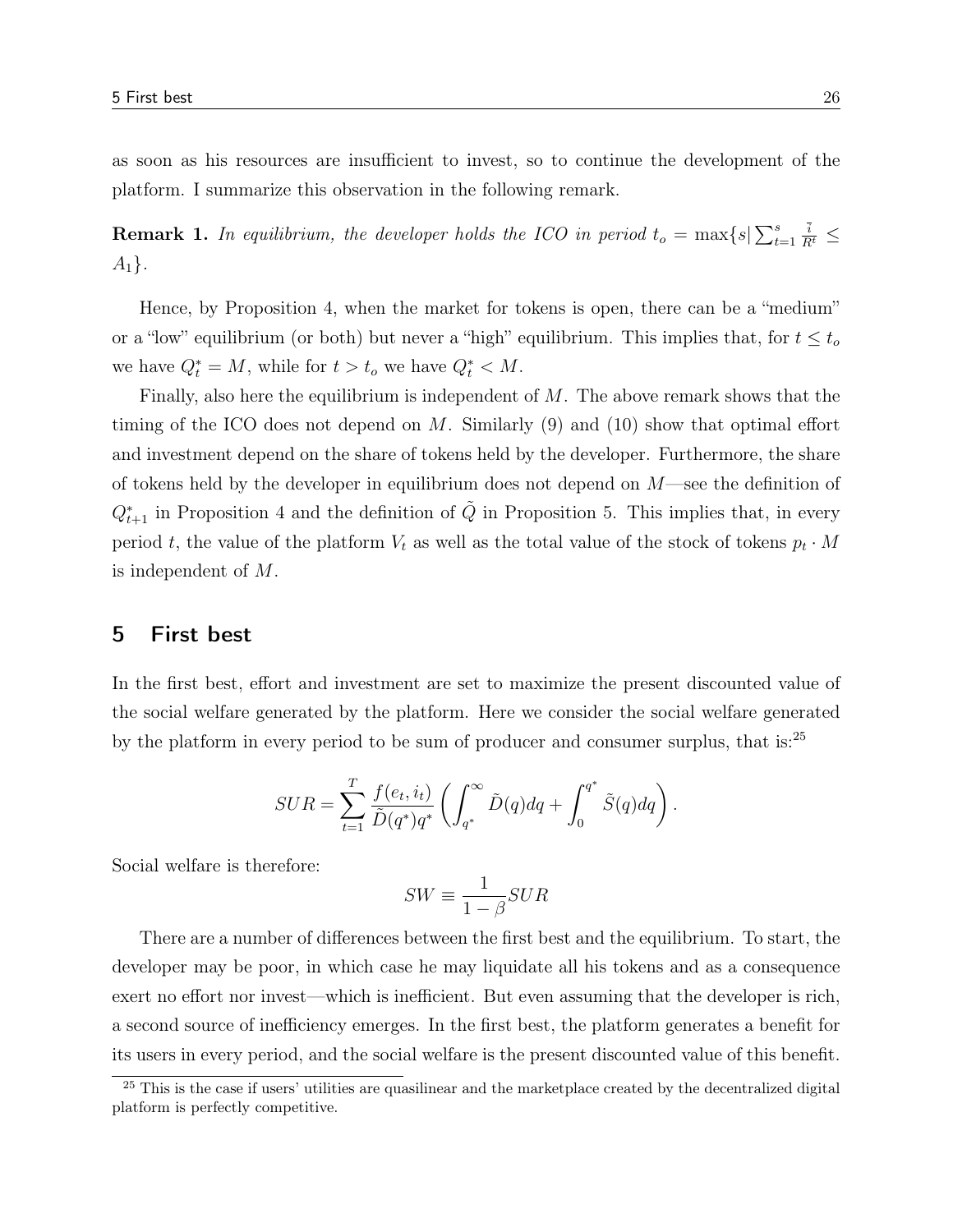However, because the developer can sell the same token only once, he will only consider the impact of his effort/investment on the volume of transactions in the period in which he plans to sell it. The developer is therefore shortsighted, because he only considers the impact of his action in period  $T$  rather than in all subsequent periods. Finally, the developer maximizes the value of the platform, which depends on the willingness to pay/sell of the marginal buyer/seller. Social welfare instead depends on the willingness to pay/sell of all market participants, including the infra-marginal ones. Depending on whether equilibrium effort and investment affect mostly the marginal or the inframarginal buyer/seller, equilibrium effort and investment could be above or below their first best level.

More formally, the private and social benefit of effort and investment are, respectively:

$$
\frac{\partial V_T}{\partial e_t} = \frac{\partial f(e_t, i_t)}{\partial e_t} \quad \frac{\partial V_T}{\partial i_t} = \frac{\partial f(e_t, i_t)}{\partial i_t}
$$
\n
$$
\frac{\partial SW}{\partial e_t} = \frac{1}{1 - \beta} \frac{\partial f(e_t, i_t)}{\partial e_t} \frac{\int_{q^*}^{\infty} \tilde{D}(q) dq + \int_0^{q^*} \tilde{S}(q) dq}{\tilde{D}(q^*)q^*} \quad \frac{\partial SW}{\partial i_t} = \frac{1}{1 - \beta} \frac{\partial f(e_t, i_t)}{\partial i_t} \frac{\int_{q^*}^{\infty} \tilde{D}(q) dq + \int_0^{q^*} \tilde{S}(q) dq}{\tilde{D}(q^*)q^*}
$$

Equilibrium effort and investment will be above their first best levels whenever

$$
\int_{q^*}^{\infty} \tilde{D}(q)dq + \int_0^{q^*} \tilde{S}(q)dq < (1-\beta)\tilde{D}(q^*)q^*
$$

or

$$
SUR < (1 - \beta)V_T,
$$

and will be below otherwise.

Figure 3 illustrates the two cases. In both cases  $V_T$  is constant, but in the first one the demand and the supply are less elastic than in the second case. As a consequence, surplus is large in the first case, but small in the second one. As it is clear, if demand and supply are sufficiently elastic, surplus will be arbitrarily small, and hence equilibrium effort and investment will be above the efficient level. If instead they are sufficiently inelastic, surplus will be large and therefore equilibrium effort and investment will be below the efficient level. The following Proposition summarizes there observations (its proof is omitted).

**Proposition 6.** Consider the rich developer case. For given  $\tilde{D}(q^*)q^*$ , if either  $\beta$  is sufficiently high or supply and demand are sufficiently inelastic, then equilibrium effort and investment will be inefficiently low. If instead  $\beta$  is sufficiently low and supply and demand are sufficiently elastic, then equilibrium effort and investment will be inefficiently high.

.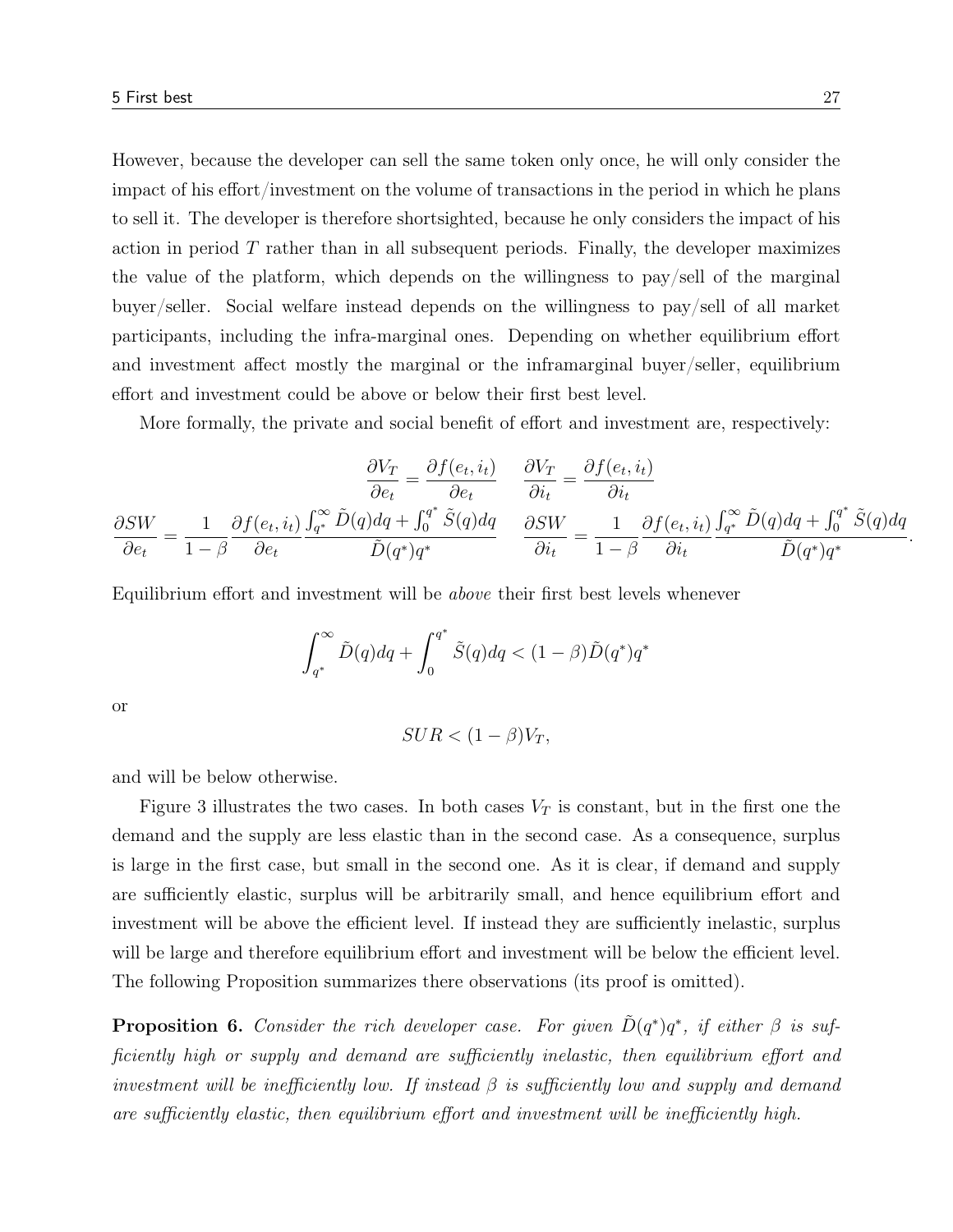

Fig. 3: Left panel: low elasticity of demand/supply,  $CS > V_T$  and hence there is underinvestment and under-provision of effort. Right panel: high elasticity of demand/supply, CS is arbitrarily small and hence there is over-investment and overprovision of effort.

To conclude, remember that in the poor developer case, after ICO, the developer invests and exerts effort with probability less than one. Furthermore, conditional on exerting effort, because in every period he holds less than the full stock of tokens, his level of effort and investment are lower than in the rich developer case. Hence, if there is under-provision of effort / under-investment when the developer is rich, the same holds when the developer is poor. But if there is over-provision of effort / over-investment when the developer is rich, this may not be the case when the developer is poor.

# 6 Discussion

## 6.1 Decentralized vs traditional platform

Suppose that the developer can choose between creating a standard platform or a decentralized digital platform. I start by considering an extreme case in which, if the developer creates a standard platform, he can then perfectly price discriminate: he can charge every seller his willingness to sell, and every buyer his willingness to buy. In this case, for given sequence of effort and investment, the market equilibrium is efficient, that is total surplus is maximized. The entire surplus is earned by the developer as profits, while buyers and sellers earn zero.

It turns out that, also in this extreme case, the developer may be better off creating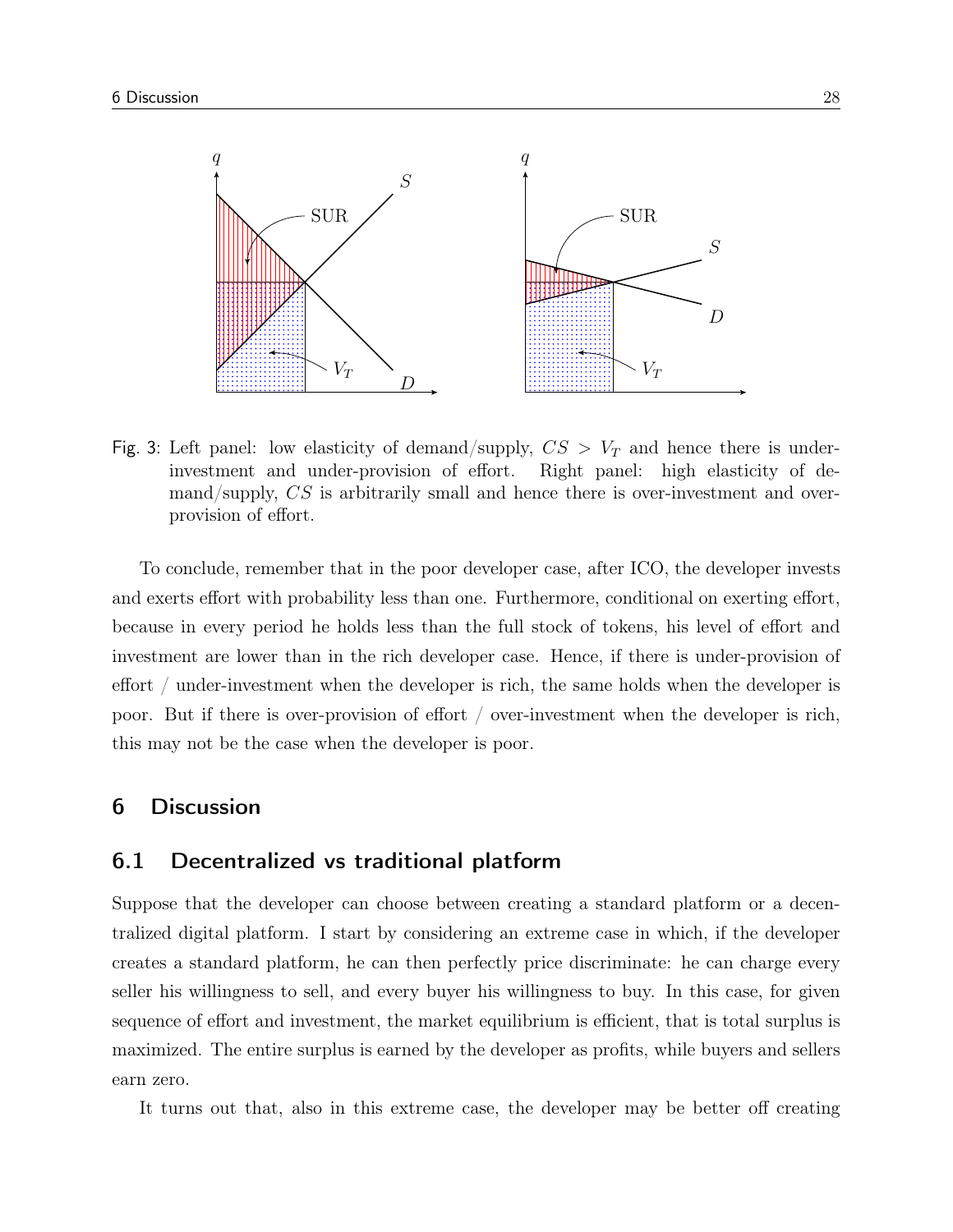a decentralized digital platform rather than a traditional platform. In case he creates a traditional platform, the developer payoff in period  $T$  is:

$$
\frac{1}{1-\beta} SUR,
$$

while in case he creates a decentralized digital platform his payoff in period  $T$  is  $V_T$ . The derivations in the previous section show that, for every sequence of effort and investment, SUR tends to zero as demand/supply become more elastic. In this case the developer is better off by creating a decentralized digital platform.

If the developer/monopolist cannot perfectly price discriminate then two things will happen. First, the prices charged by the monopolist will be distortionary, and hence total surplus will decrease. At the same time, some buyers and sellers may earn positive payoffs. As a consequence, the monopolist's total profits are now below  $\frac{1}{1-\beta}SUP$ . The developer's payoff in case he creates a decentralized digital currency is again  $V_T$ . This implies that, again, the developer will prefer to crease a decentralized digital platform when the elasticity of demand and supply is high.<sup>26</sup>

I summarize these observations in the following remark:

Remark 2. Suppose that the developer can choose between creating a decentralized digital platform and a traditional platform. If, after creating a traditional platform, he can perfectly price discriminate, then he will create a decentralized digital platform if and only if

$$
\frac{1}{1-\beta} SUR < V_T,
$$

which is more likely to hold when supply and demand are elastic. If instead he cannot perfectly price discriminate, he will create a decentralized digital platform if the above condition holds, but also in cases in which the above condition is violated but SUR is sufficiently low.

Finally, note that Proposition 6 together with the above remark imply that, if the developer can perfectly price discriminate, upon observing the creation of a decentralized digital

 $26$  This is related but not identical to Goldstein et al. (2019), who argue that by creating a decentralized digital platform, an entrepreneur commits not to use his monopoly power to distort future allocation. The difference is that, here, also in case in which monopoly pricing is not distortionary (i.e., perfect price discrimination) the developer may prefer to create a decentralized digital platform. Hence, the distortion introduced by monopoly power explains only partially the choice of whether to have a decentralized digital platform or a monopoly. I believe this is due to the fact in Goldstein et al. (2019) the token price at the end of the developer's life is exogenously given, while here this price is endogenous and depends on the volume of transactions on the platforms.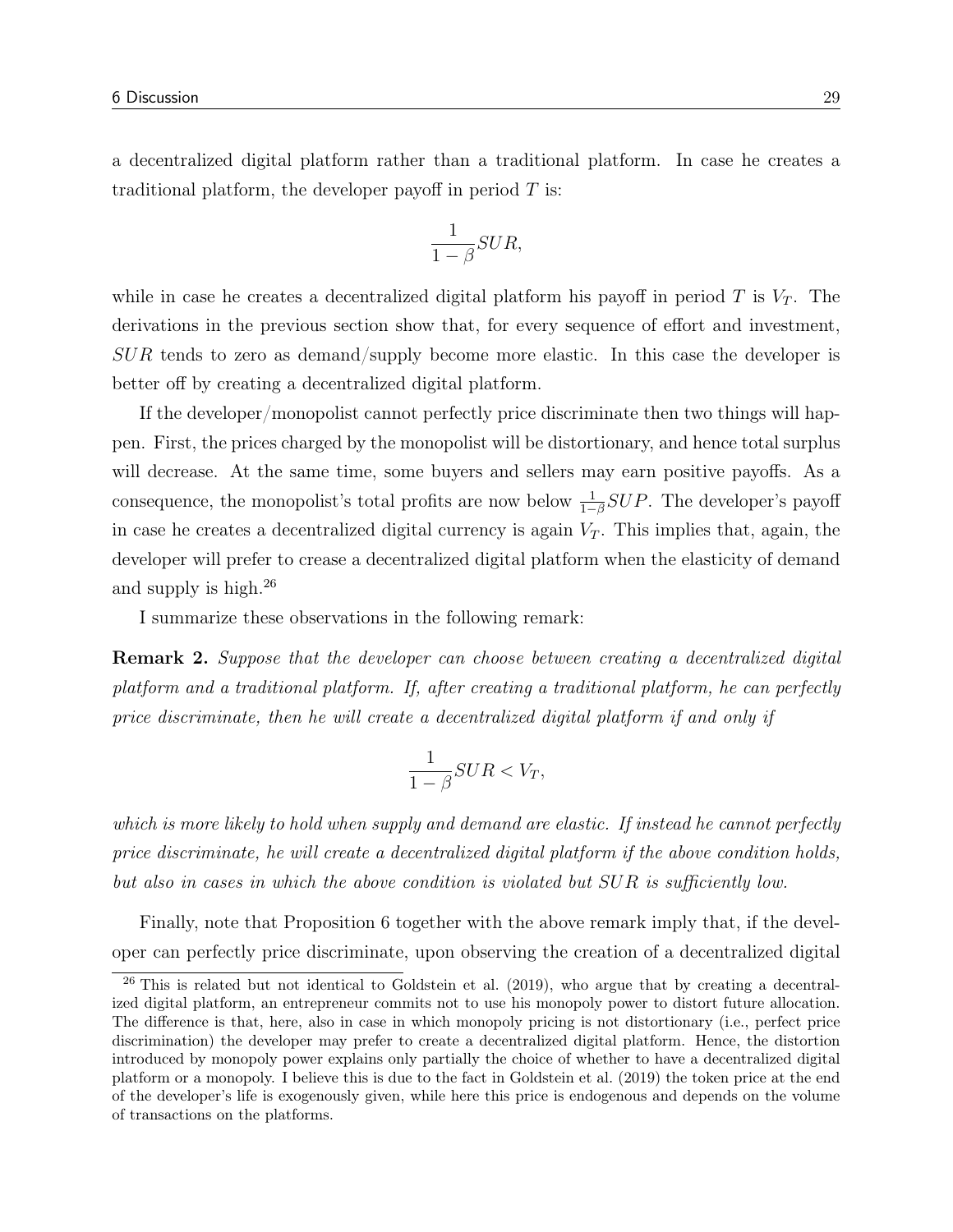platform, we should infer that effort and investment are above their efficient levels (at least in the rich developer case). If instead the developer cannot perfectly price discriminate, there are also cases in which a decentralized digital platform is created and then there is under-provision of effort and investment.

# 6.2 Traditional investor

In the rich developer case, the developer uses his own resources to finance the investment in the protocol, so that seigniorage plays a role exclusively because it generates profits and provides incentives. In the poor developer case, seigniorage has the additional role of providing resources to be invested into the development of the protocol. The comparison between the two cases shows that the use of seigniorage to finance the investment in the protocol is a second-best response to the developer's lack of resource, because the value of the decentralized digital platform (and the developer's payoff) is always higher in the rich developer case.

This observation suggests that an external investor (call it a *traditional investor*, possibly a venture capital fund or a business angel) could provide capital to the developer so as to move from the poor developer to the rich developer case.<sup>27</sup> Under perfect contracting, therefore, in the poor developer case the traditional investor would always provide funds to the developer. If instead the traditional investor and the developer are constrained in the type of contracts they can sign—for example because effort is not contractible—then the external investor may not provide funds even if it is welfare improving to do so. In this case, the development of the platform can only be financed by holding an early ICO (i.e., an ICO before period  $T - 1$ ).

To illustrate this point, assume that the developer and the investor are limited to contracts of the following type: the investor provides an amount of cash equal to I at the beginning of the game, and receives a fraction of tokens  $\rho$  at ICO. If I is sufficiently large, such a contract has the advantage of postponing the ICO, and therefore extending the period in which the developer develops the protocol with probability 1. However, it also implies that

<sup>&</sup>lt;sup>27</sup> Regarding the fact that traditional investors are investing in companies that subsequently run an ICO, see https://www.cbinsights.com/research/blockchain-ico-equity-financing-vc-investments/ (accessed on July 24, 2020) and https://www.bloomberg.com/news/articles/2017-10-03/ hedge-funds-flip-icos-leaving-other-investors-holding-the-bag (accessed on July 24, 2020). See also a recent paper by Chod and Lyandres (ming), who compare traditional venture capital financing with financing via ICO under the assumption that they are perfect substitutes, and derive conditions under which one dominates the other.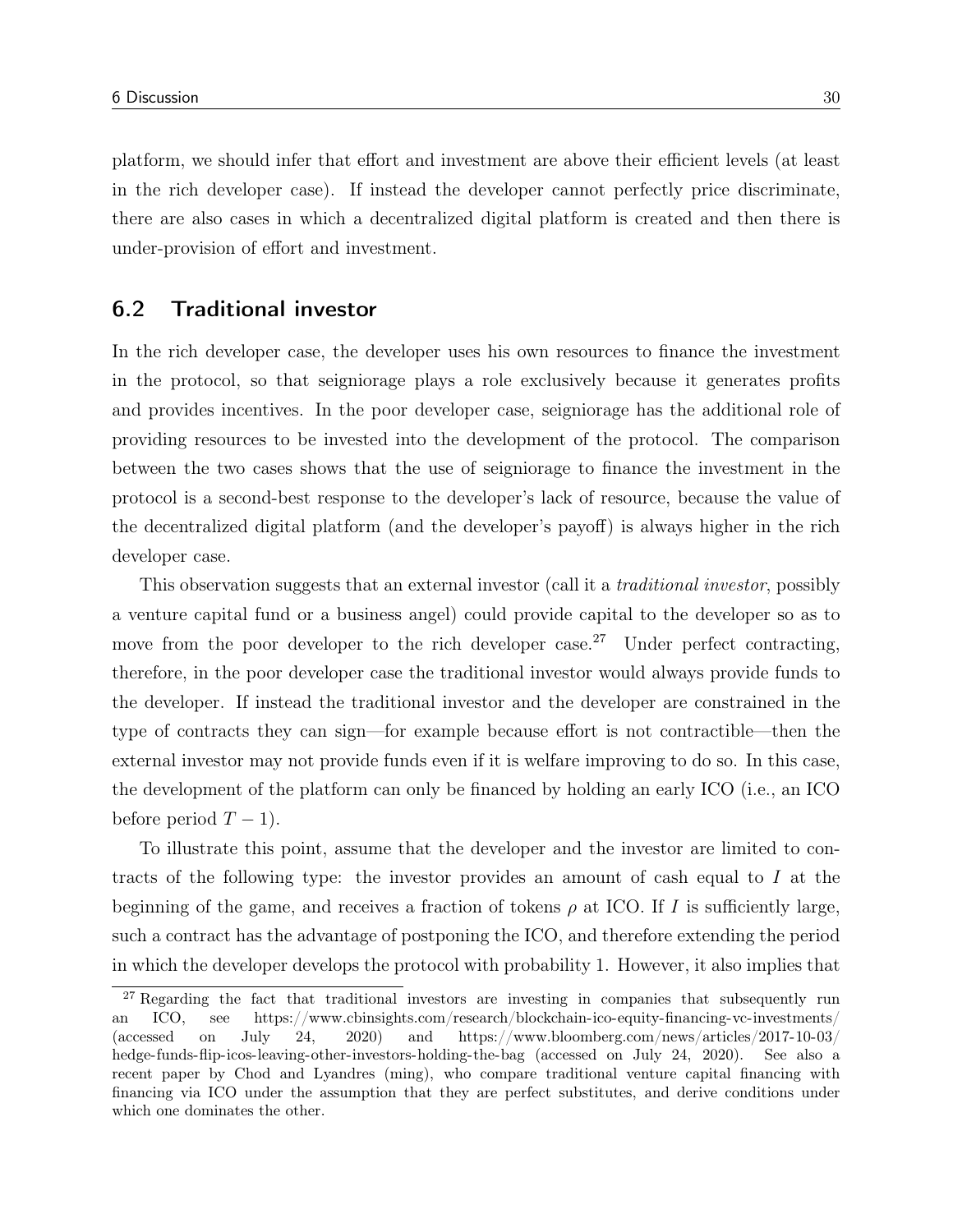in every period of development the level of effort and investment will be reduced, because the developer anticipates that his payoff will be  $(1 - \rho)Mp_T$ . Clearly, there are cases in which the outside investment will not happen. For example, if the developer already has enough funds to invest efficiently in the first  $T-2$  periods, then external financing allows to invest and exert effort with probability 1 in one extra period, at the expense of reducing the level of investment and effort during  $T$  periods. If  $T$  is very large, then the developer may choose to hold the ICO in period  $T - 2$  rather than accepting I from the external investor.

Overall, introducing a traditional investor is welfare-increasing: when a contract between the developer and the investor is signed, it must be the case that the value of the decentralized digital platform increases (relative to no outside investment). But contractual frictions may prevent the traditional investor and the developer from finding an agreement. In this case, the developer may hold an early ICO.

# 6.3 Asymmetric information

The results derived above largely extend to a situation in which the developer's productivity is private information. In this case, if the market for tokens is open, for a given price for tokens there is a threshold productivity above which the developer wants to hold all tokens, and below which the developer wants to sell all tokens. In every period, if the developer is more productive that the market expectation, he will purchase tokens and develop the protocol with probability 1. If the developer is less productive than the market expectation, he will sell all tokens and not develop the protocol.

The important observation is that the productivity of the developer will be revealed over time. In the moment it is fully revealed, the equilibrium of the game is again the one derived in the previous section. Asymmetry of information therefore implies that developers with above average productivity may contribute to the development of the protocol with probability 1 for some periods. Conversely, developers with below average productivity do not contribute to the protocols initially. After the developer's productivity is revealed, he will contribute with probability less than 1, as in the symmetric information case.

# 6.4 Multiple, heterogeneous developers

Suppose that there is a population of developers indexed by  $j$ , each characterized by a productivity parameter  $q_t^j$  $t_t^j$  (commonly known) so that effort and investment by developer j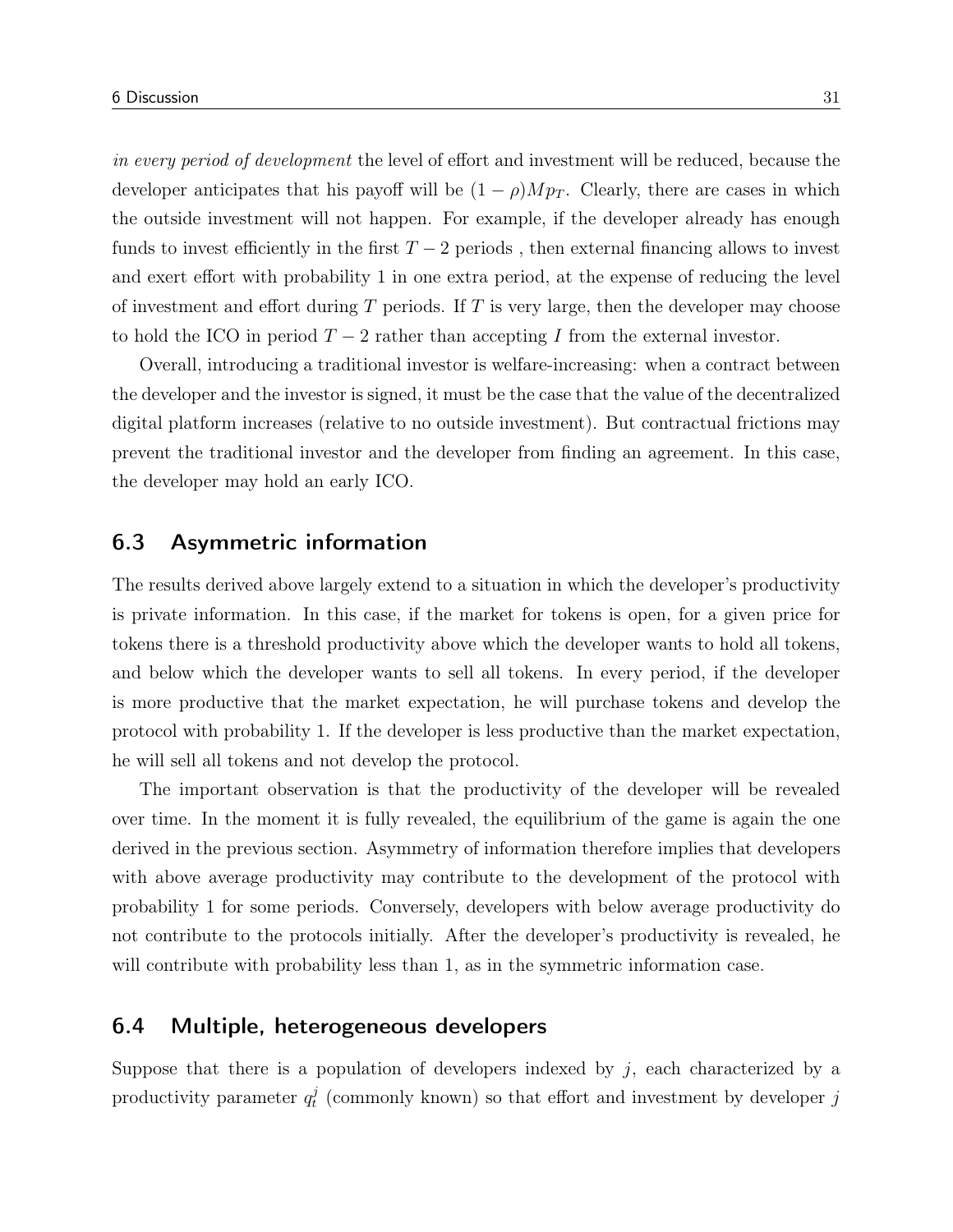in period  $t$  generates an increase in the value of the decentralized digital platform equal to  $q_t^j f(e_t^j)$  $(t, i_t^j)$ . If all developers are "rich" (that is, the cash constraint is never binding for any developer) and there is a market for tokens, then in every period  $t$  the equilibrium price must be such that the developer with the largest  $q_{t+1}^i$  is indifferent between holding all tokens or no tokens.<sup>28</sup> If, furthermore,  $\max_j q_t^j$  $t<sub>t</sub><sup>j</sup>$  is constant over time, then the model is formally identical to the one just solved. The only difference is its interpretation: in every period a different developer (the most productive in that period) may purchase tokens and contribute to the development of the platform.

Contrary to the case considered in the body of the text, now the existence of a market for tokens generates an allocative efficiency: the most productive developer works on the project in every period. Of course, as we already saw, this developer contributes to the project only with some probability. It follows that holding an ICO has an additional benefit because it allows the most productive developer to contribute to the project in every period. Absent the ICO, instead, the initial developer will set high effort and investment in every period, but this developer may not be the most productive developer who could work on the project.

If instead some developers are "poor" (i.e., the cash constraint may be binding), then the most productive developer in a given period may not have enough resources to purchase tokens and/or invest efficiently. The identity of the developer that, in every period, develops the platform (with some probability) depends partly on productivity and partly on wealth.

# 7 Conclusion

An attentive reader may have noticed a troubling aspect of the model. In equilibrium, the developer earns positive profits, users enjoy the full surplus generated by the platform, while at the same time investors are left indifferent. This implies that the sum of the players' payoffs exceeds the social surplus generated by the creation of the platform. While this result is correct, it is an artifact of the partial-equilibrium nature of the model. In a general equilibrium framework, from period  $T$  onward, introducing the token increases the supply of money in the economy by an amount equal to the value of the stock of tokens (which

<sup>&</sup>lt;sup>28</sup> Suppose not: then the best developer strictly prefers to hold all tokens and exert the maximum level of effort and investment in the following period. However, in that case, this developer's contribution to the protocol should already be accounted for in the current price, which implies that he strictly prefers to sell all of his tokens, leading to a contradiction.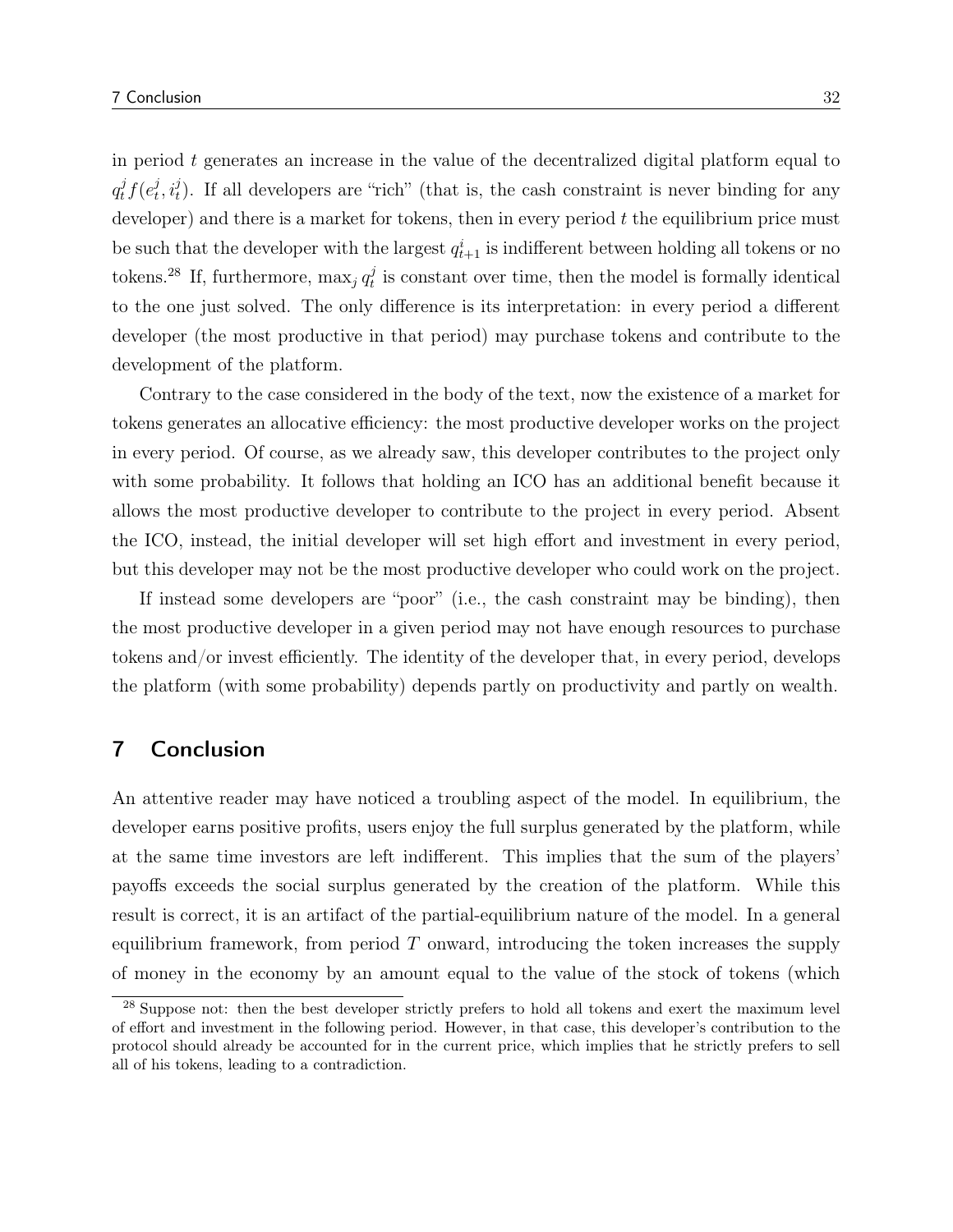is also the developer's profits), leading to an increase in the economy-wide price level.<sup>29</sup> Initial holders of cash are therefore made worse off by the introduction of the token. In this general-equilibrium framework, the developer should anticipate that an increase in the value of the decentralized digital platform will lead to an increase both of the price of the token and of the economy-wide price level, therefore reducing the benefit of exerting effort and developing the protocol (relative to the partial-equilibrium case considered in the body of the paper.) Also, in general equilibrium, before period  $T$  the investment in tokens reduces the amount invested in the risk-free asset, therefore increasing its return. This implies that the developer's effort increases the return demanded by investors for holding tokens. The effect of the developer's effort on the economy-wide price level and on the risk-free return is, however, likely to be negligible and hence a partial-equilibrium analysis seems appropriate.

During the writing of the first version of this paper, there was a robust debate relative to whether tokens such as the ones studied in this paper (i.e., those associated with a decentralized digital platform, sometimes called utility tokens) should be considered securities, and hence subject to security regulation. Over the past few years most regulatory bodies started considering tokens associated with decentralized digital platform in the early development stage as securities, while tokens associated with decentralized digital platform that are already sufficiently functional as not securities.<sup>30</sup> The model suggests that the price of the token is less volatile and less dependent on the developer's actions after period  $T$  than before period T. Because period T marks the end of the development of the platform, the model provides support to the current regulatory stance.

The model abstracts away from competition, either from other open-source blockchainbased protocols or traditional companies. In ongoing work (Canidio, 2020), I consider a simplified version of the model presented here, in which multiple developers can hold ICOs and enter the market. In that model, the fact that developers hold an ICO (instead of using their own resources) encourages other developers to also hold ICOs and enter the market.

<sup>&</sup>lt;sup>29</sup> For general equilibrium models in which the economy-wide price level depends on the presence of a cryptocurrency (Bitcoin), see Schilling and Uhlig (2019) and Garratt and Wallace (2018).

<sup>30</sup> For example, the Security and Exchange Commission (SEC) does not consider Bitcoin nor ETH securities, on the ground that, at this point, "there is no central party whose efforts are a key determining factor in the enterprise" (see https://www.cnbc.com/2018/06/14/ bitcoin-and-ethereum-are-not-securities-but-some-cryptocurrencies-may-be-sec-official-says.html accessed on July 24, 2020). However, recent ICOs of tokens associated with platforms at a very early development stage have been prosecuted (see the case of Telegram's ICOs - https://www.sec.gov/news/press-release/2019-212 accessed on July 24, 2020). In most cases, this simply implies that it is not possible to sell tokens at ICO to people residing in the US.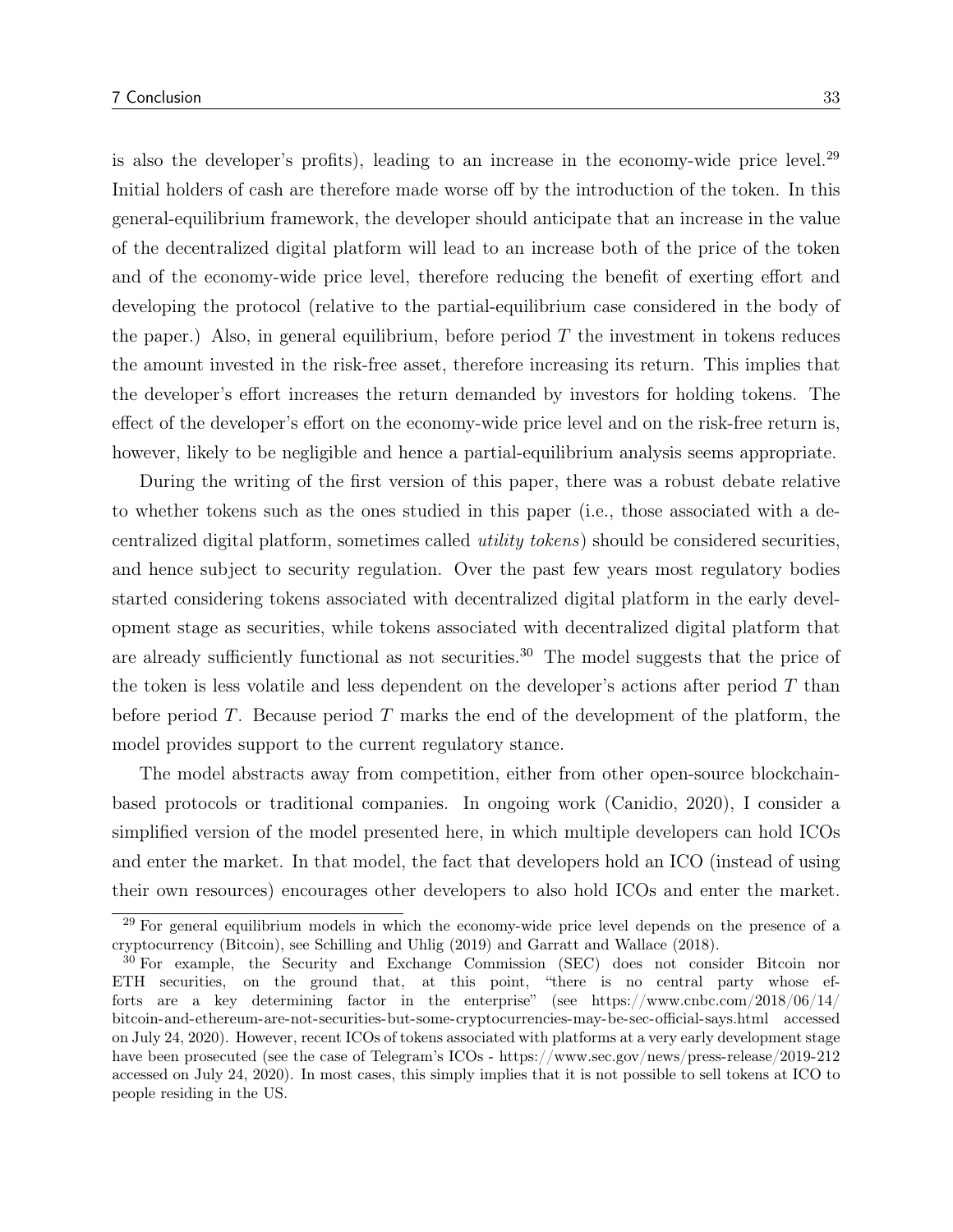Hence, despite the fact that ICOs weaken incentives, they also stimulate competition. Under some conditions, ICOs are welfare improving (relative to a situation in which the development of the platform is fully self financed).

The timing of the ICO is also likely to be affected by competition (an aspect not studies in Canidio, 2020). Remember that, in the model, users enjoy the full surplus generated by the protocol. Hence, a competing open-source blockchain-based protocol (or a traditional company) can attract users only if it can generate a higher surplus, either by providing a better technological solution or by attracting a larger user base. This could affect the timing of the ICO. If there are "winner takes all" dynamics and network effects, it is conceivable that the developer will want to anticipate the ICO, so as to build a sufficiently large user base and prevent the entrance of competitors. However, assuming that the source code is disclosed at ICO, holding an ICO earlier also gives the opportunity for competitors to copy the code and imitate some features. The full treatment of this case is left for future work.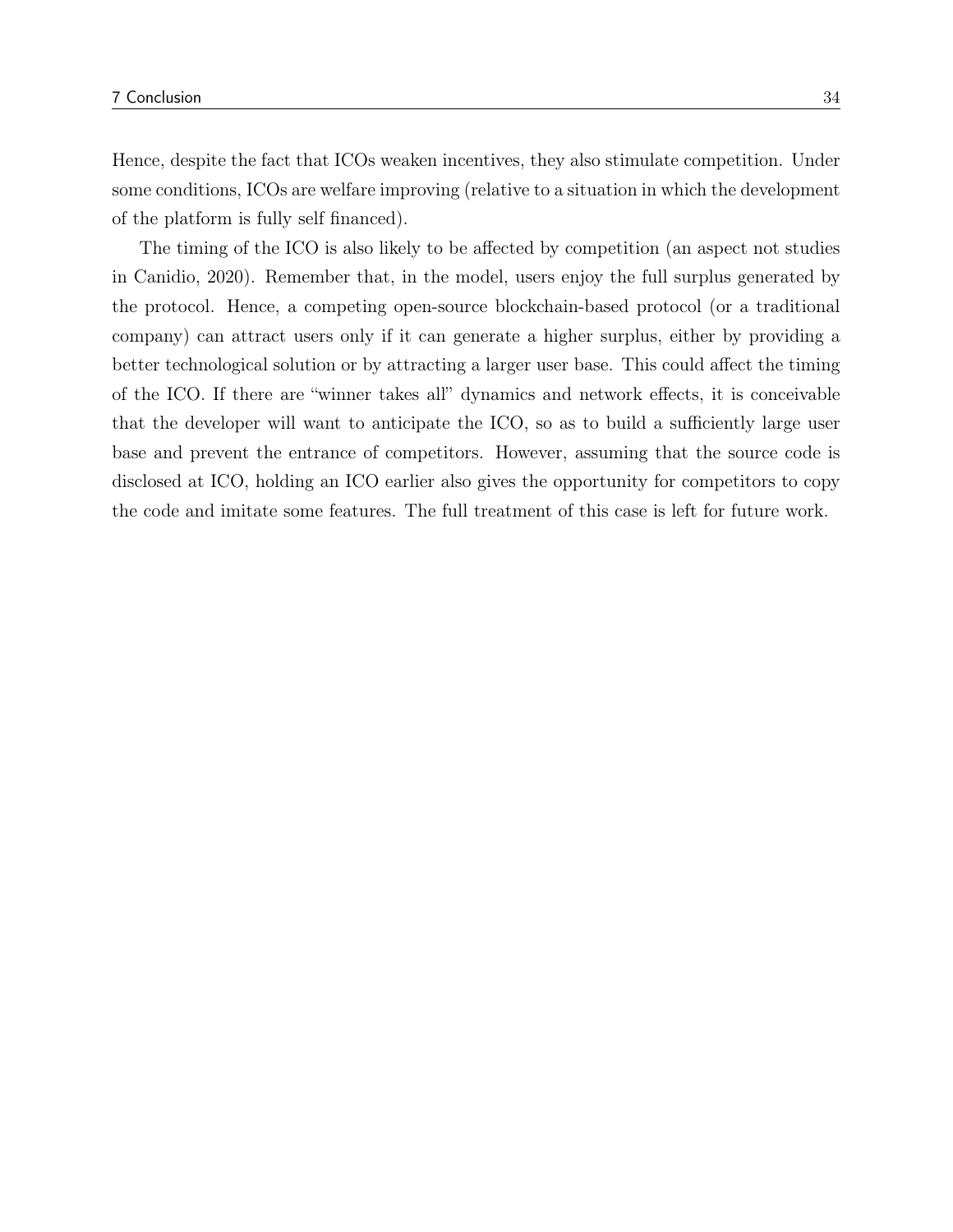# A Mathematical appendix

*Proof of Lemma 1.* Consider period t such that  $t_o \leq t < T$ . Defined the expected future normalized price of tokens in period  $t < s < T$  as  $\tilde{p}_s = \frac{E[p_s]}{R^{s-t}}$ .

If the expected future normalized price of tokens is strictly increasing anytime between t and T, then the demand for tokens is not defined in some periods, which cannot be an equilibrium. If the expected future normalized price for tokens is strictly decreasing over time but never increasing, then there is a period in which the expected future normalized price for tokens achieves a maximum. In this period, the demand for tokens from investors is zero, which implies that the maximum expected future normalized price for tokens between t and T must be zero. This is a contradiction because if the maximum expected future normalized price is zero, then the sequence of expected future normalized prices is constant at zero.

Hence, in every period  $t \leq T$ , in equilibrium the sequence of expected future normalized prices must be constant. We can therefore write the expected future normalized price as  $\tilde{p}_t = E[\tilde{p}_T]$ . Since the sequence of effort and investment from period 1 to t is known, the expectation is taken exclusively with respect to the future sequence of investments and effort, leading to equation (4).

*Proof of Lemma 2.* By the envelope theorem and Lemma 1, we can compute

$$
\frac{\partial \tilde{U}(Q_t)}{\partial Q_t} = f(e^*(Q_t), i^*(Q_t)).
$$

For  $Q_t$  such that both  $e^*(Q_t)$  and  $i^*(Q_t)$  are constant, we have that  $\frac{\partial \tilde{U}(Q_t)}{\partial Q_t}$  is constant. For  $Q_t$  such that either  $e^*(Q_t)$  or  $i^*(Q_t)$  are strictly increasing, we have that  $\frac{\partial \tilde{U}(Q_t)}{\partial Q_t}$  is strictly increasing. By assumption, there are  $Q_t \leq M$  such that either  $e^*(Q_t)$  or  $i^*(Q_t)$  are strictly  $\Box$ increasing.

*Proof of Proposition 1.* I first show that the equilibrium in period  $T - 1$  is indeed in mixed strategies. I then use this fact to show that the equilibrium in all periods  $t \in \{t_o+1, ..., T-1\}$ is in mixed strategies.

Consider the choice of  $Q_T$  in period  $T-1$ . As already discussed in the body of the text, the developer's problem has a corner solution: depending on  $p_{T-1}$ , the developer will either sell all of his tokens (and earn  $Q_{T-1}p_{T-1}\beta R$ ), purchase as many tokens as possible (and earn

 $\Box$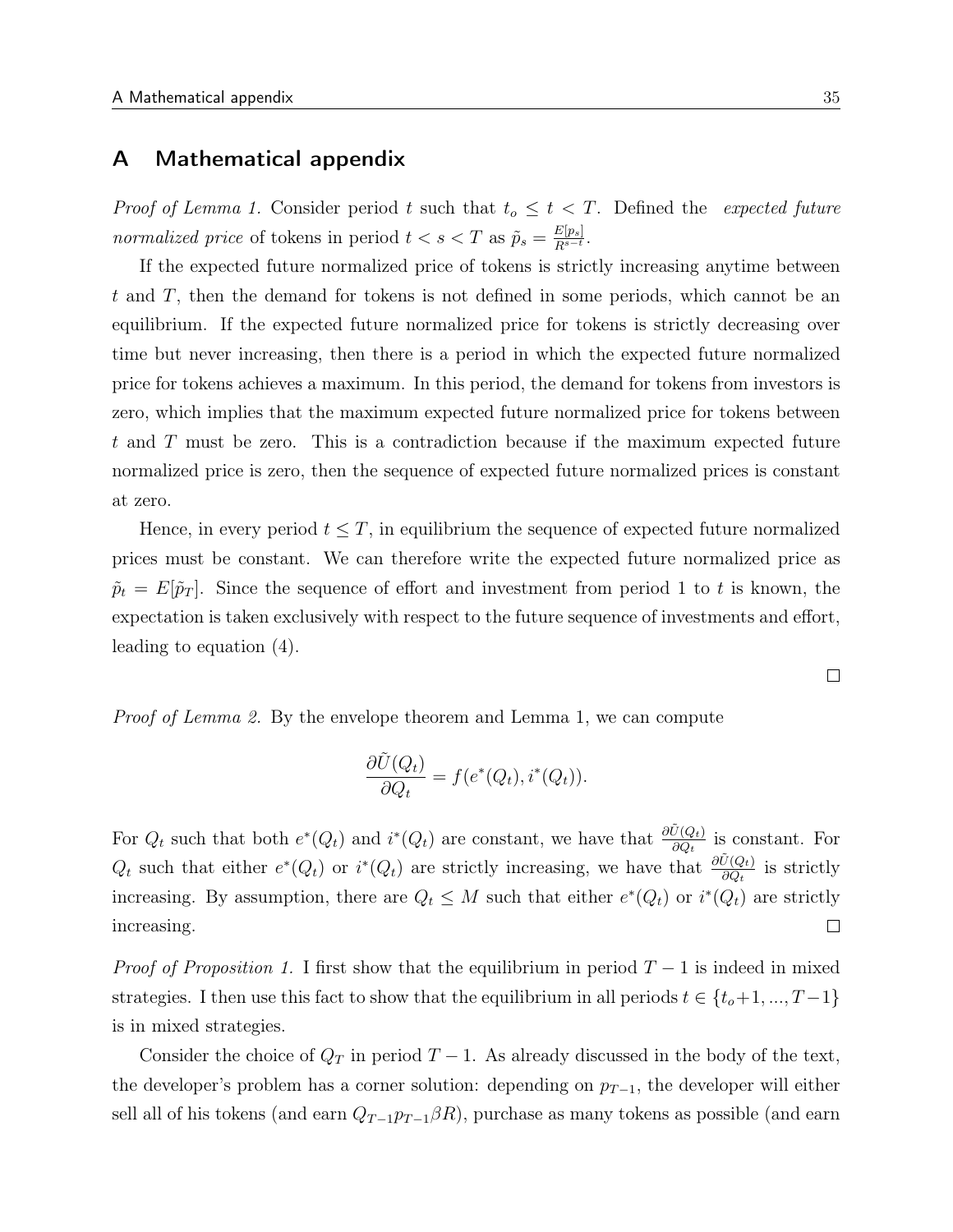$\beta\ddot{U}(M) - (M - Q_{T-1})p_{T-1}\beta R$ , or be indifferent between these two options. Using the fact that  $\beta R = 1$ , the price at which the developer is indifferent is:

$$
Rp_{T-1} = \frac{\tilde{U}_T(M)}{M} = \frac{V_{T-1} + f(e^*(M), i^*(M))}{M} - \frac{(e^*(M))^2/2 + i^*(M)}{M},\tag{11}
$$

where  $\frac{V_{T-1}+f(e^*(M),i^*(M))}{M}$  $\frac{N(M), i^{(M)}(M)}{M}$  is the period T price in case the developer holds M tokens at the beginning of period T.

As already discussed in the body of the text, we have an anti-coordination problem between investors and the developer, which implies that the unique equilibrium is in mixed strategy: the price will be such that the developer is indifferent, and the developer will randomize between  $Q_T = 0$  and  $Q_T = M$ . More precisely, if the developer sells all of his tokens in period  $T-1$ , then the price in period T will be  $\frac{V_{T-1}}{M}$ . If instead the developer purchases M tokens in period  $T-1$ , then  $p_T = \frac{V_{T-1} + f(e^*(M), i^*(M))}{M}$  $\frac{(M), i^-(M))}{M}$ . Because investors must be indifferent between purchasing in period T or period  $T-1$ , it must be that:

$$
Rp_{T-1} = \frac{V_{T-1}}{M} + (1 - \alpha_{T-1}) \frac{f(e^*(M), i^*(M))}{M},
$$

where  $\alpha_{T-1}$  is the probability that the developer sells all of his tokens in period  $T-1$ , which using (11) can be written as:

$$
\alpha_{T-1} = \frac{(e^*(M))^2/2 + i^*(M)}{f(e^*(M), i^*(M))}.
$$

Therefore, in equilibrium, in period  $T-1$  the developer is indifferent between selling all of his tokens or keeping all of his tokens. It follows that I can write:

$$
\tilde{U}_{T-1}(Q_{T-1}) = \max_{e_{T-1}, i_{T-1}, e_T, i_T} \left\{-i_{T-1} - \frac{e_{T-1}^2}{2} + Q_{t-1} \cdot p_{T-1}\right\},\,
$$

that is, I can write the utility in period  $T-1$  assuming that the developer sells all of his tokens in period  $T-1$ . This immediately implies that the problem in period  $T-2$  is identical to the problem in period  $T-1$ . That is, in period  $T-2$  the developer is indifferent between  $Q_{T-1} = 0$  and  $Q_{T-1} = M$  whenever

$$
Rp_{T-2} = \frac{\tilde{U}_{T-1}(M)}{M} = \frac{V_{T-2} + f(e^*(M), i^*(M))}{M} - \frac{(e^*(M))^2/2 + i^*(M)}{M},
$$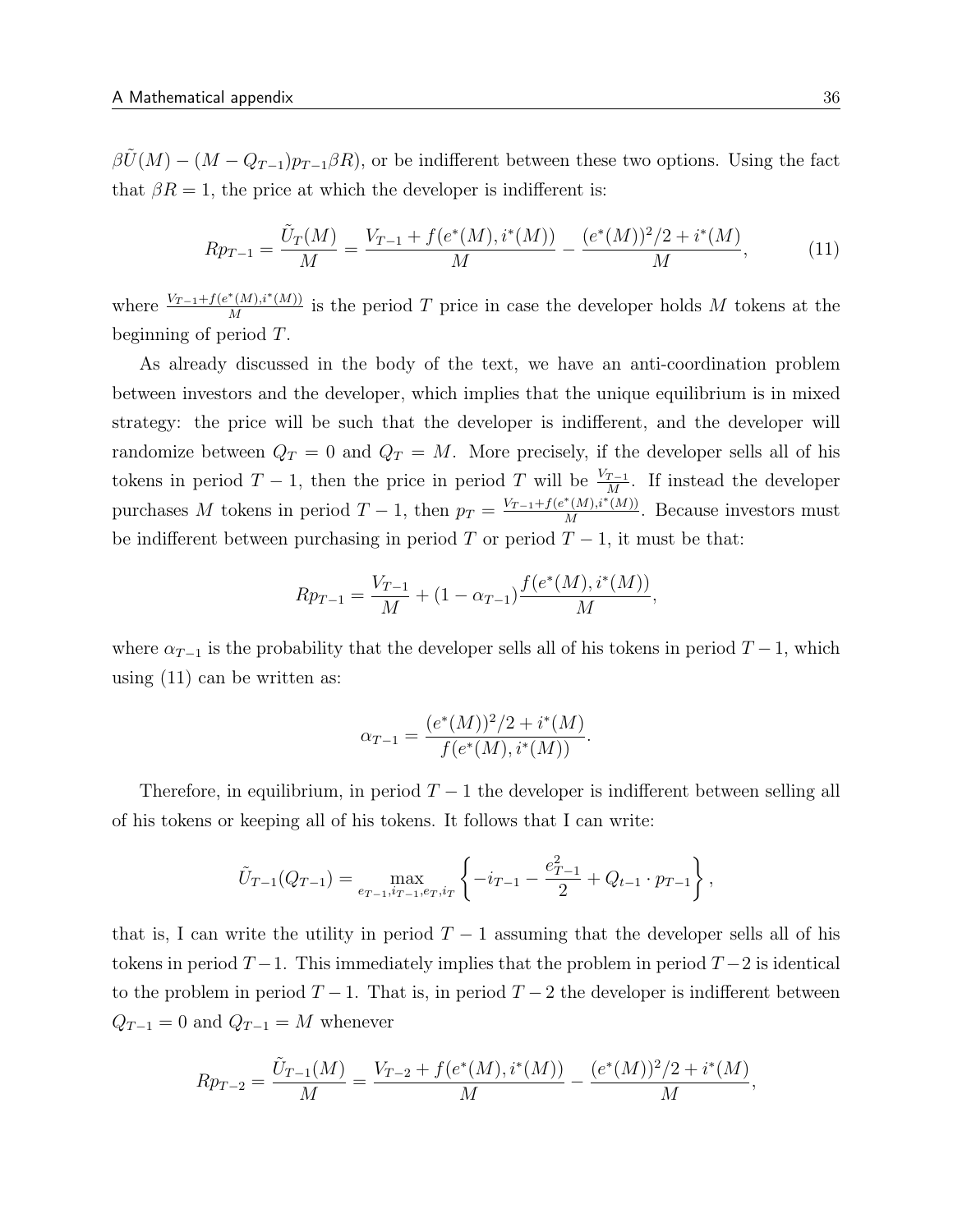and investors are indifferent between purchasing in period  $T - 2$  or  $T - 1$  whenever

$$
Rp_{T-1} = \frac{V_{T-2}}{M} + (1 - \alpha_{T-2}) \frac{f(e^*(M), i^*(M))}{M}.
$$

Using the above two expression to solve for  $\alpha_{T-2}$  we again get

$$
\alpha_{T-2} = \alpha_{T-1} = \frac{(e^*(M))^2/2 + i^*(M)}{f(e^*(M), i^*(M))}.
$$

The statement of the proposition follows by applying the same argument recursively to all periods after the ICO.  $\Box$ 

Proof of Proposition 2. Again, in equilibrium, investors must be indifferent, and therefore, for any number of tokens sold at ICO, it must be that  $p_{t_o} = \frac{p_{t_o+1}}{R}$  $\frac{e^{+1}}{R}$ . Hence, whenever  $t_o < T$ , the developer's problem at ICO can be written as:

$$
\max_{Q_{t_o+1}} \left\{ (M - Q_{t_o+1}) p_{t_o} + \beta \tilde{U}_{t_o+1}(Q_{t_o+1}) \right\} =
$$
\n
$$
\max_{Q_{t_o+1}} \left\{ (M - Q_{t_o+1}) \frac{p_{t_o+1}}{R} + \beta \max_{e_{t_o+1}, i_{t_o+1}} \left\{ Q_{t_o+1} \cdot p_{t_o+1} - \frac{1}{2} e_{t_o+1}^2 - i_{t_o+1} \right\} \right\} \le
$$
\n
$$
\max_{Q_{t_o+1}} \left\{ \max_{e_{t_o+1}, i_{t_o+1}} \left\{ \beta \cdot Q_{t_o+1} \cdot p_{t_o+1} - \beta \cdot \frac{1}{2} e_{t_o+1}^2 - \beta \cdot i_{t_o+1} + (M - Q_{t_o+1}) \frac{p_{t_o+1}}{R} \right\} \right\} =
$$
\n
$$
\max_{e_{t_o+1}, i_{t_o+1}} \left\{ \beta M \cdot p_{t_o+1} - \beta \frac{1}{2} e_{t_o+1}^2 - \beta i_{t_o+1} \right\} = \beta \tilde{U}_{t_o+1}(M),
$$

where the first and the last equality follow from writing  $\tilde{U}_{t_{o+1}}(Q_{t_{o+1}})$  explicitly.<sup>31</sup> The developer therefore anticipates that the price of tokens at ICO will be proportional to the price of tokens in the following period, independently from how many token he sells at ICO. The number of tokens sold, however, determines the equilibrium level of effort and investment in period  $t_{o+1}$ , and hence the price both at ICO and in the following period. This price is maximized when no tokens are sold at ICO, and hence effort and investment in period  $t_{o+1}$ are at their maximum level.  $\Box$ 

*Proof or Proposition 4.* I follow the same steps described in the proof of Proposition 1. First, I consider period  $T-1$ , derive optimal effort and investment and show that the equilibrium

<sup>&</sup>lt;sup>31</sup> Remember that in every post ICO period the developer is indifferent between selling all his tokens or holding all tokens. Hence the utility in period  $t_o + 1$  is equal to the utility the developer earns if he sells all of his tokens in period  $t_{o+1}$  and never purchases them again.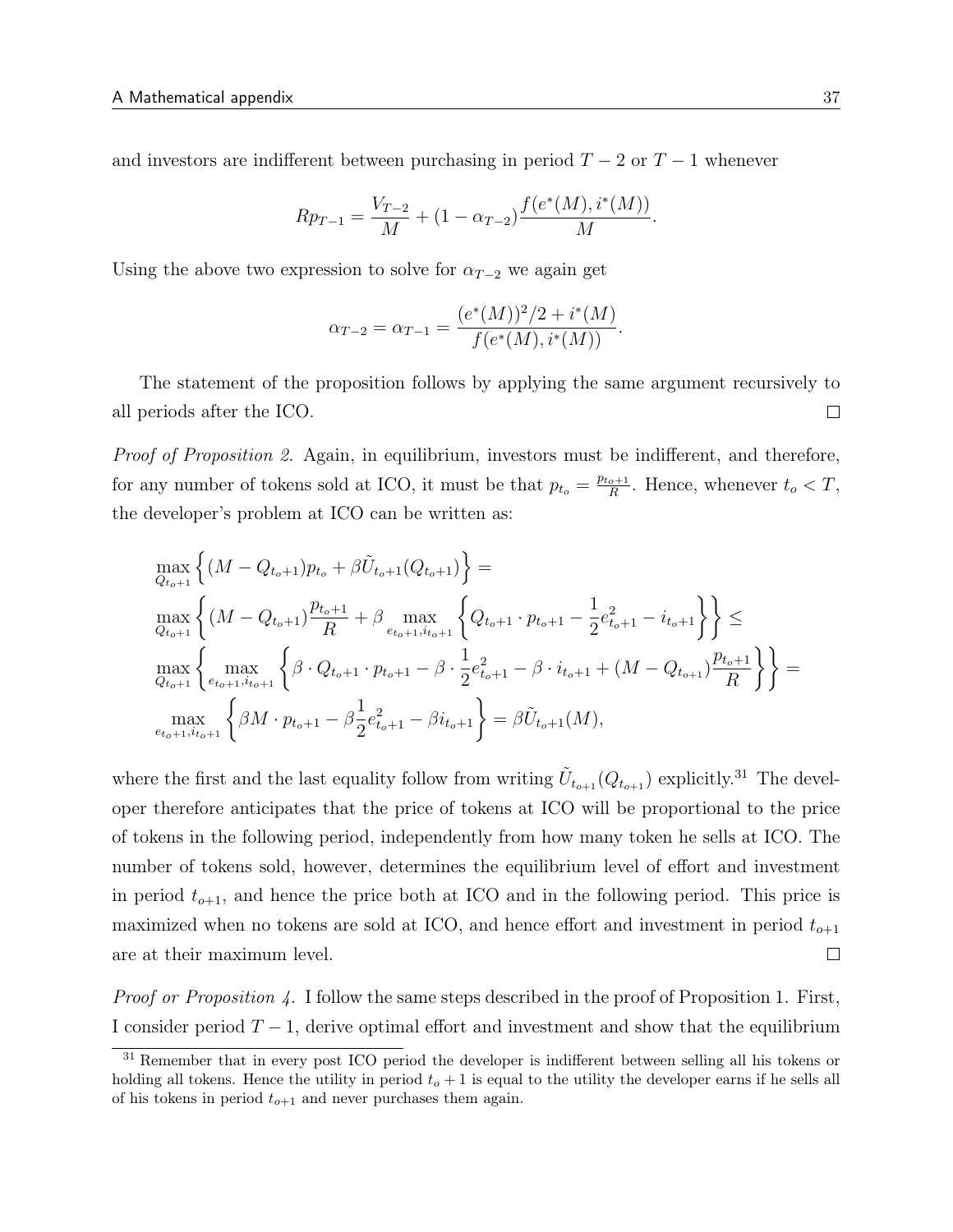must be in mixed strategy. Then, I argue that the equilibrium in all periods  $t \in \{t_o +$  $1, ..., T - 2$  is identical to that in period  $T - 1$ .

Period-T effort and investment are:

$$
e_T^*(Q_T, A_T) \equiv \begin{cases} \frac{Q_T}{M} & \text{if } i_T \ge \bar{i} \\ 0 & \text{otherwise} \end{cases}
$$
 (12)

$$
i_T^*(Q_T, A_T) \equiv \begin{cases} \bar{i} & \text{if } \bar{i} \le \frac{1}{2} \left(\frac{Q_T}{M}\right)^2 \text{ and } \bar{i} \le A_T\\ 0 & \text{otherwise.} \end{cases} \tag{13}
$$

Define:

$$
\hat{Q} \equiv M\sqrt{2\bar{i}},\tag{14}
$$

so that the developer invests whenever  $\bar{i} \leq A_T$  and  $Q_T \geq \hat{Q}$ , and will not invest otherwise. Note that, by (A2), we have  $\hat{Q} < M$ . Given this, it is immediate to check that  $U_T(Q_T, A_T)$ is strictly convex in  $Q_T$  whenever  $\bar{i} \leq A_T$  and  $Q_T \geq \hat{Q}$ , and is otherwise linear in  $Q_T$ .  $U_T(Q_T, A_T)$  is linearly increasing in  $A_T$  with slope 1 (corresponding to the marginal utility of consumption), and has an upward discontinuity at  $A_T = \overline{i}$  if and only if  $Q_T \geq \hat{Q}$ .

Consider now the choice of  $Q_T$  in period  $T-1$ . For a given market price  $p_{T-1}$ , the developer's utility as a function of  $Q_T$  is:<sup>32</sup>

$$
\beta U_T (Q_T, A_T) + \lambda_{T-1} (A_{T-1} - i_{T-1} - p_{T-1} \max \{ Q_T - Q_{T-1}, 0 \}).
$$

where  $\lambda_{T-1}$  is the Lagrange multiplier of the cash constraint,  $A_T$  are the assets available at the beginning of period  $T$ :

$$
A_T = R (A_{T-1} + (Q_{T-1} - Q_T) \cdot p_{T-1} - i_{T-1}),
$$

<sup>&</sup>lt;sup>32</sup> The utility in period  $T-1$  also depends on effort exerted in that period, which is sunk when  $Q_T$  is chosen.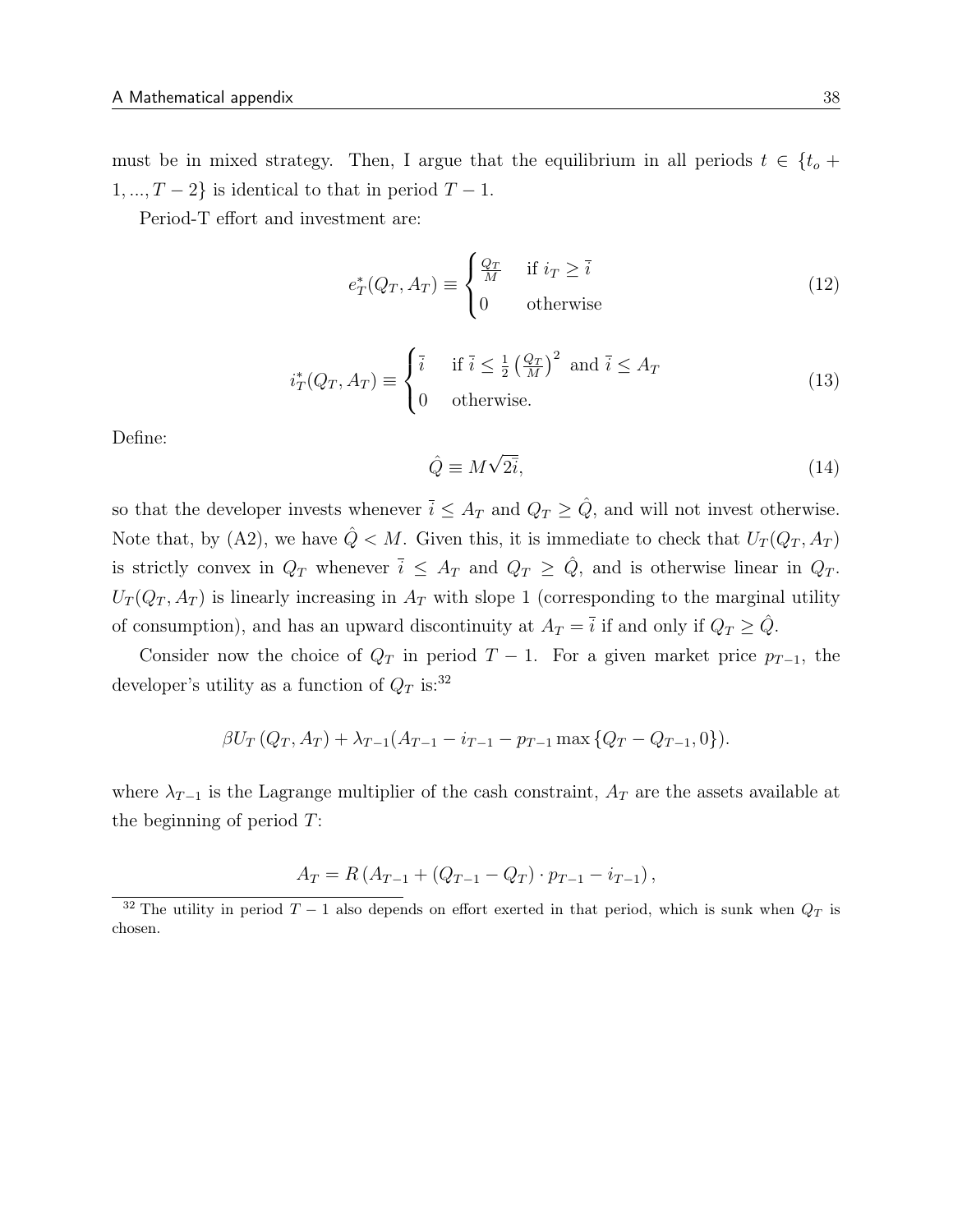and therefore

$$
U_T (Q_T, A_T) =
$$
\n
$$
\begin{cases}\nQ_T \frac{V_{T-1}}{M} + \frac{1}{2} \left(\frac{Q_T}{M}\right)^2 + A_{T-1} R + (Q_{T-1} - Q_T) \cdot p_{T-1} R - i_{T-1} R - \bar{i} & \text{if } Q_T \ge \hat{Q} \\
\text{and } R(A_{T-1} + (Q_{T-1} - Q_T) \cdot p_{T-1} - i_{T-1}) \ge \bar{i} \\
Q_T \frac{V_{T-1}}{M} + A_{T-1} R + (Q_{T-1} - Q_T) \cdot p_{T-1} R - i_{T-1} R & \text{otherwise,} \n\end{cases}
$$
\n(15)

Define  $Q_T^*$  as the largest  $Q_T$  such that the developer can invest  $\bar{i}$  in period T: that is, the largest  $Q_T$  such that  $A_T = R (A_{T-1} + (Q_{T-1} - Q_T) \cdot p_{T-1} - i_{T-1})$  is at least  $\overline{i}$ :

$$
Q_T^* \equiv Q_{T-1} - \frac{i_{T-1} + \bar{i}R^{-1} - A_{T-1}}{p_{T-1}}
$$
\n(16)

Note that there are three possibilities:

- 1.  $Q_T^*$  may be greater than M, in which case, for given  $p_{T-1}$ , the developer is able to hold on to the entire stock of tokens and still invest  $\overline{i}$  in the following period.
- 2.  $Q_T^* > 0$  may not exist, which implies that, at a given  $p_{T-1}$ , it is not possible for the developer to raise enough to then invest i
- 3. for given  $P_{T-1}$ ,  $Q_T^* \in [0, M]$ . In this case, note that if the developer sets  $Q_T = Q_T^*$ then  $A_T = R(A_{T-1} + (Q_{T-1} - Q_T) \cdot p_{T-1} - i_{T-1}) = \overline{i}$ , which implies that  $Q_T = Q_T^*$ satisfies the period  $T - 1$  cash constrain.

Note also that if  $R(A_{T-1} - i_{T-1}) \geq \overline{i}$ , then for given investment in period  $T-1$ , the developer's remaining funds are sufficient to invest in period T. In this case  $Q_T^* \geq Q_{T-1}$ , that is, the developer can purchase additional tokens on the market and still be able to invest in period  $T$ . Hence, we must be either in case 1 or 3 above. On the other hand, when  $R(A_{T-1} - i_{T-1}) < \overline{i}$  (i.e. the developer's remaining funds are insufficient to invest in period T), then necessarily  $Q_T^* < Q_{T-1}$ : the developer needs to sell some token in period  $T-1$  in order to invest in period  $T$ . Hence, we must be either in case 2 or 3 above.

In the above derivations,  $p_{T-1}$  is taken as given. In equilibrium, however, the price of tokens in every period is endogenous and depends on the investors beliefs about the developer's behavior. By using the fact  $p_{T-1}$  depends on  $Q_T$ , I can derive the equilibrium of the game. It turns out, that there are three possible equilibria.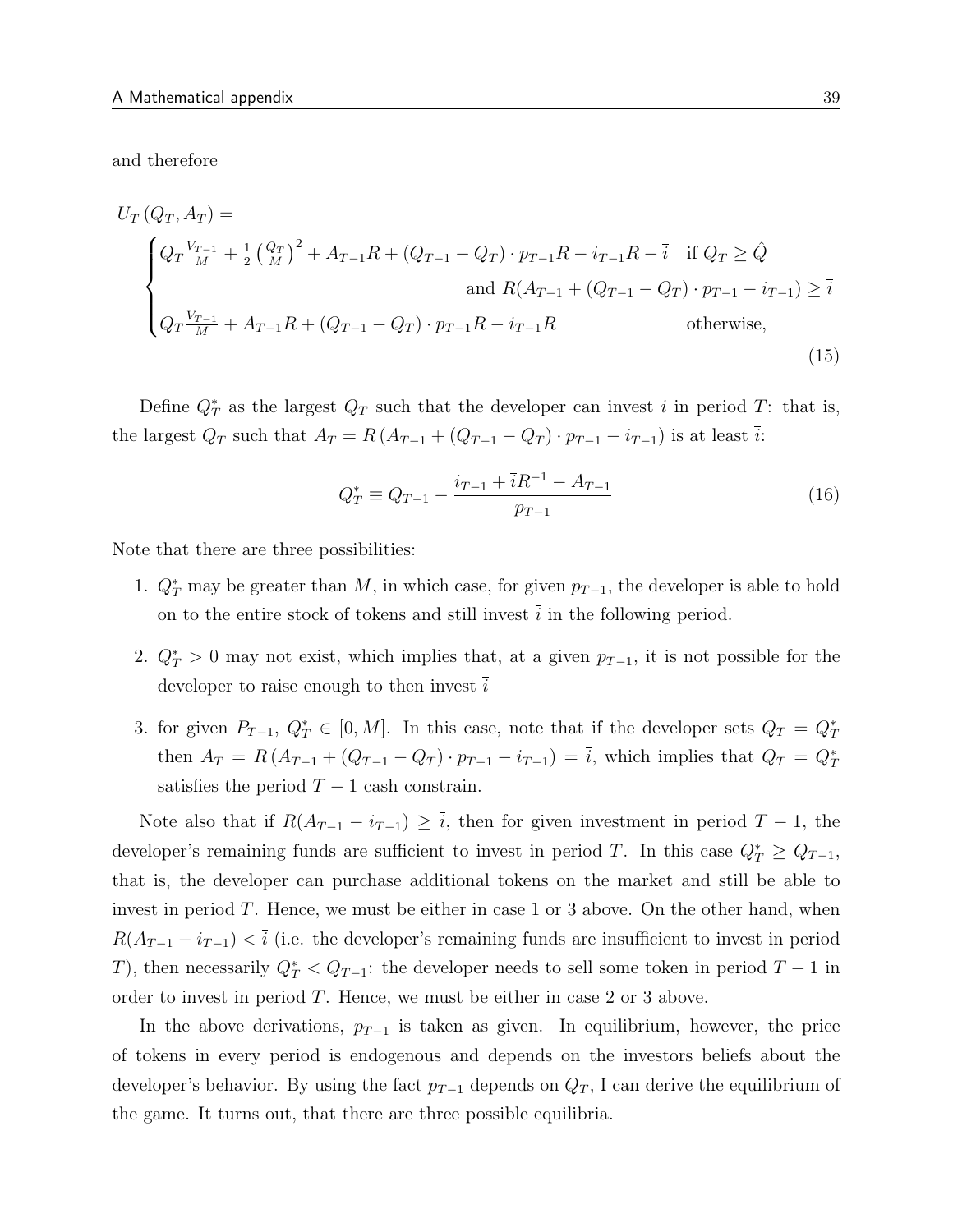"high" equilibrium  $(Q_T^* \geq M)$  This case is identical to the "rich developer" case. The developer's continuation value is strictly increasing, and strictly convex for  $Q_T \geq \hat{Q}$ . Again, in equilibrium the developer randomizes between  $Q_T = 0$  and  $Q_T = M$ .

For the developer to be indifferent, it must be that:

$$
p_{T-1}R = \frac{U_T(M, A_T)}{M} = \frac{1}{M} \left( V_{T-1} + \frac{1}{2} - \overline{i} \right)
$$
 (17)

For investors to be indifferent, the developer should sell all his tokens with probability  $\alpha_{T-1}$ such that

$$
p_{T-1}R = \alpha_{T-1}\frac{V_{T-1}}{M} + (1 - \alpha_{T-1})\frac{V_{T-1} + 1}{M} = \frac{V_{T-1}}{M} + \frac{1 - \alpha_{T-1}}{M}
$$
(18)

Putting the above two expressions together we get:

$$
\alpha_{T-1} = \frac{1}{2} + \overline{i}
$$

This is indeed an equilibrium if:

$$
Q_T^* = Q_{T-1} - \frac{i_{T-1} + \bar{i}R^{-1} - A_{T-1}}{\frac{1}{MR}(V_{T-1} + \frac{1}{2} - \bar{i})} \ge M
$$

or

$$
\left(V_{T-1} + \frac{1}{2} - \bar{i}\right)\left(1 - \frac{Q_{T-1}}{M}\right) \le R(A_{T-1} - i_{T-1}) - \bar{i}
$$
\n(19)

Note that the above is possible only if  $R(A_{T-1} - i_{T-1}) > \overline{i}$ , that is, the developer does not need to sell tokens on the market in period  $T - 1$  to be able to invest in period T.

"low" equilibrium (either  $Q_T^*>0$  does not exist or  $Q_T^*<\hat Q)$   $\;$  In this case, there is no  $Q_T$ for which there will be positive effort and investment in the future. The equilibrium price is

$$
p_{T-1}R = p_T = \frac{V_{T-1}}{M}.
$$

At such price, we have

$$
Q_T^* \equiv Q_{T-1} - \frac{i_{T-1} + \bar{i}R^{-1} - A_{T-1}}{\frac{V_{T-1}}{MR}}
$$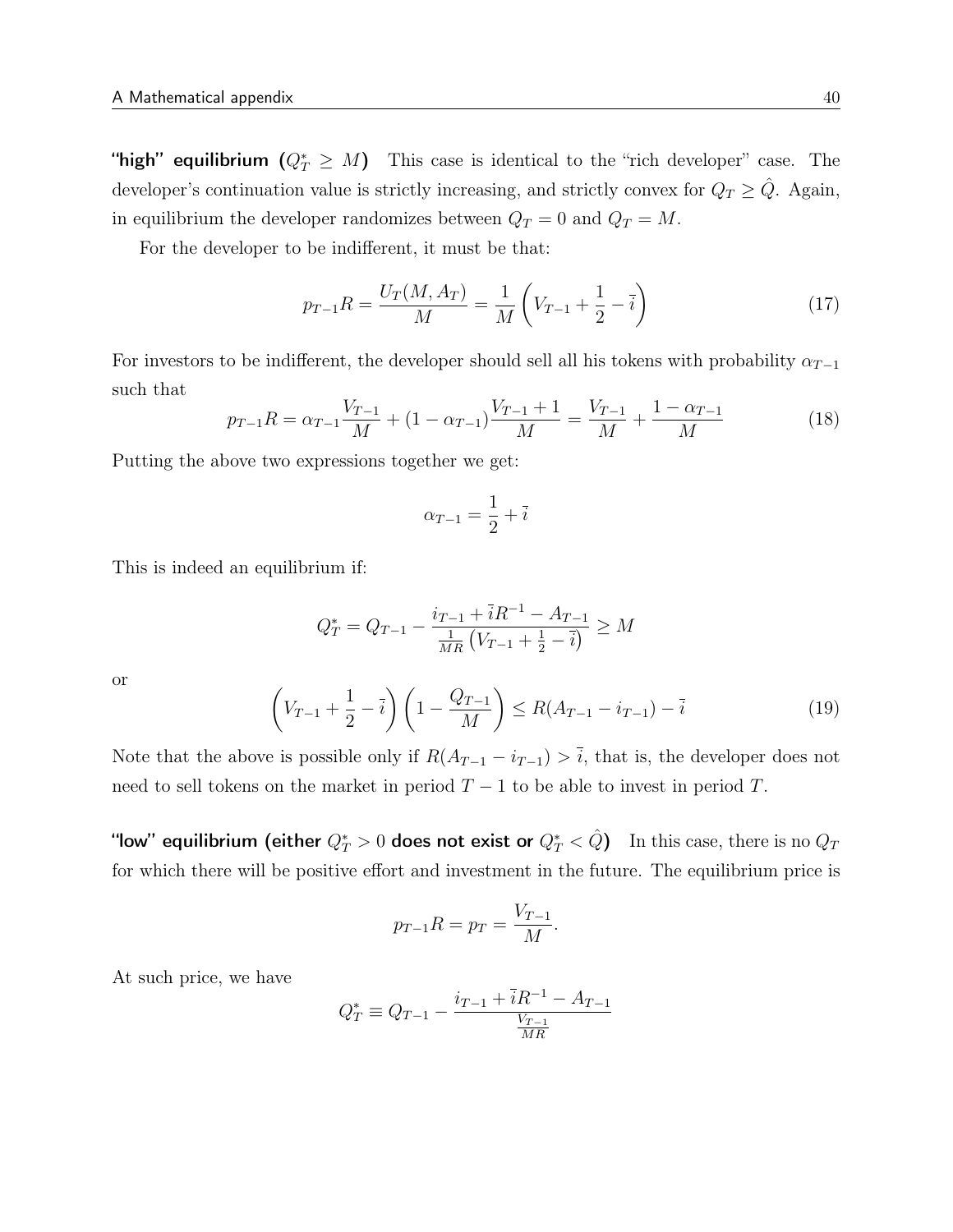which always exist but may be negative. Because  $\hat{Q} > 0$ , then, the "low" equilibrium exists if and only if  $Q_T^* < \hat{Q}$ , which using (14) and (16), becomes:

$$
V_{T-1}\left(\frac{Q_{T-1}}{1M} - \sqrt{2i}\right) < \bar{i} + R(i_{T-1} - A_{T-1}).\tag{20}
$$

Note that the above equilibrium can exist only if  $R(A_{T-1}-i_{T-1}) < \overline{i}$ , that is, if the developer does not sell tokens in period  $T - 1$  he will be unable to invest in period T.



Fig. 4: Continuation value as a function of  $Q_T$ .

"medium" equilibrium  $(Q_T^*\in [\hat{Q},M])$  In this case, the previous discussion implies that the continuation value

$$
U_T(Q_T, R(A_{T-1}+(Q_{T-1}-Q_T)\cdot p_{T-1}-i_{T-1})),
$$

is strictly convex in  $Q_T$  for  $Q_t \in [\hat{Q}, Q_T^*]$  and is linearly increasing in  $Q_T$  for  $Q_t \notin [\hat{Q}, Q_T^*]$ . Furthermore, if  $\hat{Q} < Q_T^*$  then the continuation value has a downward discontinuity at  $Q_T^*$ (see Figure 4). The argument presented for the "rich developer" case applies here as well: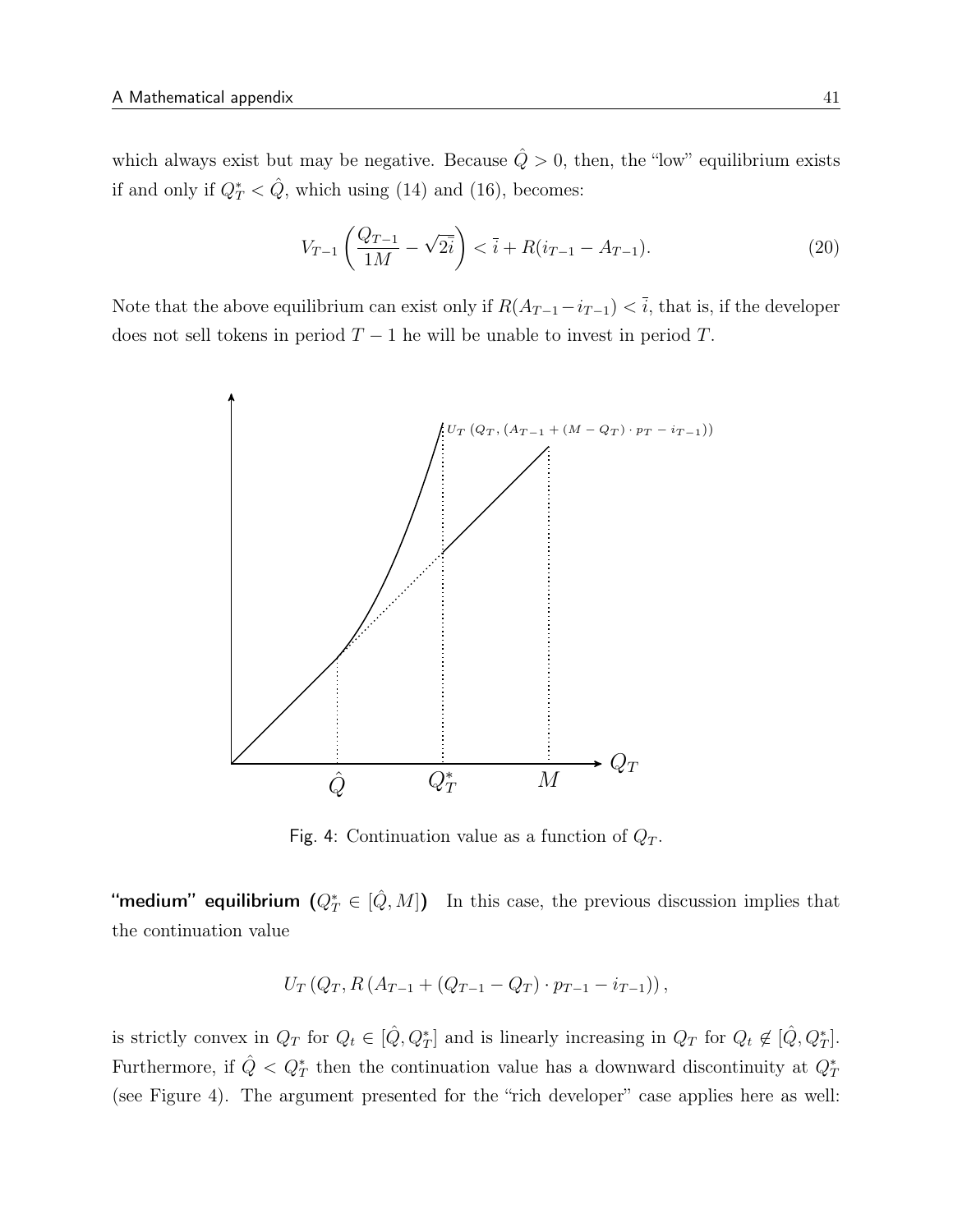the only possible equilibrium is one in which the developer randomizes between  $Q_T = 0$  and  $Q_T = Q_T^*$ . For the developer to be indifferent, it must be that:

$$
p_{T-1}R = \frac{U_T(Q_T^*, \bar{i})}{Q_T^*} = \frac{V_{T-1}}{M} + \frac{Q_T^*}{2M^2} - \frac{\bar{i}}{Q_T^*}
$$
(21)

For investors to be indifferent, the developer should sell all his tokens with probability  $\alpha_{T-1}$ such that

$$
p_{T-1}R = \alpha_{T-1}\frac{V_{T-1}}{M} + (1 - \alpha_{T-1})\left(\frac{V_{T-1}}{M} + \frac{Q_T^*}{M^2}\right)
$$
 (22)

Putting the above two expressions together we get:

$$
\alpha_{T-1} = \frac{1}{2} + \overline{i} \left(\frac{M}{Q^*}\right)^2
$$

By using (16) and (21), we can express  $Q_T^*$  as:

$$
Q_T^* = Q_{T-1} - \frac{\bar{i} + R(i_{T-1} - A_{T-1})}{\frac{V_{T-1}}{M} + \frac{Q_T^*}{2M^2} - \frac{\bar{i}}{Q_T^*}}
$$
(23)

Hence, such "medium" equilibrium exists if and only if the solution to the above equation is in  $[\tilde{Q}, M]$ .

A few relevant observations:

- it is easy to check that, the RHS of (23) is below its LHS at  $Q_T^* = \hat{Q}$  if and only if (20) holds. At the same time the RHS of (23) is above its LHS at  $Q_T^* = M$  if and only if (19) holds.
- by continuity, a "medium" equilibrium must exist whenever both (20) and (19) hold. A "medium" equilibrium must exist also when neither (20) nor (19) hold.
- In all other cases, such "medium' equilibrium may not exist. However, either a "low" or a "high" equilibrium will exist.
- $R(A_{T-1} i_{T-1}) \geq \overline{i}$ , then the LHS of (23) is strictly increasing while its RHS is strictly decreasing. Furthermore, we established earlier that, in this case, (20) must be violated. Hence, a unique "medium" equilibrium exists if (19) is violated.
- $R(A_{T-1} i_{T-1}) < \overline{i}$ . In this case, both the RHS and the LHS of (23) are strictly increasing. Furthermore, we established earlier that (19) must be violated. Hence,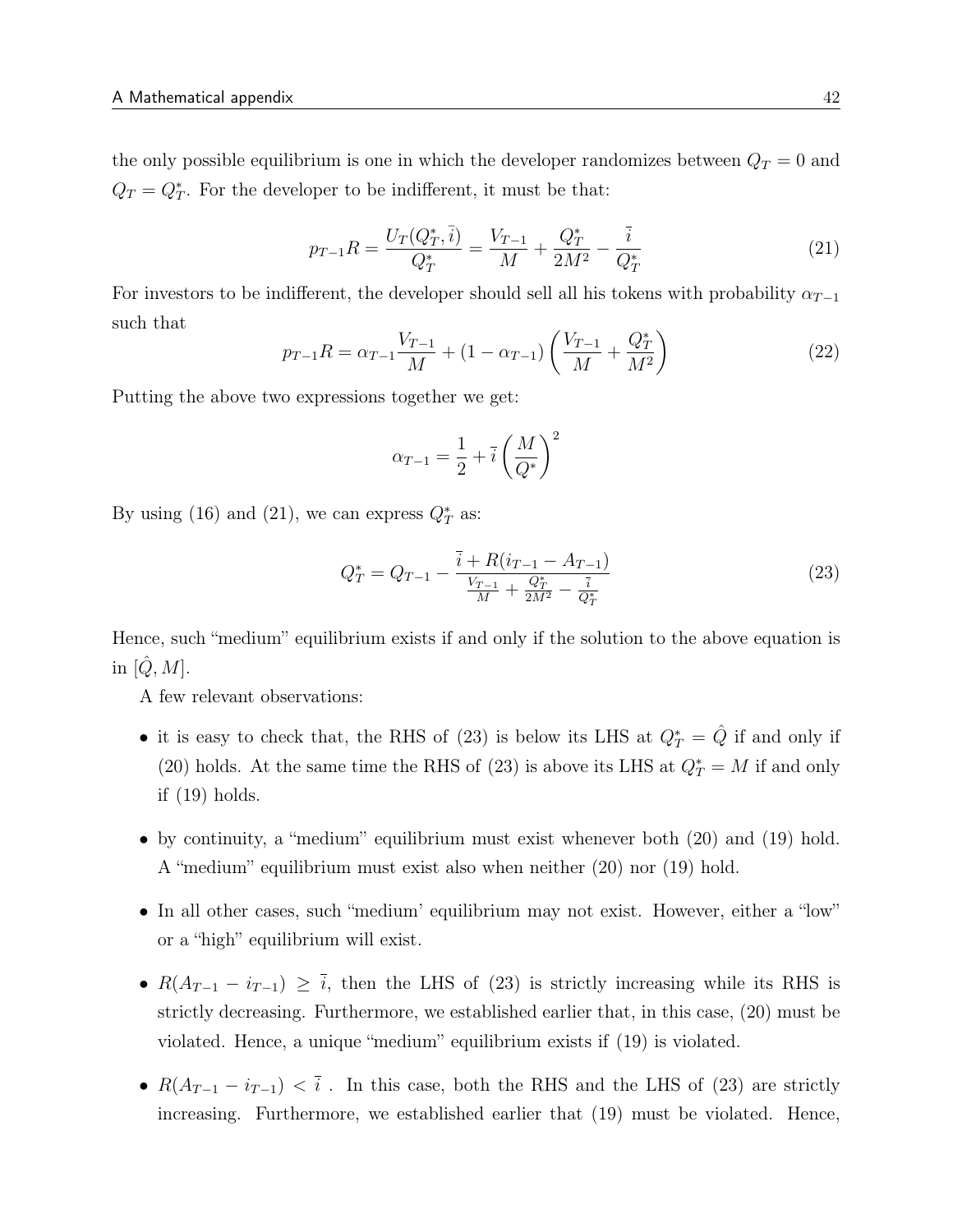if (20) is also violated, then there must be at least one "medium" equilibrium. If instead (20) holds (so that a "low" equilibrium exists) there could still be one (or more) "medium" equilibrium.

Hence, an equilibrium always exists. If  $R(A_{T-1} - i_{T-1}) \geq \overline{i}$ , there can be either a "high" or a "medium" equilibrium. In this case, the equilibrium is unique. If  $R(A_{T-1} - i_{T-1}) < \overline{i}$ , there can be multiple equilibria: there can be both a low and multiple medium equilibria.

Finally, to derive the equilibrium in previous periods, I employ the same argument presented in the proof of Proposition 1. In equilibrium, the developer's continuation utility is equal to the utility he would get if he was to sell all his tokens in period  $T - 1$ . In previous periods, therefore, the developer will behave as if his last period of development was  $T-1$ . Optimal effort and investment in period  $T-1$  are, again, given by (12) and (13). But then, the equilibrium in period  $T-2$  when choosing  $Q_{T-1}$  is again in mixed strategy, and is identical to the one derived earlier. A recursive argument implies that, in every period post-ICO, the developer will behave as if the following period was the last period of development. Hence, the set of equilibria is the same in every post-ICO period.

*Proof of Proposition 5.* Proposition 4 implies that, from period  $t<sub>o</sub>$  view point, the developer's continuation utility is equal to the utility he would earn if he was to sell all his tokens in period  $t_o+1$  and never purchase them again. This implies that optimal effort and investment in period  $t_o + 1$  are given, again, by (9) and (10). Also here, I define

$$
\hat{Q} \equiv M\sqrt{2\bar{i}},
$$

as the minimum token holdings such that the developer will want to invest.

At ICO, the developer chooses  $Q_{t_o+1}$  (i.e., the amount of tokens not to sell) so to maximize

$$
\beta U_{t_o+1} (Q_{t_o+1}, R (A_{t_o} + (M - Q_{t_o+1}) \cdot p_{t_o} - i_{t_o})).
$$

There are two important differences with respect to the sale of tokens on the market (considered in the proof of Proposition 4). First, here the period- $t<sub>o</sub>$  cash constraint is not binding, the reason being that at ICO the developer is, by definition, a net seller. Second, when selling on the market, the developer takes as given the price of tokens (which depends on investor's expectations relative to his future effort). At ICO, instead, the price of tokens is

 $\Box$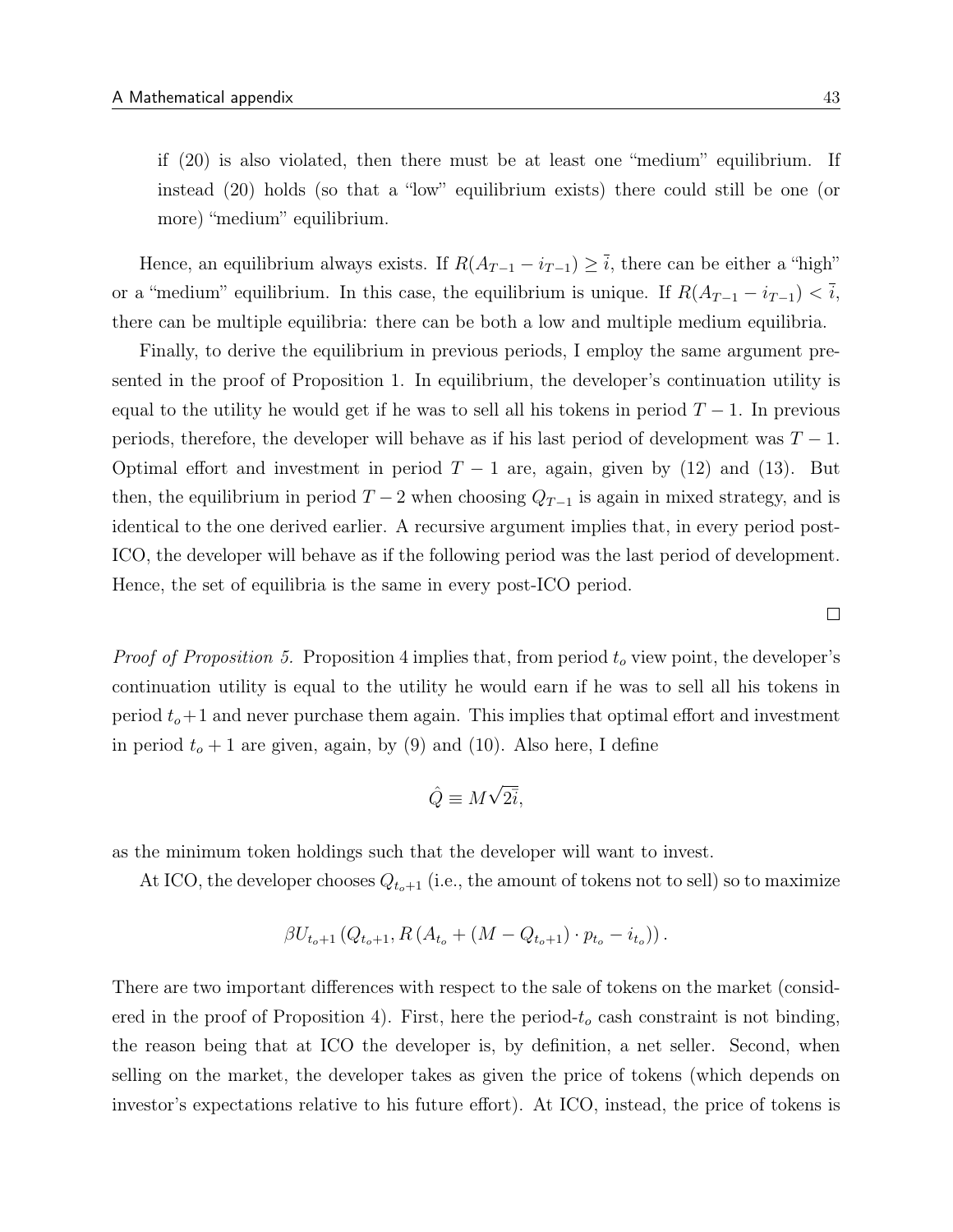set after the developer announces how many tokens to sell. Hence, because  $p_{t_o+1} = Rp_{t_o}$ , then the price at which the developer can sell his tokens (either at ICO or in the following period) reacts to the number of tokens sold.

When choosing how many tokens to sell, the developer maximizes:<sup>33</sup>

$$
\beta U_{t_o} \left( Q_{t_o+1}, R \left( A_{t_o} + \left( Q_{t_o} - Q_{t_o+1} \right) \cdot p_{t_o} - i_{t_o} \right) \right) = \begin{cases} M \cdot p_{t_o} - \frac{1}{2} \left( \frac{Q_{t_o+1}}{M} \right)^2 + \left( A_{t_o} - i_{t_o} \right) - \beta \bar{i} & \text{if } Q_{t_o+1} \ge \hat{Q} \\ \text{and } A_{t_o} + \left( M - Q_{t_o+1} \right) \cdot p_{t_o} - i_{T-1} \ge \bar{i} R^{-1} \\ M \frac{V_{T-1}}{M R^{T-t_o}} + A_{T-1} - i_{T-1} & \text{otherwise} \end{cases} \tag{24}
$$

where

$$
p_{t_o} = \frac{1}{R^{T-t_o}} \left( \frac{V_{t_o}}{M} + \frac{Q_{t_o+1}}{M^2} \right).
$$

is the price at ICO in case there is positive investment and effort in the following period (but no investment nor effort afterward). Instead,  $\frac{V_{T-1}}{MR^{T-t_0-1}}$  is the price of tokens in period  $t_o + 1$ assuming no effort nor investment in period  $t<sub>o</sub> + 1$  and in all subsequent periods.

It is easy to check that the above continuation value is strictly increasing in  $Q_{t_0+1}$  as long as the developer will be able to invest in the following period. That is, anticipating that the amount of tokens not sold increases the price at which the developer can sell his tokens, the developer will want to sell fewer tokens possible. The optimal  $Q_{t_o+1}$  therefore is the largest solution to

$$
A_{t_o} + \frac{(M - Q_{t_o+1})}{R^{T-t_o}} \cdot \left(\frac{V_{t_o}}{M} + \frac{Q_{t_o+1}}{M^2}\right) - i_{T-1} = \overline{i}R^{-1}
$$

If this solution is greater or equal to M if and only if  $A_{t_o} - i_{T-1} \geq \overline{i}R^{-1}$ . In this case, then the developer will set  $Q_{t_0+1} = M$  (i.e., he will not sell any token at ICO).

If instead  $A_{t_o} - i_{T-1} < \overline{i}R-1$ , then the largest solution to the above equation will be lower than M (if it exist). If it does not exist or is below  $Q$ , then it is not possible to raise sufficient funds at ICO so to able to invest in the following period. In this case, the developer is indifferent between any  $Q_{t_o+1} \leq M$ . If instead the largest solution to the above equation is in  $[Q, M]$ , then it will be the equilibrium.

 $\Box$ 

<sup>&</sup>lt;sup>33</sup> Again, I use the fact that the developer's continuation utility in period  $t_0 + 1$  is equal to his payoff in case he sells all his tokens in that period.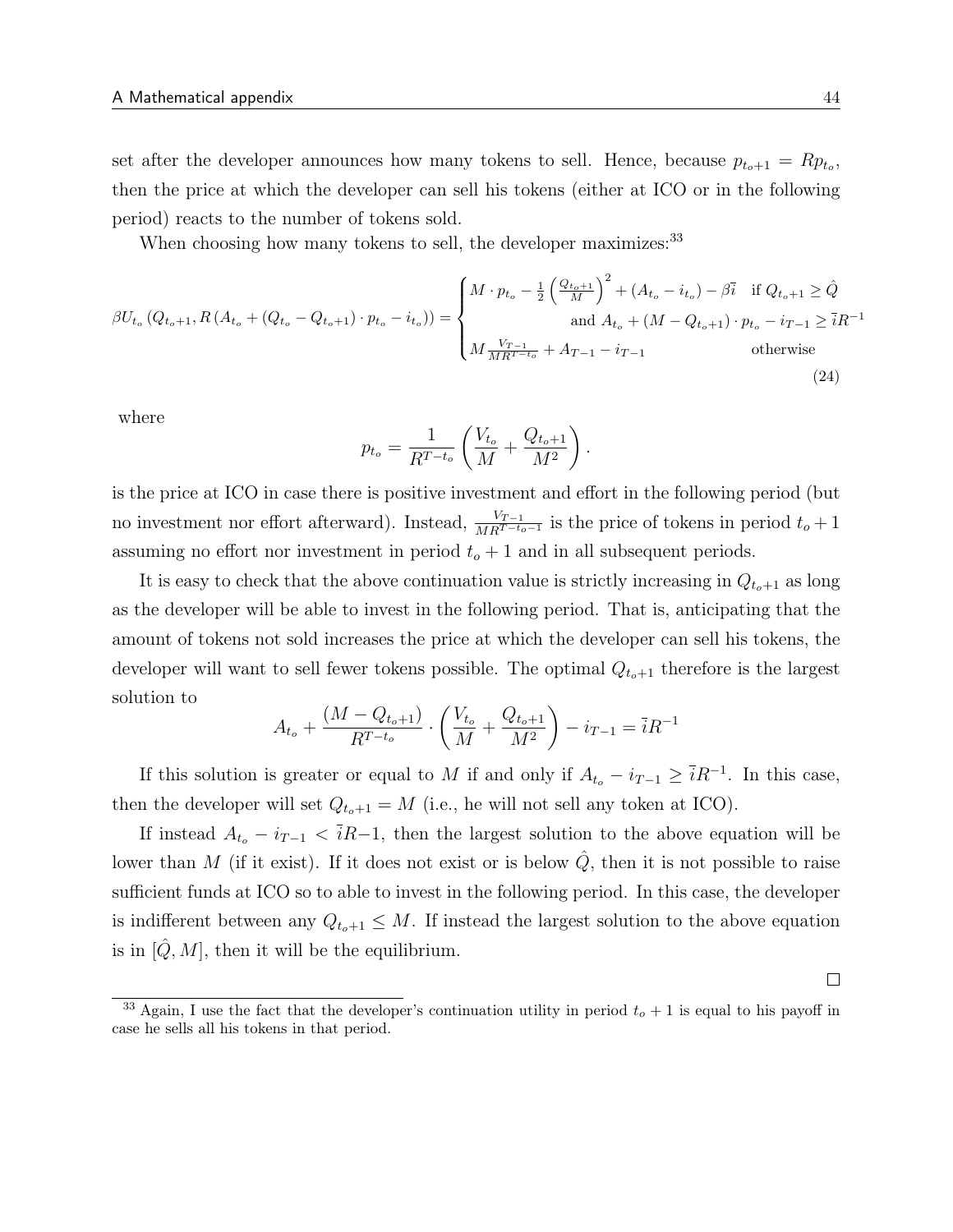# **References**

- Amsden, R. and D. Schweizer (2018). Are blockchain crowdsales the new'gold rush'? success determinants of initial coin offerings. *working paper*.
- Athey, S., I. Parashkevov, V. Sarukkai, and J. Xia (2017). Bitcoin pricing, adoption, and usage: Theory and evidence. *SIEPR working paper*.
- Bakos, Y. and H. Halaburda (2018). The role of cryptographic tokens and icos in fostering platform adoption. working paper .
- Benabou, R. and J. Tirole (2003). Intrinsic and extrinsic motivation. The review of economic studies  $70(3)$ , 489–520.
- Biais, B., C. Bisiere, M. Bouvard, and C. Casamatta (2019). The blockchain folk theorem. The Review of Financial Studies 32 (5), 1662–1715.
- Budish, E. (2018). The economic limits of bitcoin and the blockchain. Working Paper 24717, National Bureau of Economic Research.
- Canidio, A. (2020). Cryptotokens and cryptocurrencies: the extensive margin. working paper .
- Catalini, C. and J. S. Gans (2016). Some simple economics of the blockchain. Working Paper 22952, National Bureau of Economic Research.
- Catalini, C. and J. S. Gans (2018). Initial coin offerings and the value of crypto tokens. Technical report, National Bureau of Economic Research.
- Chod, J. and E. Lyandres (forthcoming). A theory of icos: Diversification, agency, and information asymmetry. Management Science.
- Cong, L. W., Y. Li, and N. Wang (2019). Token-based platform finance. working paper .
- Cong, L. W., Y. Li, and N. Wang (forthcoming). Tokenomics: Dynamic adoption and valuation. Review of Financial Studies.
- DeMarzo, P. M. and B. Urošević (2006). Ownership dynamics and asset pricing with a large shareholder. Journal of political Economy  $114(4)$ , 774–815.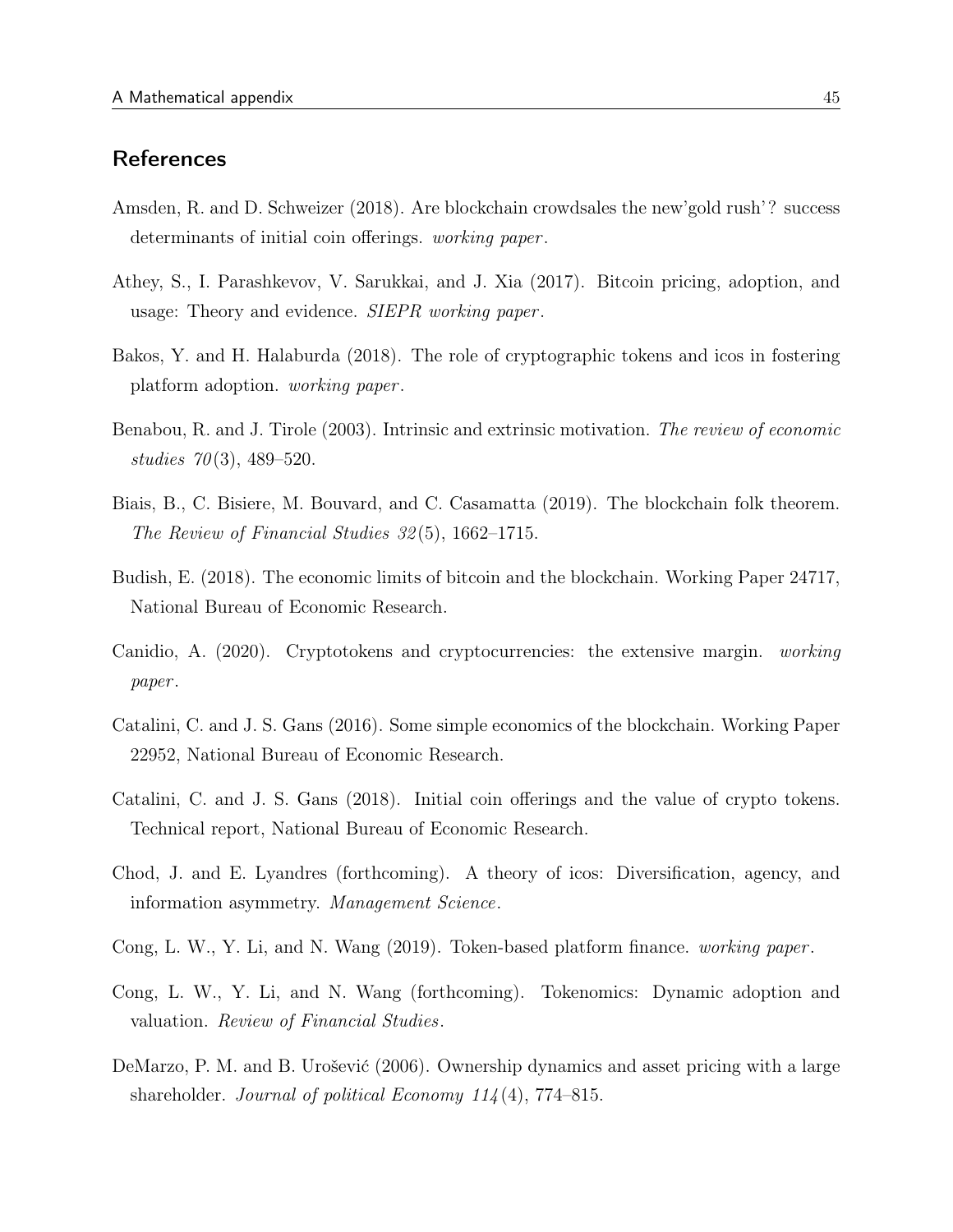Dimitri, N. (2017). Bitcoin mining as a contest. Ledger 2, 31–37.

- Easley, D., M. O'Hara, and S. Basu (2019). From mining to markets: The evolution of bitcoin transaction fees. Journal of Financial Economics 134 (1), 91–109.
- Gans, J. S. and H. Halaburda (2015). Some economics of private digital currency. In Economic Analysis of the Digital Economy, pp. 257–276. University of Chicago Press.
- Garratt, R. and M. R. van Oordt (2019). Entrepreneurial incentives and the role of initial coin offerings. Working paper .
- Garratt, R. and N. Wallace (2018). Bitcoin 1, bitcoin 2,....: An experiment in privately issued outside monies. *Economic Inquiry*  $56(3)$ , 1887–1897.
- Goldstein, I., D. Gupta, and R. Sverchkov (2019). Initial coin offerings as a commitment to competition. Available at SSRN 3484627 .
- Howell, S. T., M. Niessner, and D. Yermack (2019, 11). Initial Coin Offerings: Financing Growth with Cryptocurrency Token Sales. The Review of Financial Studies.
- Huberman, G., J. D. Leshno, and C. C. Moallemi (2017). Monopoly without a monopolist: An economic analysis of the bitcoin payment system. CEPR discussion paper.
- Lerner, J. and J. Tirole (2002). Some simple economics of open source. The journal of industrial economics  $50(2)$ , 197–234.
- Li, J. and W. Mann (2018). Digital tokens and platform building. *Working paper*.
- Lyandres, E., B. Palazzo, and D. Rabetti (2018). Ico success and post-ico performance. Working Paper .
- Ma, J., J. S. Gans, and R. Tourky (2018, January). Market structure in bitcoin mining. Working Paper 24242, National Bureau of Economic Research.
- Malinova, K. and A. Park (2018). Tokenomics: when tokens beat equity. Working paper.
- Nakamoto, S. (2008). Bitcoin: A peer-to-peer electronic cash system. https://bitcoin.org/ bitcoin.pdf. (last accesed April 20, 2020).